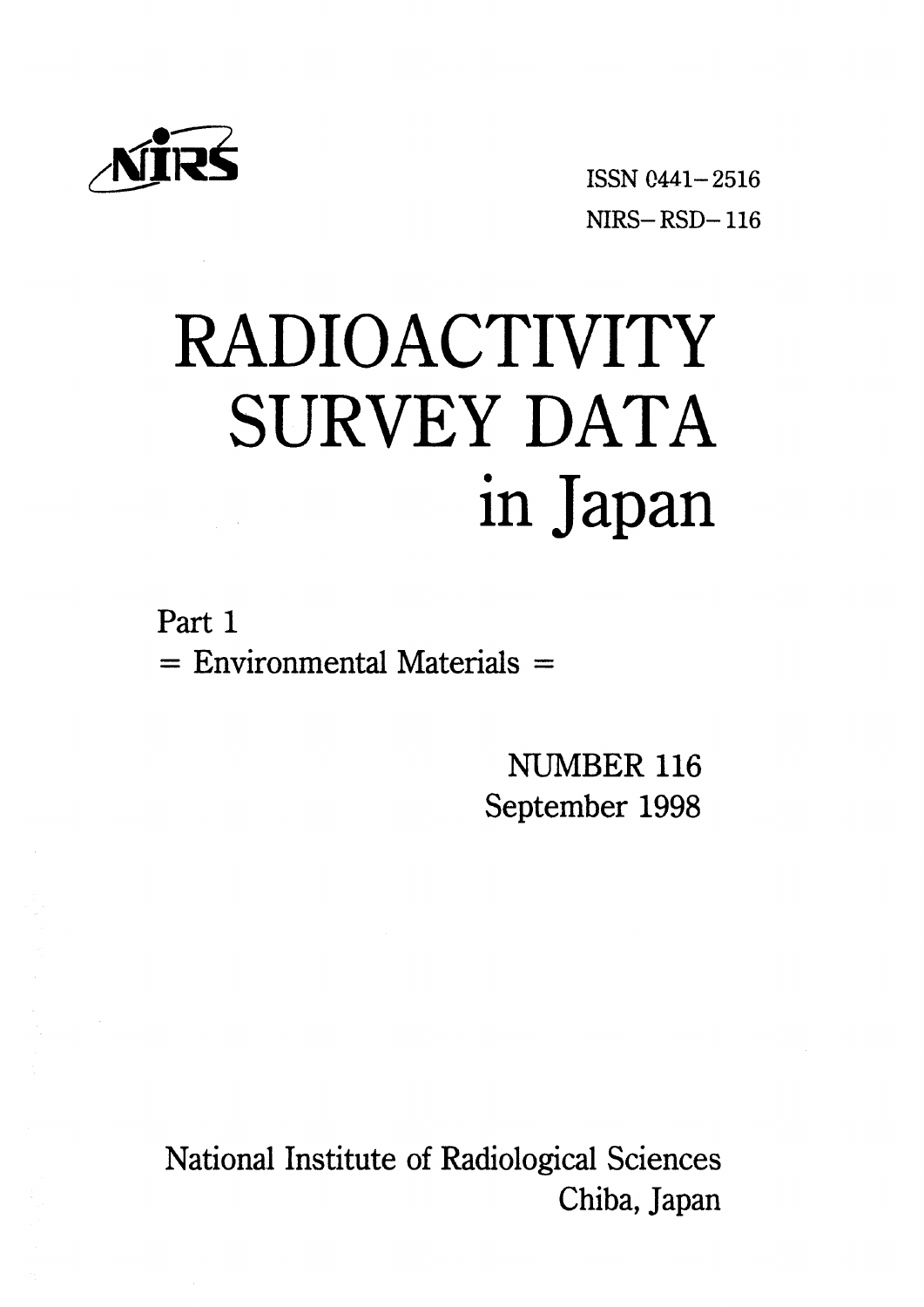# Radioactivity Survey Data in Japan Number 116

# September 1998 part 1 = Environmental Materials =

Contents

|         | Page                                                                                                                                                                       |                        |
|---------|----------------------------------------------------------------------------------------------------------------------------------------------------------------------------|------------------------|
|         | <b>Environmental and Dietary Materials</b>                                                                                                                                 |                        |
|         | (Japan Chemical Analysis Center)                                                                                                                                           |                        |
| $1_{-}$ | Collection and pretreatment of samples <b>continuum contract to an article contract of samples</b>                                                                         |                        |
| 2.      | Preparation of samples for analysis www.communically.com/non-municipality-                                                                                                 |                        |
| 3.      |                                                                                                                                                                            | З                      |
| 4.      | Determination of Stable Strontium, Calcium and Potassium material content content of Stable Strontium, Calcium and Potassium material content content of Stable Strontium, | $\overline{4}$         |
| 5.      | Counting                                                                                                                                                                   | $\boldsymbol{\Lambda}$ |
| 6.      |                                                                                                                                                                            | .5                     |
|         | (1) -1 Strontium-90 and Cesium-137 in Rain and Dry Fallout mummum contains the control of                                                                                  | 5                      |
|         | (for domestic program)                                                                                                                                                     |                        |
|         |                                                                                                                                                                            |                        |
|         | (for WHO program)                                                                                                                                                          |                        |
|         | (2)                                                                                                                                                                        |                        |
|         | (3)                                                                                                                                                                        |                        |
|         | (4)<br>Strontium-90 and Cesium-137 in Freshwater                                                                                                                           |                        |
|         | (5)                                                                                                                                                                        |                        |
|         | (6)                                                                                                                                                                        |                        |
|         | (7)                                                                                                                                                                        |                        |
| 7.      | Contents of Figure (Selected Locations)                                                                                                                                    |                        |

Editted by National Institute of Radiological Sciences, under the supervision of Science and Technology Agency of Japanese Government.

 $\ddot{\phantom{a}}$ 

 $\mathcal{A}^{\pm}$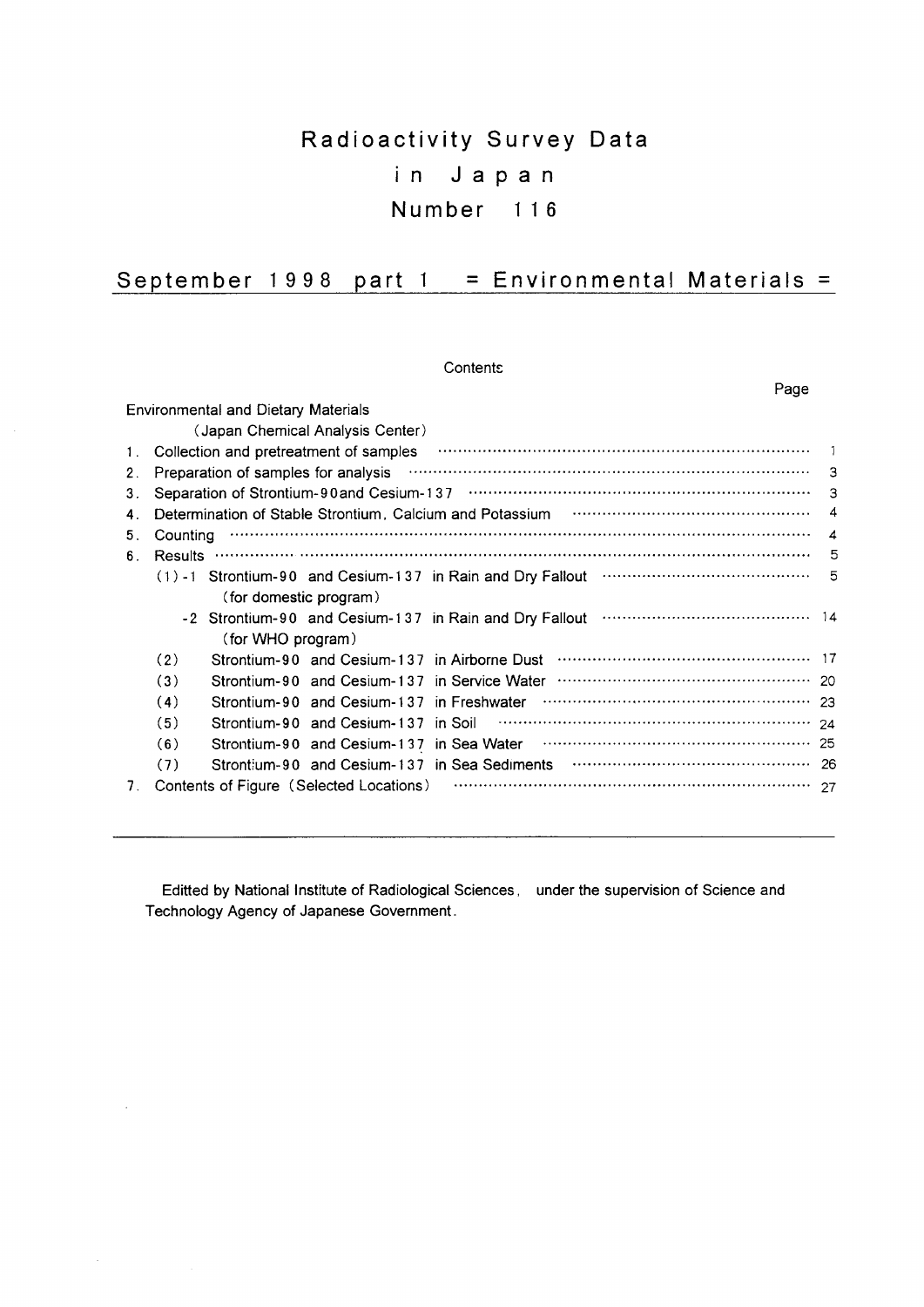## **Environmental and Dietary Materials'**

## (Japan Chemical Analysis Center)

Collection and pretreatment of samples  $1<sup>1</sup>$ 

 $(1)$ Rain and dry fallout

Rain and dry fallout was collected monthly on a sampling tray, approximately 5000cm<sup>2</sup> in area, which was filled with water to a depth of 1 cm at the beginning of every month.

Strontium and cesium carrier solutions were added after the sample was filtered. The tray was washed with  $5\varrho$  of distilled water and the washing was combined to the filtrate.

The sample was passed through a cation exchange column (500m<sub>2</sub> of Dowex 50W X8, 50 $\sim$ 100 mesh. Na form) at a rate flow of  $80 \text{m/s/min}$ 

## (2) Airborne dust

Airborne dust was collected by an electrostatic precipitator or a filter air sampler for every threemonths at a rate of more than 3000m<sup>3</sup> per month.

The sampling was done 1 to 1.5 meters above the ground.

## (3) Service water and freshwater

Service water,  $100\rho$  each. was collected at the intake of the water-treatment plant and at the tap after water was left running for five minutes. Strontium and cesium carriers were added to the filtered water sample. The subsequent process was the same as that described in the section (1). Freshwater was treated in the same way as the service water.

## $(4)$  Soil

Soil was collected from the location in the spacious and flat area without past surface disturbance caused by dust storms, inflow and out flow due to precipitation, etc... Any places located under trees in a forest, in a stony area or inside of river banks were avoided. Soil was taken from two layers of different depths, 0-5cm and 5-20cm.

The soil lumps were crushed by hands and dried in a drying oven regulated 105°C. The soil was then passed through a 2mm sieve to remove plant roots and pebbles.

## $(5)$  Sea water

Sea water was collected at the fixed stations

where the effect of terrestrial fresh water from rivers was expected to be negligibly small. A special consideration was also given to weather conditions.

The sampling was carried out when there was no rainfall for the last few days. To prevent contamination, water samples were collected at the bow of a sampling boat just before she stood still by scooping surface water using a polyethylene bucket.

Immediately after the collection, the samples were acidified to a pH lower than 3 by adding concentrated hydrochloric acid in a ratio of 1 me to  $1<sub>2</sub>$  of sea water, and then stored in 20<sub>2</sub> polyethylene containers. The sampling equipments as well as containers were thoroughly rinsed with dilute hydrochloric acid and then with distilled water before use. Two hundred milliliters of sea water was also collected at the same stations for the determination of chlorinity.

## $(6)$  Sea sediments

Sediment was collected in the same area as that for the sea water sample, taking the following criteria into account:

- a. The depth of water exceeds 1 m at low tide.
- b. No significant sedimental movement is observed in the vicinity of concern.
- c. Mud. silt and fine sand are preferable.

A conventional sediment sampling device was used for collecting the top few centimeters of surface sediment. Approximately 4kg of the sample in wet weight was spread on a stainless steel dish after removed of the pebbles, shells and other foreign materials, and dried in a drying oven regulated at 105°C.

## (7) Total diet

A full one day ordinary diet including three meals. water, tea and other in-between snacks for five persons was collected as a sample of "total diet".

The sample in a large stainless steel pan was carbonized carefully by direct application of gas flame, and was transferred to a porcelain dish and then ashed at 450°C in an electric muffle furnace.

## $(8)$  Rice

Polished rice was collected in producing districts at the harvest and in consuming areas when new crops were first put on sale. The sample was carbonized and ashed in a porcelain dish.

Samples were sent to the Center from 46 contracted prefectures.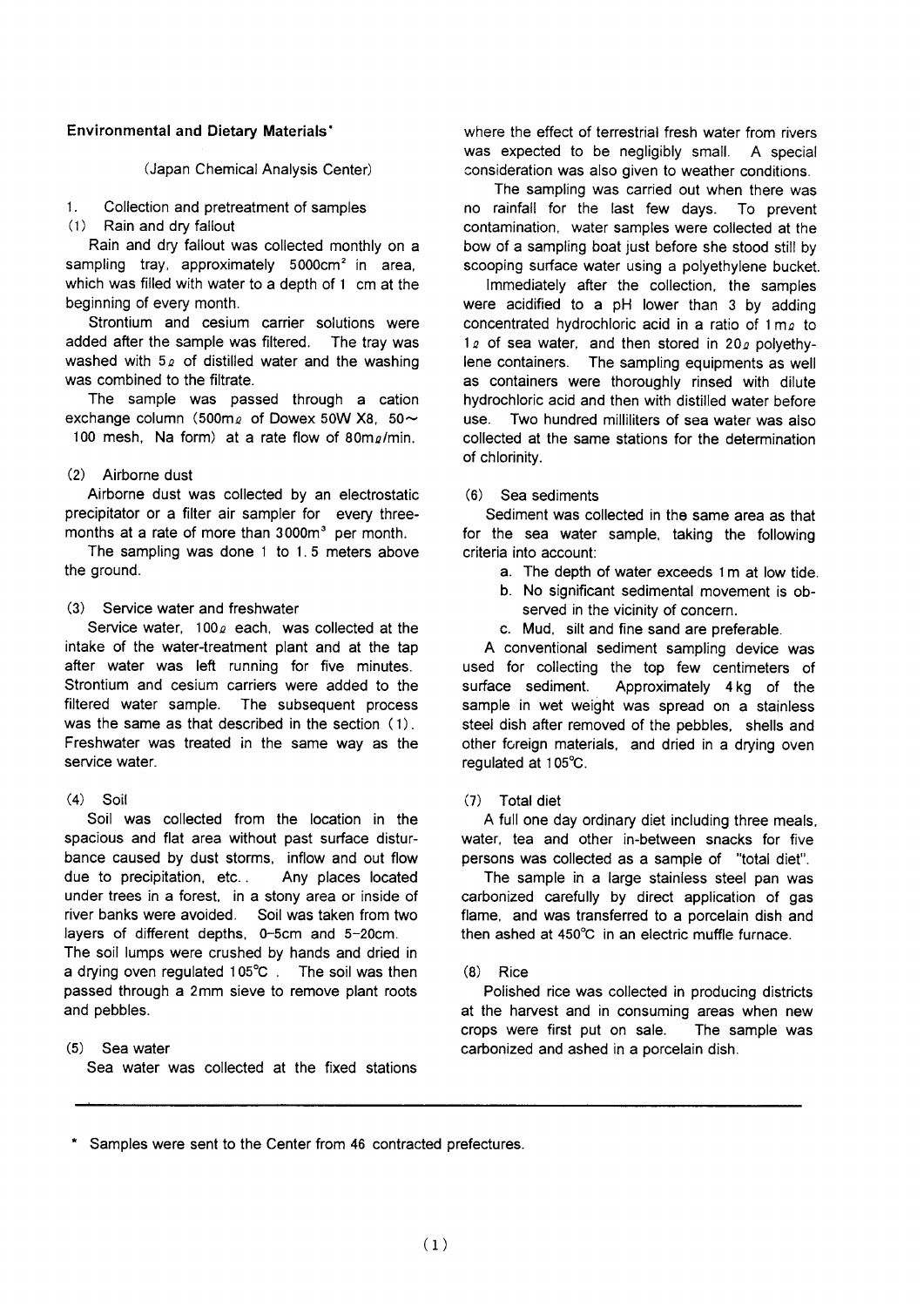## $(9)$  Milk

Raw milk was collected in producing districts and commercial milk was purchased in consuming districts. Milk in a stainless steel pan or a porcelain dish was evaporated to dryness followed by carbonization and ashing.

## (10) Vegetables

Spinach and Japanese radish were selected as the representatives for left vegetables and for nonstarch roots, respectively. After removing soil, the edible part of vegetable sample was dried and carbonized in a stainless steel pan or a porcelain dish.

## $(11)$  Tea

Five hundred grams of manufactured green tea was collected, carbonized and ashed in a stainless steel pan or a porcelain dish.

## (12) Fish shellfish and seaweeds

a. Sea fish and freshwater fish

Fish was rinsed with water and blotted with a filter paper. Only the edible part was used in case of larger sized fish, and the whole part was used in case of smaller ones. Each sample was weighed and placed in a stainless steel pan or a porcelain dish. After carbonized, the sample was ashed in an electric muffle furnace

## b. Shellfish

Approximately 4kg of shellfish including the shells was collected or purchased. After removing the shells, it was treated in the same way as that for the sea fish.

c. Seaweeds

Edible seaweeds were collected and rinsed with water to remove sand and other adhering matters on the surface. These were removed of excess water, weighed dried and ashed.

Table 1 shows details of sample collection.

| Sample                           | Frequency of sampling                | Quantity of sample            |
|----------------------------------|--------------------------------------|-------------------------------|
| =Environmental materials=        |                                      |                               |
| (1) Rain and dry fallout         |                                      |                               |
| 1. For domestic program          | monthly                              |                               |
| 2. For WHO program               | monthly                              |                               |
| (2) Airborne dust                | quarterly                            | $>3000$ m <sup>3</sup> /month |
| (3) Service water and freshwater |                                      |                               |
| 1. Service water (source water)  | semiyearly                           | 100 $\rho$                    |
| 2. Service water (tap water)     | semiyearly                           | 100 $\Omega$                  |
| 3. Freshwater                    | yearly (fishing season)              | 100 $\Omega$                  |
| $(4)$ Soil                       |                                      |                               |
| 1. $0 \sim 5$ cm                 | yearly                               | 4 kg                          |
| 2. $5 \sim 20$ cm                | yearly                               | 4 kg                          |
| $(5)$ Sea water                  | yearly                               | 40 $\Omega$                   |
| (6) Sea sediments                | yearly                               | 4 kg                          |
| =Dietary materials=              |                                      |                               |
| (7) Total diet                   | semiyearly                           | daily amount for 5 persons    |
| $(8)$ Rice                       |                                      |                               |
| 1. Producing districts           | yearly (harvesting season)           | 5 kg (polished rice)          |
| 2. Consuming districts           | yearly (harvesting season)           | 5 kg (polished rice)          |
| $(9)$ Milk                       |                                      |                               |
| 1. Producing districts for       | quarterly (February, May, August and | 3Q                            |
| WHO program                      | November)                            |                               |
| 2. Producing districts for       | semiyearly (February and August)     | 3Q                            |
| domestic program                 |                                      |                               |

## Table 1 Details of sample collection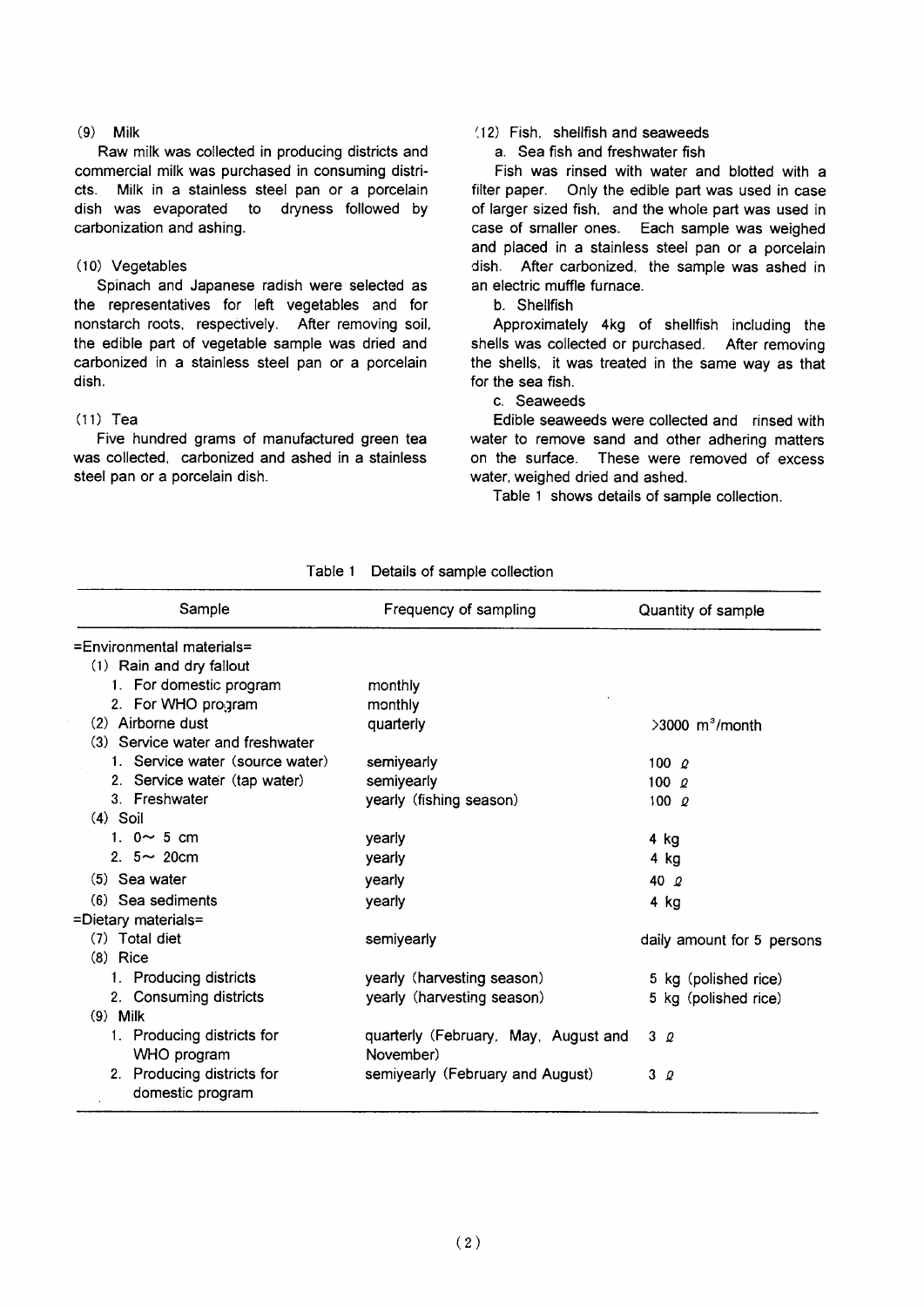| Sample                            | Frequency of sampling                | Quantity of sample      |
|-----------------------------------|--------------------------------------|-------------------------|
| 3. Consuming districts            | semiyearly (February and August)     | 3Q                      |
| 4. Powdered milk                  | semiyearly (April and October)       | $2 \sim 3$ kg           |
| $(10)$ Vegetables                 |                                      |                         |
| 1. Producing districts            | yearly (harvesting season)           | 4 ka                    |
| 2. Consuming districts            | yearly (harvesting season)           | 4 kg                    |
| $(11)$ Tea                        | yearly (the first harvesting season) | 500g (manufactured tea) |
| (12) Fish. shellfish and seaweeds |                                      |                         |
| 1. Sea fish                       | yearly (fishing season)              | 4 kg                    |
| 2. Freshwater fish                | yearly (fishing season)              | 4 kg                    |
| 3. Shellfish                      | yearly (fishing season)              | 4 kg                    |
| 4. Seaweeds                       | yearly (fishing season)              | $2 \sim 3$ kg           |

#### Preparation of samples for analysis  $\mathcal{P}$

(1) Rain, service water and freshwater

Strontium and cesium were eluted with hydrochloric acid from the cation exchange column. The residue of rain sample on the filter paper was ashed in an electric muffle furnace and the ash was dissolved in hydrochloric acid. The insoluble part was filtered and washed. The filtrate and the washings were combined to the previous eluate and used for radiochemical analysis.

#### Soil and Sea sediment  $(2)$

Dried soil was crushed to smaller ones than 0.2 5mm in size by a crusher. The sieved sample was ashed in an electric muffle furnace regulated at 450 °C. The sample was then heated with hydrochloric acid. strontium and cesium carrier solutions and the The insoluble constituent was mixture was heated. filtered off and washed with water.

The dried sample was crushed to smaller ones than 0.25mm by a crushing machine. The further preparation of the sample was the same as that described in the section  $2-(2)$ .

## $(3)$  Rice

The ashed sample was pulverized with a porcelain mortar and passed through a 0.35mm sieve. The sieved sample to which both strontium and cesium carriers were added, was digested with nitric acid by heating. After the sample was heated again with nitric acid to dryness, strontium and cesium were extracted with hydrochloric acid The insoluble constituent was filtered and water. and washed. The filtrate and washings were combined for subsequent radiochemical analysis.

(4) Airborne dust, diet, milk, vegetables, fish and shellfish, seaweeds, tea and others These ashed samples were treated with the same procedure as that described in the section 2- $(4)$ .

Separation of strontium-90 and cesium-137  $3<sub>1</sub>$ 

## $(1)$  Strontium-90

Sample solutions, prepared as in the foregoing sections  $2-(1)$  through  $2-(4)$ , were neutralized with sodium hydroxide. After sodium carbonate was added, the precipitate of strontium and calcium carbonates was separated. The supernatant solution was retained for cesium-137 determination.

The carbonates were dissolved in hydrochloric acid and strontium and calcium were precipitated as oxalates. The precipitate was dissolved in nitric acid and strontium was separated from calcium by successive fuming nitric acid separation. Iron scavenge was made after addition of ferric iron carrier followed by barium chromate separation after addition of barium carrier to remove radium, its daughters and lead. Strontium was recovered as carbonate, and the precipitate was dried and weighed to determine strontium recovery. The strontium carbonate was dissolved in hydrochloric acid and iron carrier was added. The solution was allowed to stand for two weeks for strontium-90 and yttrium-90 to attain equilibrium. Yttrium-90 was coprecipitated with ferric hydroxide and the precipitate was filtered off, washed and counted.

## $(2)$  Cesium-137

The supernatant separated from the strontium fraction was acidified with hydrochloric acid. While stirring, cesium was adsorbed on the ammonium molybdophosphate added.

After filtered off and washed with hydrochloric acid the precipitate was dissolved in 2.5N sodium hydroxide solution. The solution was adjusted to pH 8.2 with hydrochloric acid and allowed to cool.

Resultant molybdenum hydroxide which separated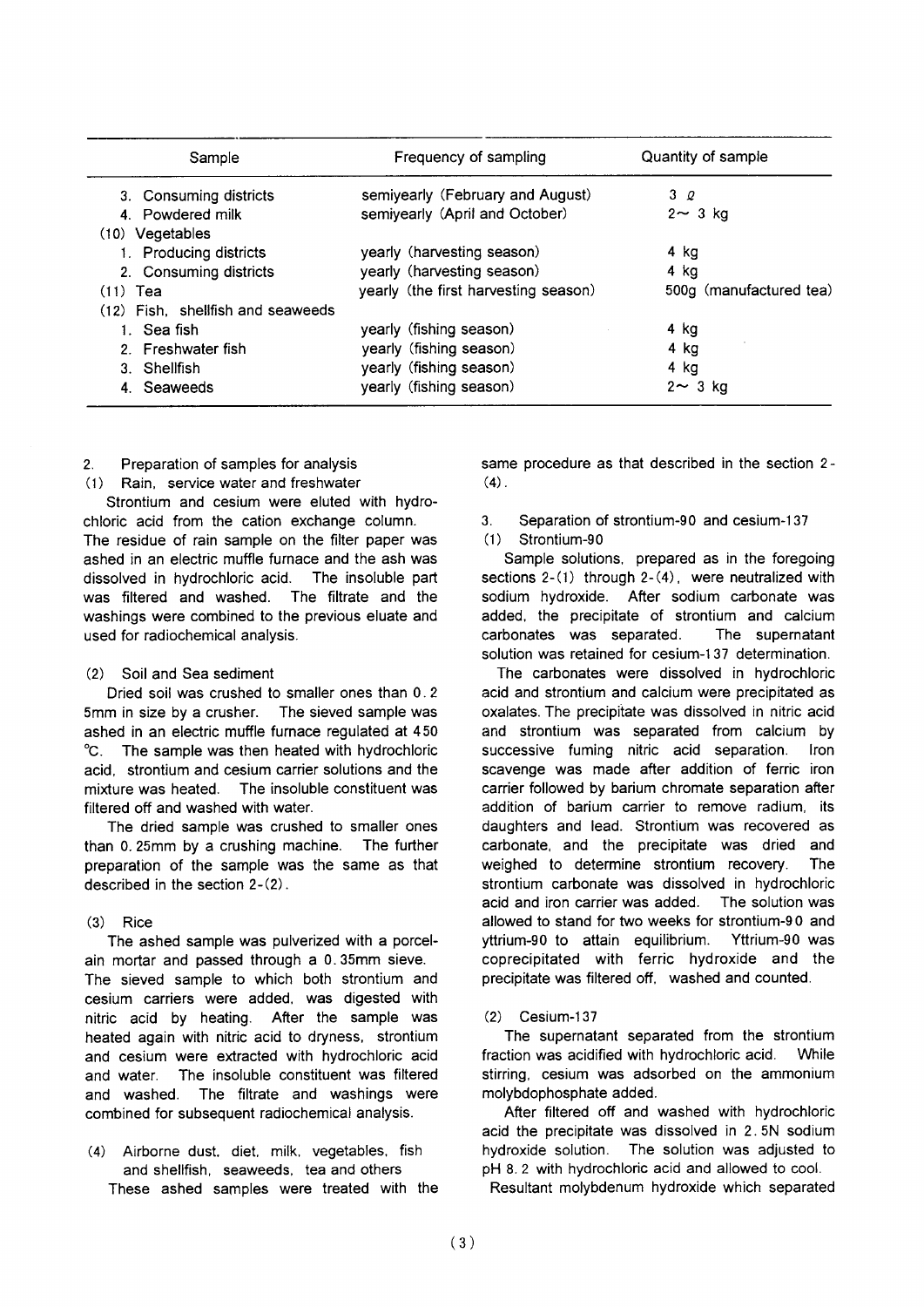out in the solution. was filtered off and washed with water FDTA was added to the filtrate and washings. Cesium and rubidium were adsorbed on a cation exchange column and cesium was separated from rubidium by eluting with hydrochloric acid.

The eluate was evaporated to dryness and was dissolved. The solution was filtered.

Chloroplatinic acid was added to precipitate cesi-The precipitate was filtered onto a tared paper um. using a demountable filter and washed with water and then ethanol. After drying, the chemical yield of cesium was determined by weighing the precipitate. Cesium-137 radioactivity was measured for this precipitate.

 $\overline{\mathbf{A}}$ Determination of stable strontium. calcium and potassium

A weighed amount of soil or sea sediment was heated in a electric muffle furnace at 450°C and then treated with hydrochloric acid for extraction. A weighed aliquot of ashed samples of total diet. vegetables, milk, fish, shellfish or seaweeds was

digested with hydrofluoric acid and nitric acid.

The extract was made up to an appropriate volume with dilute hydrochloric acid. The sample solution was analyzed for calcium by titration with standard potassium permanganate solution after separating calcium as oxalate. Atomic absorption spectroscopy was applied when appropriate. Stable strontium and potassium were determined by atomic absorption and flame emission spectrometry, respectively.

#### $5<sub>1</sub>$ Counting

After the radiochemical separation the mounted precipitates were counted for activity using low background beta counters normally for 60 to 90min. Net sample counting rates were corrected for counter efficiency, recovery, self-absorption and decay to obtain the content of strontium-90 and cesium-137per sample aliquot. From the results, concentrations of these nuclides in the original samples were calculated.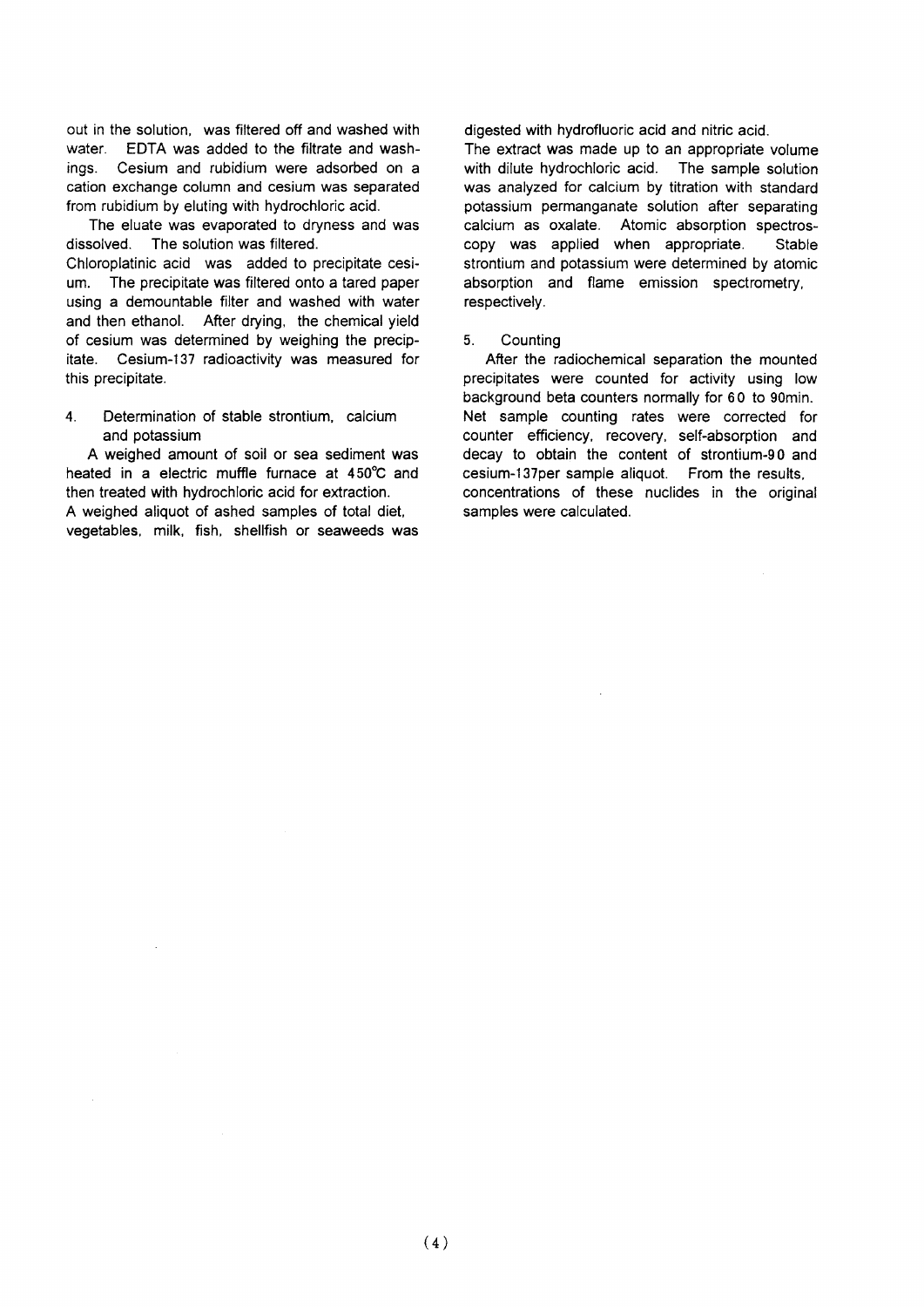## 6. Results

#### $(1) - 1$ Strontuim-90 and Cesium-137 in Rain and Dry Fallout (for domestic program) (from Oct. 1995 to Mar. 1996)

## -continued from No. 114 of this publication-

 $\sim$ 

## Table (1)-1 : Strontium-90 and Cesium-137 in Rain and Dry Fallout

|                         | Duration | Precipitation |          | $^{\circ}$ $^{\circ}$ Sr |          | 137Cs |       |
|-------------------------|----------|---------------|----------|--------------------------|----------|-------|-------|
| Location                | (days)   | (mn)          | (MBq/km) |                          | (MBq/km) |       |       |
| October, 1995           |          |               |          |                          |          |       |       |
| Sapporo, HOKKAIDOU      | 31       | 119.0         | 0.008    | Ŧ.<br>0.012              | 0.042    | 土     | 0.019 |
| Aomori, AOMORI          | 30       | 108.5         | 0.018    | 土<br>0.012               | 0.011    | $\pm$ | 0.017 |
| Morioka, IWATE          | 31       | 52.4          | 0.018    | 土<br>0.015               | 0.000    | 士     | 0.011 |
| Onagawa-machi, MIYAGI   | 32       | 32.0          | 0.000    | 士<br>0.011               | 0.008    | 土     | 0.011 |
| Yamagata, YAMAGATA      | 31       | 27.7          | 0.007    | $\pm$<br>0.013           | 0.010    | $\pm$ | 0.016 |
| Ookuma-machi, FUKUSHIMA | 31       | 35.5          | 0.023    | 0.0071<br>Ŧ.             | 0.007    | 士     | 0.017 |
| Mito, IBARAKI           | 31       | 65.0          | 0.0055   | 0.0068<br>士              | 0.016    | 士     | 0.016 |
| Utsunomiva. TOCHIGI     | 31       | 68.6          | 0.012    | 土<br>0.0077              | 0.000    | $\pm$ | 0.013 |
| Maebashi, GUNMA         | 31       | 55.5          | 0.0000   | Ŧ<br>0.0068              | 0.020    | 士     | 0.012 |
| Urawa, SAITAMA          | 31       | 85.7          | 0.027    | $\pm$<br>0.0070          | 0.043    | 土     | 0.015 |
| Ichihara, CHIBA         | 31       | 115.8         | 0.0049   | Ŧ<br>0.0076              | 0.010    | $\pm$ | 0.013 |
| Shinjuku, TOKYO         | 31       | 33.1          | 0.0077   | $\pm$<br>0.0074          | 0.014    | $\pm$ | 0.012 |
| Yokohama, KANAGAWA      | 31       | 44.6          | 0.030    | 土<br>0.0081              | 0.016    | 土     | 0.017 |
| Kosugi-machi, TOYAMA    | 31       | 66.9          | 0.021    | $\pm$<br>0.014           | 0.000    | 士     | 0.015 |
| Fukui. FUKUI            | 31       | 67.2          | 0.000    | $\pm$<br>0.052           | 0.17     | 土     | 0.091 |
| Koufu, YAMANASHI        | 31       | 79.0          | 0.025    | 0.012<br>士               | 0.000    | $\pm$ | 0.014 |
| Gifu, GIFU              | 31       | 48.5          | 0.000    | $\pm$<br>0.014           | 0.000    | $\pm$ | 0.018 |
| Shizuoka, SHIZUOKA      | 31       | 108.0         | 0.0049   | $\pm$<br>0.0070          | 0.008    | $\pm$ | 0.012 |
| Nagoya, AICHI           | 32       | 87.1          | 0.019    | 士<br>0.0084              | 0.014    | 士     | 0.014 |
| Ootsu, SHIGA            | 31       | 86.6          | 0.008    | 士<br>0.011               | 0.022    | 士     | 0.016 |
| Tsu, MIE                | 31       | 41.0          | 0.021    | 士<br>0.012               | 0.000    | 士     | 0.016 |
| Kyoto, KYOTO            | 32       | 84.5          | 0.020    | $\pm$<br>0.0088          | 0.000    | $\pm$ | 0.016 |
| Kobe, HYOUGO            | 33       | 81.6          | 0.0044   | 士<br>0.0089              | 0.043    | 士     | 0.014 |
| Nara, NARA              | 31       | 113.5         | 0.036    | $\pm$<br>0.016           | 0.025    | $\pm$ | 0.016 |
| Wakayama, WAKAYAMA      | 31       | 93.5          | 0.0087   | 土<br>0.0050              | 0.000    | $\pm$ | 0.017 |
| Tottori, TOTTORI        | 31       | 45.9          | 0.12     | 0.014<br>士               | 0.026    | $\pm$ | 0.013 |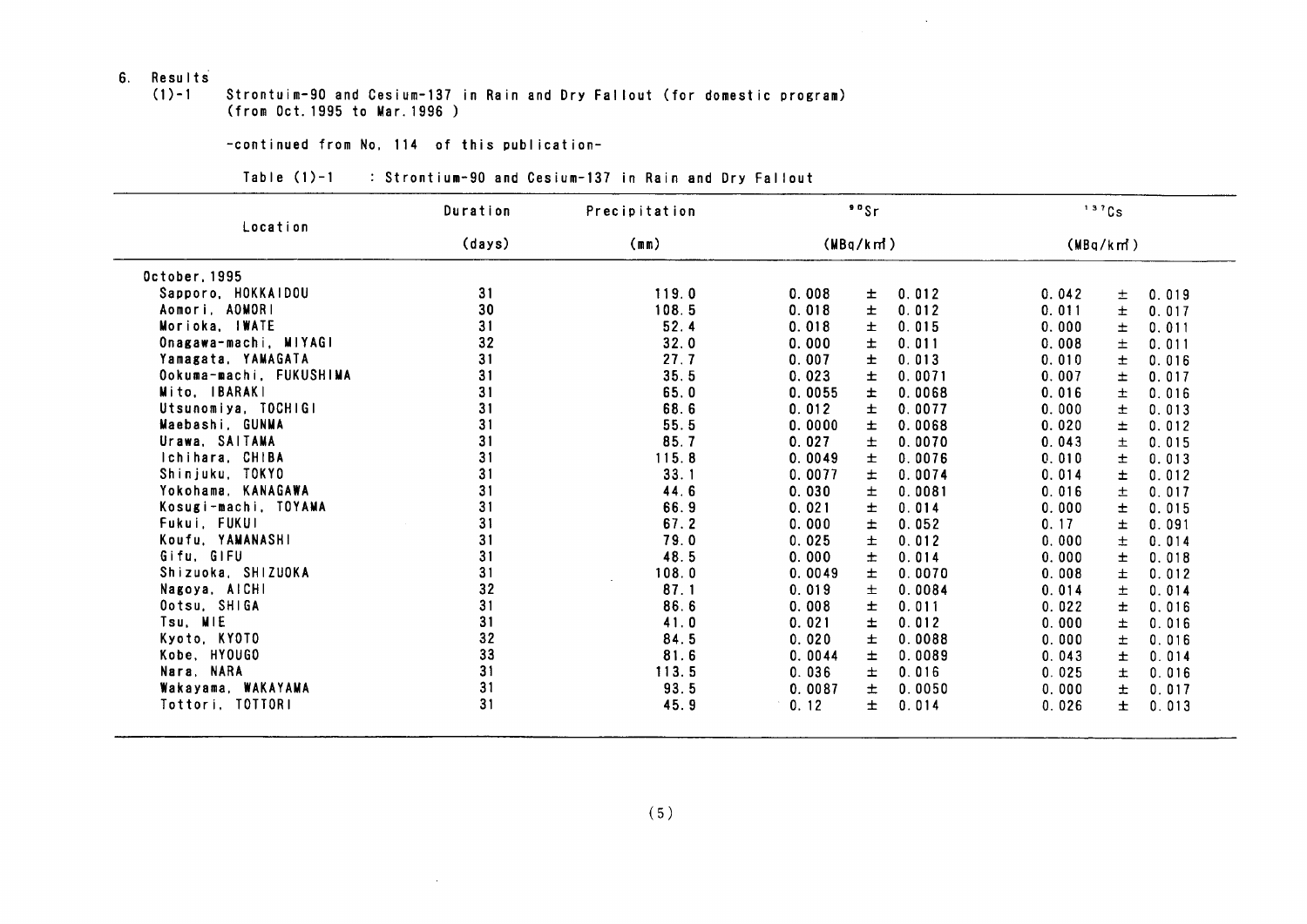|                                                                               | Duration | Precipitation |                 | 90Sr   | 137Cs<br>(MBq/km) |       |        |
|-------------------------------------------------------------------------------|----------|---------------|-----------------|--------|-------------------|-------|--------|
| Location<br>Matsue, SHIMANE<br>Hiroshima, HIROSHIMA<br>Ishii-machi, TOKUSHIMA | (days)   | (mn)          | (MBq/km)        |        |                   |       |        |
|                                                                               | 31       | 43.7          | 0.024<br>土      | 0.0067 | 0.031             | 士     | 0.010  |
|                                                                               | 31       | 96.2          | 0.062<br>$\pm$  | 0.019  | 0.000             | 土     | 0.011  |
|                                                                               | 36       | 76.5          | 0.054<br>$\pm$  | 0.0095 | 0.030             | $\pm$ | 0.014  |
| Takamatsu, KAGAWA                                                             | 34       | 62.5          | 0.020<br>士      | 0.013  | 0.000             | 土     | 0.015  |
| Matsuyama, EHIME                                                              | 31       | 133.5         | $\pm$<br>0.021  | 0.0081 | 0.000             | $\pm$ | 0.010  |
| Dazaifu, FUKUOKA                                                              | 31       | 52.8          | 0.012<br>Ŧ      | 0.0070 | 0.015             | 士     | 0.013  |
| Saga, SAGA                                                                    | 31       | 36.8          | $\pm$<br>0.0012 | 0.0074 | 0.009             | 土     | 0.011  |
| Nagasaki, NAGASAKI                                                            | 31       | 36.5          | $\pm$<br>0.020  | 0.0092 | 0.000             | $\pm$ | 0.011  |
| Uto, KUMAMOTO                                                                 | 31       | 94.0          | 0.018<br>士      | 0.0089 | 0.002             | 士     | 0.014  |
| Ooita, OOITA                                                                  | 31       | 43.6          | 0.009<br>±.     | 0.010  | 0.015             | 士     | 0.016  |
| Miyazaki. MIYAZAKI                                                            | 31       | 327.5         | 0.0000<br>$\pm$ | 0.0066 | 0.027             | 士     | 0.018  |
| Yonagusuku-mura, Okinawa<br>November, 1995                                    | 30       | 120.0         | ±.<br>0.013     | 0.0073 | 0.014             | Ŧ.    | 0.018  |
| Sapporo, HOKKAIDOU                                                            | 31       |               |                 |        |                   |       |        |
| Aomori, AOMORI                                                                | 31       | 110.5         | 0.016<br>Ŧ      | 0.0079 | 0.0000            | 土     | 0.0099 |
| Morioka, IWATE                                                                | 31       | 114.0         | 0.014<br>$\pm$  | 0.015  | 0.000             | 土     | 0.016  |
|                                                                               |          | 70.0          | $\pm$<br>0.000  | 0.012  | 0.008             | $\pm$ | 0.011  |
| Onagawa-machi, MIYAGI                                                         | 33       | 47.0          | 0.025<br>$\pm$  | 0.014  | 0.002             | $\pm$ | 0.011  |
| Yamagata, YAMAGATA                                                            | 31       | 102.0         | 0.018<br>$\pm$  | 0.0074 | 0.035             | 土     | 0.016  |
| Ookuma-machi, FUKUSHIMA                                                       | 31       | 44.5          | $\pm$<br>0.033  | 0.0093 | 0.037             | 士     | 0.017  |
| Mito, IBARAKI                                                                 | 31       | 39.5          | 0.011<br>$\pm$  | 0.0075 | 0.037             | $\pm$ | 0.016  |
| Utsunomiya, TOCHIGI                                                           | 31       | 39.3          | 0.015<br>士      | 0.0066 | 0.000             | 土     | 0.016  |
| Maebashi, GUNMA                                                               | 31       | 11.0          | 0.0057<br>±.    | 0.0079 | 0.053             | $\pm$ | 0.015  |
| Urawa, SAITAMA                                                                | 31       | 25.8          | $\pm$<br>0.030  | 0.0073 | 0.033             | $\pm$ | 0.012  |
| Ichihara, CHIBA                                                               | 31       | 62.8          | 0.011<br>士      | 0.0084 | 0.000             | $\pm$ | 0.011  |
| Shinjuku, TOKYO                                                               | 31       | 55.2          | 0.012<br>±.     | 0.0088 | 0.016             | 士     | 0.012  |
| Yokohama, KANAGAWA                                                            | 31       | 70.4          | 0.037<br>$\pm$  | 0.0092 | 0.026             | Ŧ.    | 0.017  |
| Kosugi-machi, TOYAMA                                                          | 31       | 287.8         | $\pm$<br>0.006  | 0.011  | 0.000             | $\pm$ | 0.015  |

 $\label{eq:2.1} \frac{1}{\sqrt{2}}\int_{0}^{2\pi} \frac{1}{\sqrt{2}}\left(\frac{1}{\sqrt{2}}\right)^{2} \frac{1}{\sqrt{2}}\left(\frac{1}{\sqrt{2}}\right)^{2} \frac{1}{\sqrt{2}}\left(\frac{1}{\sqrt{2}}\right)^{2} \frac{1}{\sqrt{2}}\left(\frac{1}{\sqrt{2}}\right)^{2} \frac{1}{\sqrt{2}}\left(\frac{1}{\sqrt{2}}\right)^{2} \frac{1}{\sqrt{2}}\left(\frac{1}{\sqrt{2}}\right)^{2} \frac{1}{\sqrt{2}}\left(\frac{1}{\sqrt{2}}\$ 

 $\label{eq:2.1} \mathcal{L}(\mathcal{L}^{\text{max}}_{\mathcal{L}}(\mathcal{L}^{\text{max}}_{\mathcal{L}}),\mathcal{L}^{\text{max}}_{\mathcal{L}}(\mathcal{L}^{\text{max}}_{\mathcal{L}}))$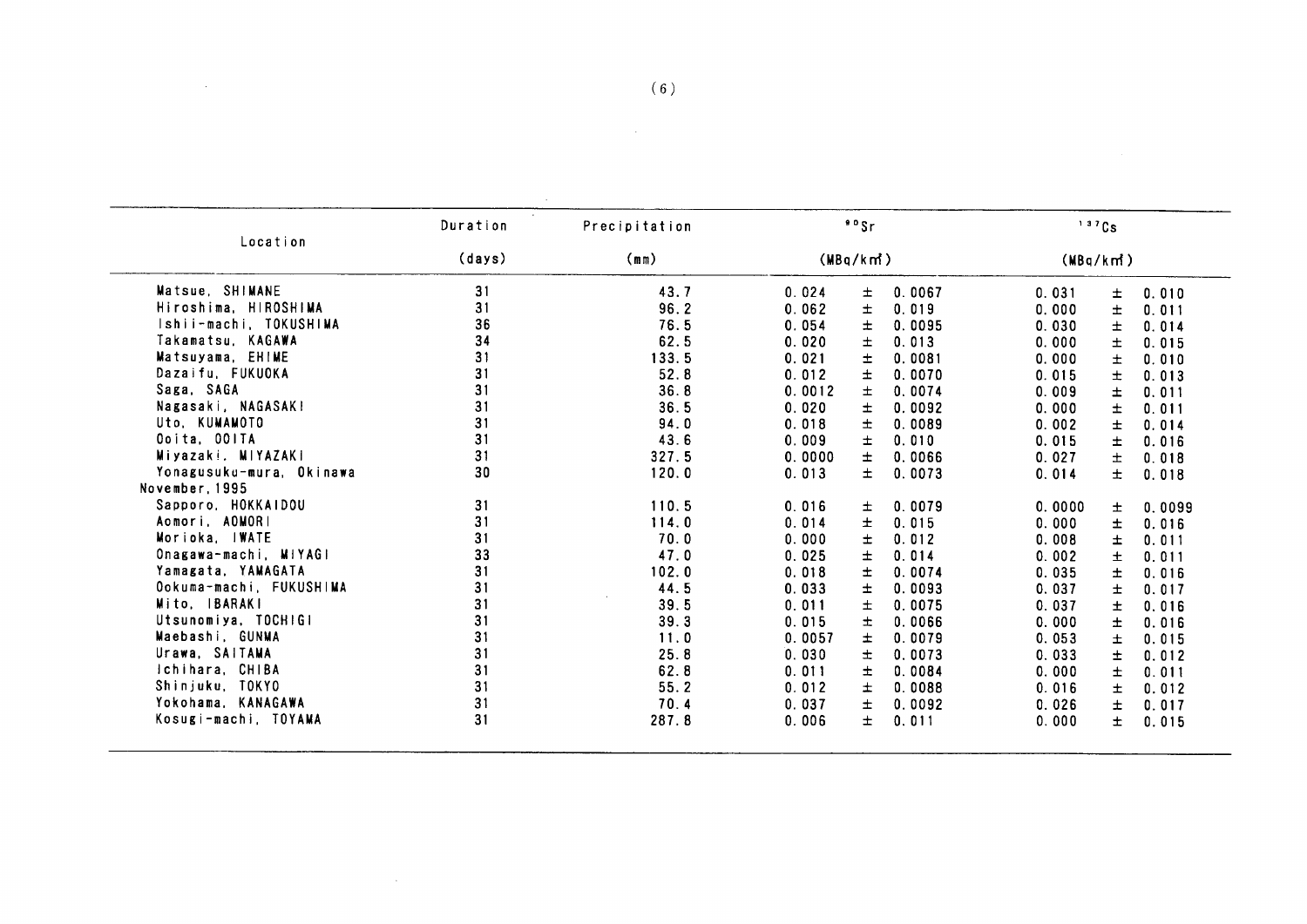|                          | Duration | Precipitation     |          | 99Sr  |        | 137Cs    |       |        |
|--------------------------|----------|-------------------|----------|-------|--------|----------|-------|--------|
| Location                 | (days)   | (m <sub>m</sub> ) | (MBq/km) |       |        | (MBq/km) |       |        |
| Fukui, FUKUI             | 34       | 334.0             | 0.12     | 士     | 0.060  | 0.000    | 士     | 0.065  |
| Koufu. YAMANASHI         | 31       | 31.0              | 0.015    | 土     | 0.010  | 0.007    | $\pm$ | 0.015  |
| Gifu, GIFU               | 31       | 71.0              | 0.0000   | 士     | 0.0090 | 0.0000   | $\pm$ | 0.0099 |
| Shizuoka, SHIZUOKA       | 31       | 112.5             | 0.013    | 士     | 0.0077 | 0.009    | 士     | 0.011  |
| Nagoya, AICHI            | 34       | 64.2              | 0.0015   | 士     | 0.0092 | 0.016    | 士     | 0.014  |
| Ootsu, SHIGA             | 31       | 58.5              | 0.011    | Ŧ     | 0.016  | 0.005    | $\pm$ | 0.012  |
| Tsu, MIE                 | 31       | 27.5              | 0.0049   | 士     | 0.0082 | 0.0000   | 士     | 0.0093 |
| Kyoto, KYOTO             | 29       | 53.0              | 0.011    | $\pm$ | 0.0088 | 0.017    | 士     | 0.017  |
| Kobe, HYOUGO             | 31       | 40.3              | 0.018    | $\pm$ | 0.0075 | 0.011    | $\pm$ | 0.013  |
| Nara, NARA               | 31       | 84.6              | 0.040    | 士     | 0.016  | 0.031    | 士     | 0.014  |
| Wakayama, WAKAYAMA       | 31       | 44.5              | 0.0055   | 士     | 0.0083 | 0.000    | ±.    | 0.016  |
| Tottori, TOTTORI         | 31       | 122.5             | 0.075    | $\pm$ | 0.011  | 0.041    | 士     | 0.014  |
| Matsue, SHIMANE          | 31       | 114.9             | 0.021    | 士     | 0.0063 | 0.025    | 土     | 0.013  |
| Hiroshima, HIROSHIMA     | 31       | 19.4              | 0.065    | Ŧ     | 0.017  | 0.004    | 士     | 0.013  |
| Ishii-machi, TOKUSHIMA   | 34       | 28.5              | 0.023    | $\pm$ | 0.0080 | 0.001    | Ŧ     | 0.011  |
| Takamatsu, KAGAWA        | 31       | 15.0              | 0.014    | $\pm$ | 0.010  | 0.027    | 士     | 0.012  |
| Matsuyama, EHIME         | 31       | 56.0              | 0.014    | $\pm$ | 0.0072 | 0.000    | 土     | 0.016  |
| Dazaifu, FUKUOKA         | 31       | 51.0              | 0.0072   | $\pm$ | 0.0065 | 0.001    | 士     | 0.012  |
| Saga, SAGA               | 31       | 40.4              | 0.000    | Ŧ     | 0.012  | 0.004    | 士     | 0.011  |
| Nagasaki, NAGASAKI       | 31       | 42.5              | 0.025    | Ŧ     | 0.0088 | 0.000    | 士     | 0.010  |
| Uto, KUMAMOTO            | 31       | 67.2              | 0.013    | 士     | 0.0069 | 0.001    | Ŧ     | 0.012  |
| Ooita, OOITA             | 31       | 13.9              | 0.0047   | 士     | 0.0069 | 0.0000   | 士     | 0.0097 |
| Miyazaki, MIYAZAKI       | 31       | 31.1              | 0.0011   | 士     | 0.0063 | 0.019    | 士     | 0.016  |
| Yonagusuku-mura, Okinawa | 31       | 60.0              | 0.0000   | $\pm$ | 0.0079 | 0.026    | $\pm$ | 0.018  |
| December, 1995           |          |                   |          |       |        |          |       |        |
| Sapporo, HOKKAIDOU       | 28       | 120.5             | 0.013    | 士     | 0.0075 | 0.053    | 土     | 0.019  |
| Aomori, AOMORI           | 35       | 93.0              | 0.028    | 士     | 0.013  | 0.014    | 士     | 0.017  |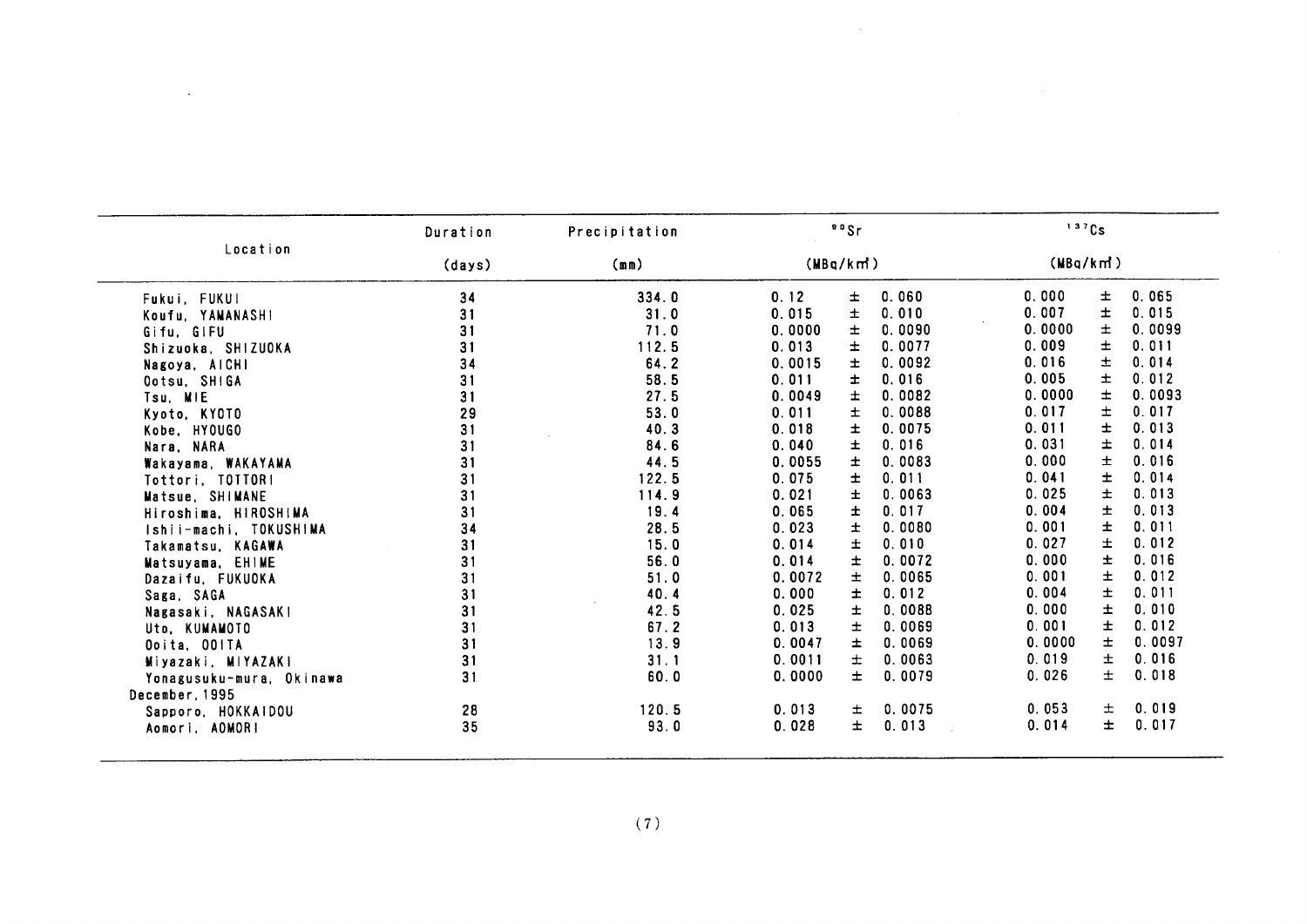| Location                | Duration | Precipitation | 99Sr                     | 137Cs                   |
|-------------------------|----------|---------------|--------------------------|-------------------------|
|                         | (days)   | (mn)          | (MBq/km)                 | (MBq/km)                |
| Morioka, IWATE          | 35       | 38.1          | 0.0084<br>0.0085<br>士    | 0.025<br>士<br>0.014     |
| Onagawa-machi, MIYAGI   | 33       | 6.5           | 0.000<br>士<br>0.013      | 0.022<br>土<br>0.014     |
| Yamagata, YAMAGATA      | 35       | 88.5          | 0.011<br>0.0076<br>士     | 0.010<br>士<br>0.019     |
| Ookuma-machi, FUKUSHIMA | 35       | 2.0           | 0.0061<br>0.0000<br>士    | 0.009<br>士<br>0.012     |
| Mito, IBARAKI           | 36       | 0.0           | 0.012<br>0.0099<br>士     | 0.000<br>士<br>0.018     |
| Utsunomiya, TOCHIGI     | 35       | 3.7           | $\pm$<br>0.011<br>0.0075 | 0.009<br>士<br>0.010     |
| Maebashi, GUNMA         | 36       | 0.0           | 0.0082<br>0.013<br>±     | 0.051<br>士<br>0.014     |
| Urawa, SAITAMA          | 35       | 0.0           | $\pm$<br>0.039<br>0.0086 | 0.060<br>士<br>0.014     |
| Ichihara, CHIBA         | 35       | 0.0           | 0.019<br>$\pm$<br>0.0083 | 0.046<br>士<br>0.015     |
| Shinjuku, TOKYO         | 35       | 0.0           | 0.0088<br>0.0096<br>士    | 0.000<br>0.011<br>±     |
| Yokohama, KANAGAWA      | 35       | 0.0           | 0.020<br>土<br>0.0081     | 0.094<br>士<br>0.019     |
| Kosugi-machi, TOYAMA    | 35       | 287.7         | $\pm$<br>0.001<br>0.011  | 0.020<br>士<br>0.017     |
| Fukui, FUKUI            | 32       | 352.4         | 士<br>0.000<br>0.049      | 0.000<br>Ŧ<br>0.079     |
| Koufu, YAMANASHI        | 35       | 0.0           | 0.012<br>0.029<br>士      | 0.000<br>土<br>0.018     |
| Gifu, GIFU              | 35       | 9.0           | $\pm$<br>0.033<br>0.010  | 0.000<br>土<br>0.012     |
| Shizuoka, SHIZUOKA      | 36       | 6.5           | 0.000<br>士<br>0.012      | 0.048<br>Ŧ<br>0.015     |
| Nagoya, AICHI           | 32       | 0.0           | 0.000<br>0.010<br>士      | 0.000<br>土<br>0.015     |
| Ootsu, SHIGA            | 35       | 19.5          | $\pm$<br>0.029<br>0.0088 | Ŧ<br>0.014<br>0.016     |
| Tsu, MIE                | 35       | 7.0           | 士<br>0.000<br>0.014      | 土<br>0.025<br>0.014     |
| Kyoto, KYOTO            | 31       | 5.5           | 0.015<br>0.0082<br>土     | 0.000<br>士<br>0.014     |
| Kobe, HYOUGO            | 29       | 1.8           | 0.0073<br>0.021<br>士     | 土<br>0.021<br>0.015     |
| Nara, NARA              | 36       | 5.0           | 0.047<br>0.016<br>土      | 土<br>0.004<br>0.017     |
| Wakayama. WAKAYAMA      | 39       | 21.5          | 0.0087<br>0.0049<br>土    | 0.017<br>土<br>0.012     |
| Tottori, TOTTORI        | 36       | 274.3         | 0.010<br>0.057<br>士      | 0.076<br>土<br>0.016     |
| Matsue, SHIMANE         | 36       | 170.6         | 0.015<br>0.0065<br>士     | 0.039<br>士<br>0.013     |
| Hiroshima, HIROSHIMA    | 35       | 16.0          | 0.18<br>士<br>0.018       | 0.002<br>$\pm$<br>0.011 |
| Ishii-machi, TOKUSHIMA  | 33       | 7.5           | 0.013<br>0.0067<br>Ŧ     | 0.031<br>士<br>0.015     |

 $\ddot{\phantom{a}}$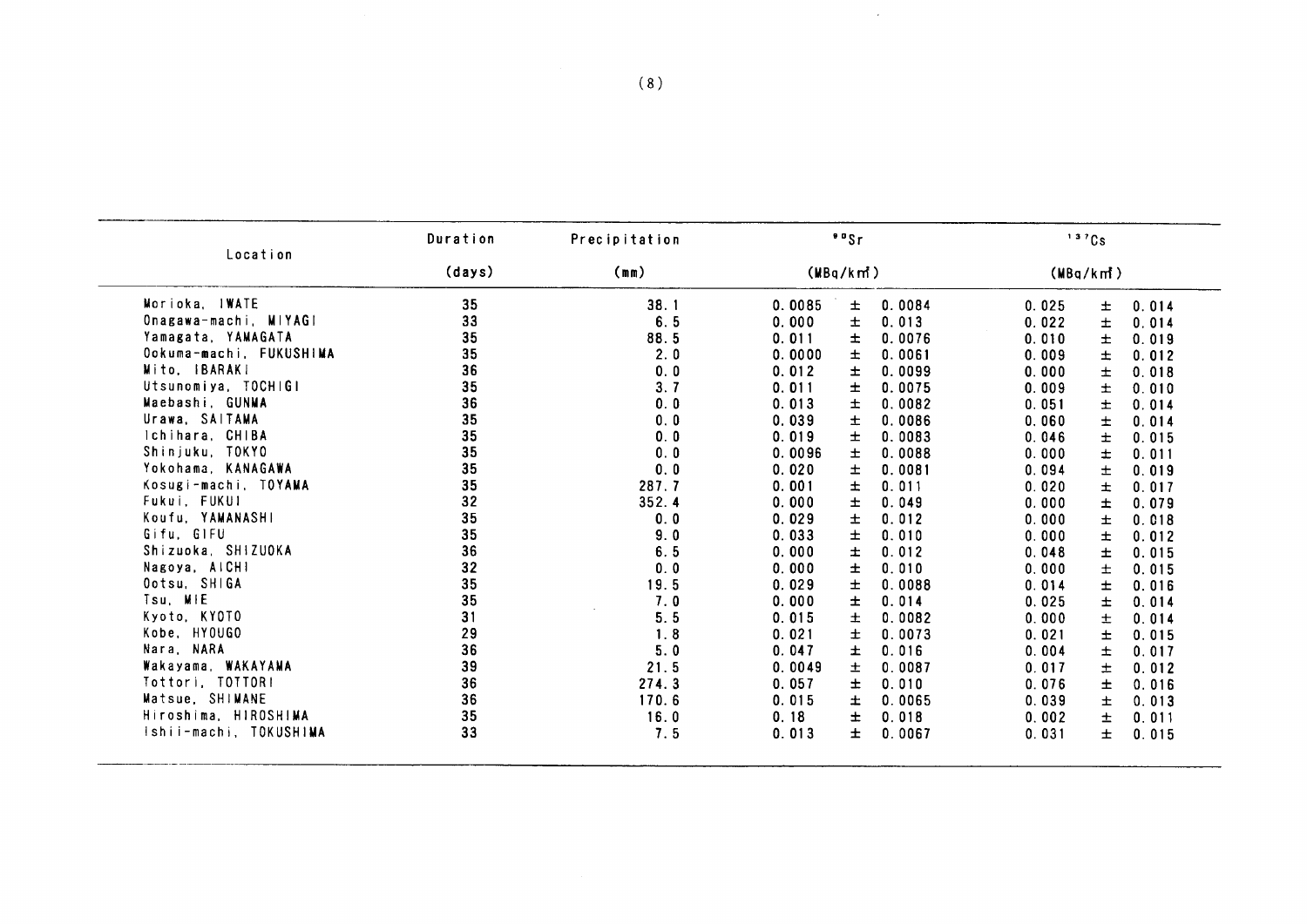|                          | Duration | Precipitation | 90Sr            |                 |          | 137Cs |        |
|--------------------------|----------|---------------|-----------------|-----------------|----------|-------|--------|
| Location                 | (days)   | (mn)          | (MBq/km)        |                 | (MBq/km) |       |        |
| Takamatsu, KAGAWA        | 28       | 2.0           | 0.028<br>Ŧ      | 0.011           | 0.011    | Ŧ     | 0.011  |
| Matsuyama, EHIME         | 35       | 3.5           | 0.012           | Ŧ<br>0.0070     | 0.008    | $\pm$ | 0.016  |
| Dazaifu, FUKUOKA         | 35       | 16.4          | 0.011<br>Ŧ      | 0.0073          | 0.000    | 士     | 0.015  |
| Saga, SAGA               | 35       | 3.6           | 0.012<br>Ŧ      | 0.0068          | 0.000    | Ŧ     | 0.014  |
| Nagasaki, NAGASAKI       | 35       | 9.5           | 0.012           | ±<br>0.0096     | 0.007    | 士     | 0.013  |
| Uto, KUMAMOTO            | 35       | 0.0           | 0.0000<br>±     | 0.0095          | 0.0000   | 士     | 0.0098 |
| Ooita, OOITA             | 35       | 0.0           | $\pm$<br>0.0000 | 0.0092          | 0.021    | 士     | 0.012  |
| Miyazaki, MIYAZAKI       | 35       | 1.6           | 0.016           | Ŧ<br>0.0070     | 0.065    | $\pm$ | 0.019  |
| Yonagusuku-mura, Okinawa | 37       | 23.5          | 0.0000          | 0.0074<br>$\pm$ | 0.000    | ±.    | 0.019  |
| January, 1996            |          |               |                 |                 |          |       |        |
| Sappero, HOKKAIDOU       | 36       | 86.5          | 0.000           | 0.011<br>±.     | 0.002    | ±.    | 0.011  |
| Aomori, AOMORI           | 28       | 89.0          | 0.011<br>$\pm$  | 0.012           | 0.010    | 士     | 0.017  |
| Morioka, IWATE           | 29       | 32.0          | 0.0000          | Ŧ<br>0.0075     | 0.001    | Ŧ     | 0.012  |
| Onagawa-machi, MIYAGI    | 29       | 13.0          | $\pm$<br>0.013  | 0.013           | 0.010    | 士     | 0.016  |
| Yamagata, YAMAGATA       | 29       | 68.0          | 0.000           | $\pm$<br>0.012  | 0.016    | Ŧ.    | 0.012  |
| Ookuma-machi, FUKUSHIMA  | 29       | 9.5           | 0.036           | Ŧ<br>0.015      | 0.052    | ±     | 0.014  |
| Mito, IBARAKI            | 28       | 21.0          | 0.001           | Ŧ<br>0.011      | 0.053    | $\pm$ | 0.021  |
| Utsunomiya, TOCHIGI      | 29       | 9.4           | 0.015           | $\pm$<br>0.0078 | 0.050    | Ŧ.    | 0.014  |
| Maebashi, GUNMA          | 28       | 25.5          | 0.014           | Ŧ<br>0.0079     | 0.017    | 土     | 0.012  |
| Urawa, SAITAMA           | 29       | 7.8           | 0.024           | Ŧ<br>0.0073     | 0.033    | 土     | 0.011  |
| Ichihara, CHIBA          | 29       | 38.4          | 0.010           | $\pm$<br>0.0066 | 0.021    | $\pm$ | 0.014  |
| Shinjuku, TOKYO          | 29       | 18.3          | 0.022<br>土      | 0.0092          | 0.023    | 土     | 0.018  |
| Yokohama, KANAGAWA       | 28       | 23.6          | 0.023           | 士<br>0.0084     | 0.013    | 土     | 0.017  |
| Kosugi-machi, TOYAMA     | 29       | 192.0         | 0.022           | $\pm$<br>0.013  | 0.009    | 士     | 0.026  |
| Fukui, FUKUI             | 29       | 227.3         | 0.000           | 0.057<br>士      | 0.060    | $\pm$ | 0.060  |
| Koufu, YAMANASHI         | 29       | 13.0          | 0.015           | $\pm$<br>0.0074 | 0.017    | 土     | 0.018  |
| Gifu, GIFU               | 29       | 82.0          | 0.003           | $\pm$<br>0.013  | 0.000    | ±.    | 0.015  |
|                          |          | (9)           |                 |                 |          |       |        |

 $\sim 10^6$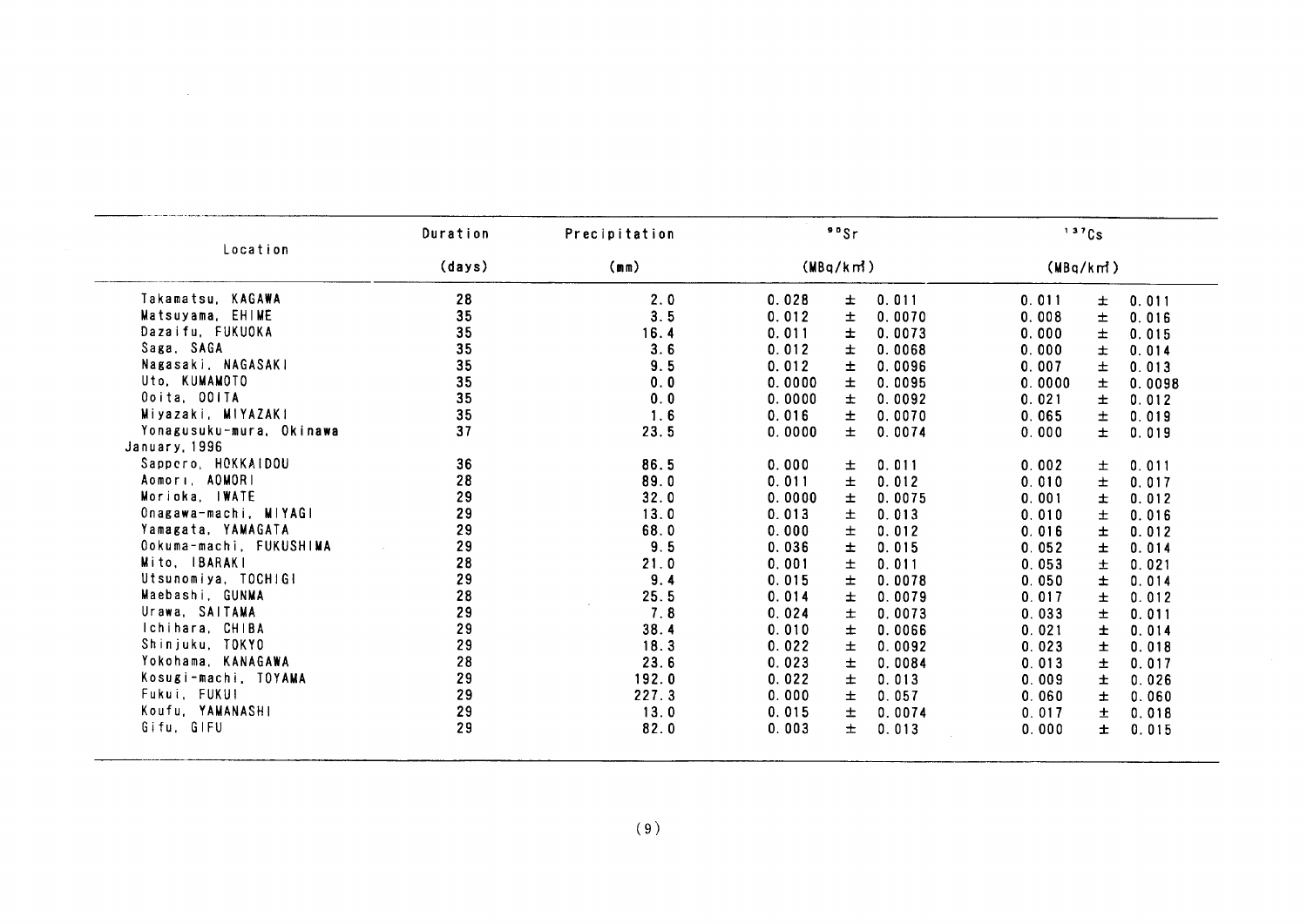|                          | Duration | Precipitation | 90Sr                      | 137Cs                   |
|--------------------------|----------|---------------|---------------------------|-------------------------|
| Location                 | (days)   | (mn)          | (MBq/km)                  | (MBq/km)                |
| Shizuoka, SHIZUOKA       | 28       | 59.0          | 0.013<br>0.003<br>Ŧ       | 0.013<br>0.000<br>士     |
| Nagoya, AICHI            | 28       | 33.4          | 0.050<br>土<br>0.016       | 0.032<br>士<br>0.019     |
| Ootsu, SHIGA             | 29       | 52.9          | $\pm$<br>0.0070<br>0.0097 | 0.000<br>Ŧ<br>0.014     |
| Tsu, MIE                 | 29       | 16.0          | 0.0000<br>0.0067<br>±     | 0.034<br>0.014<br>士     |
| Kyoto, KYOTO             | 35       | 48.0          | 士<br>0.017<br>0.0088      | 0.018<br>0.061<br>士     |
| Kobe, HYOUGO             | 35       | 30.0          | 士<br>0.0084<br>0.015      | 0.032<br>0.014<br>Ŧ     |
| Nara, NARA               | 28       | 63.4          | 土<br>0.016<br>0.028       | 0.000<br>0.019<br>士     |
| Wakayama, WAKAYAMA       | 26       | 21.0          | 0.0000<br>士<br>0.0080     | 0.022<br>0.012<br>土     |
| Tottori, TOTTORI         | 28       | 148.4         | $\pm$<br>0.016<br>0.057   | 0.091<br>$\pm$<br>0.020 |
| Matsue, SHIMANE          | 28       | 88.4          | $\pm$<br>0.020<br>0.0067  | 0.078<br>0.015<br>士     |
| Hiroshima, HIROSHIMA     | 29       | 38.0          | 0.012<br>0.064<br>土       | 0.020<br>0.012<br>士     |
| Ishii-machi, TOKUSHIMA   | 28       | 11.0          | $\pm$<br>0.0069<br>0.0097 | 0.012<br>0.006<br>士     |
| Takamatsu, KAGAWA        | 36       | 25.5          | Ŧ<br>0.0087<br>0.030      | 0.009<br>0.010<br>±     |
| Matsuyama, EHIME         | 29       | 43.0          | Ŧ<br>0.0068<br>0.0068     | 0.041<br>0.019<br>士     |
| Dazaifu, FUKUOKA         | 29       | 44.8          | 0.0075<br>0.0074<br>土     | 0.011<br>0.010<br>士     |
| Saga, SAGA               | 29       | 45.2          | $\pm$<br>0.0071<br>0.017  | 0.016<br>0.000<br>土     |
| Nagasaki, NAGASAKI       | 29       | 44.5          | $\pm$<br>0.016<br>0.037   | 0.027<br>士<br>0.020     |
| Uto, KUMAMOTO            | 29       | 87.4          | 0.0076<br>0.0078<br>士     | 0.0055<br>0.0099<br>士   |
| Ooita, OOITA             | 29       | 14.4          | Ŧ<br>0.0078<br>0.0024     | 0.014<br>士<br>0.011     |
| Miyazaki, MiYAZAKI       | 29       | 60.5          | $\pm$<br>0.0086<br>0.031  | 0.11<br>Ŧ<br>0.021      |
| Yonagusuku-mura, Okinawa | 27       | 50.0          | 士<br>0.0095<br>0.0069     | Ŧ<br>0.010<br>0.014     |
| Febraly, 1996            |          |               |                           |                         |
| Sapporo, HOKKAIDOU       | 30       | 54.5          | 0.0092<br>0.0000<br>士     | 0.015<br>0.011<br>土     |
| Aomori, AOMORI           | 30       | 111.0         | 士<br>0.012<br>0.013       | 0.016<br>士<br>0.016     |
| Morioka, IWATE           | 30       | 27.2          | 0.0092<br>0.0085<br>士     | 0.006<br>士<br>0.011     |
| Onagawa-machi, MIYAGI    | 29       | 11.0          | 0.012<br>0.009<br>士       | 0.015<br>士<br>0.017     |
| Yamagata, YAMAGATA       | 30       | 46.4          | 0.0088<br>0.023<br>士      | 0.000<br>0.011<br>士     |

 $\mathcal{L}^{\text{max}}_{\text{max}}$  and  $\mathcal{L}^{\text{max}}_{\text{max}}$ 

 $\sim 10^7$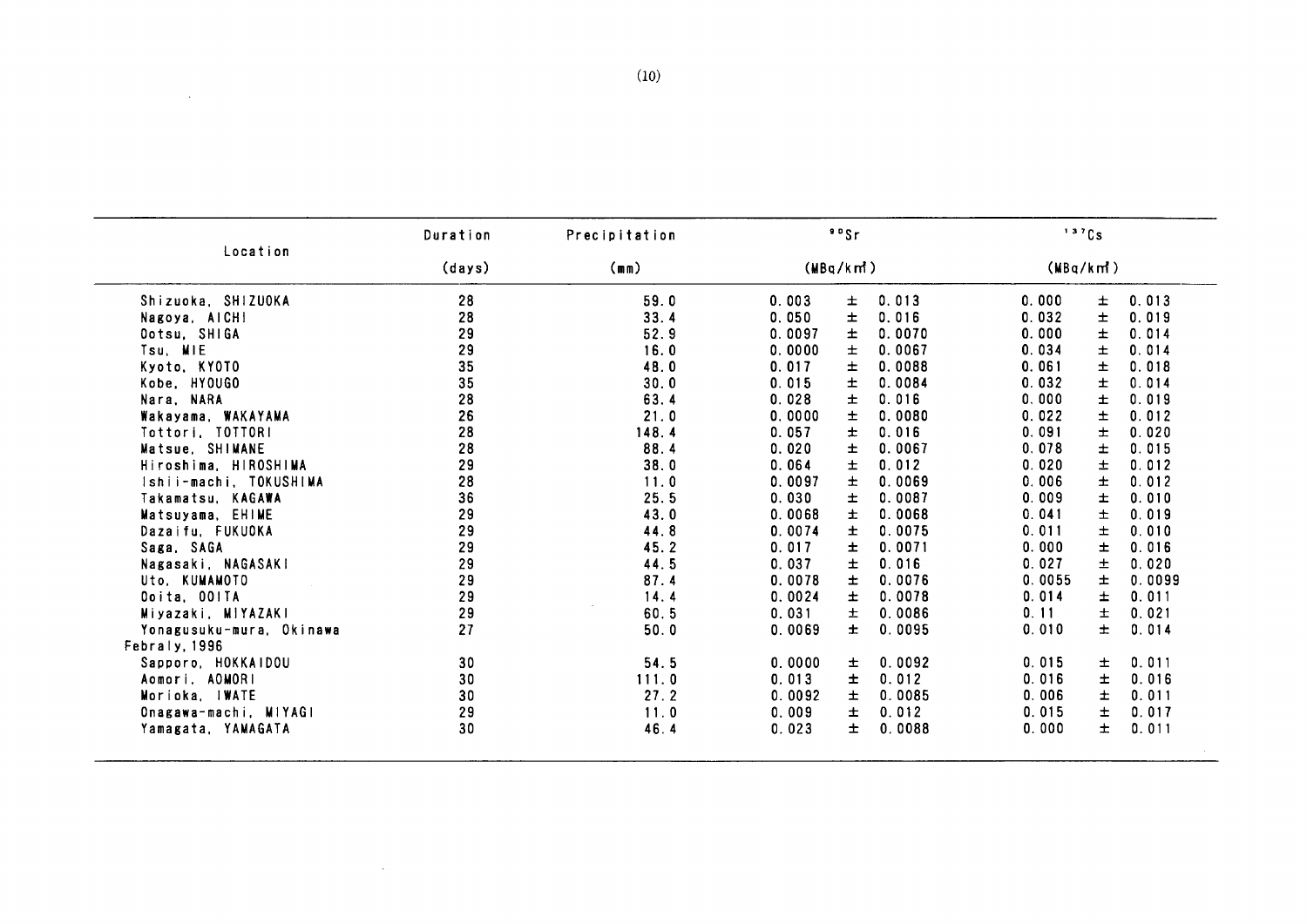|                         | Duration | Precipitation |          | 90Sr  |        |          | 137Cs |       |
|-------------------------|----------|---------------|----------|-------|--------|----------|-------|-------|
| Location                | (days)   | (mn)          | (MBq/km) |       |        | (MBq/km) |       |       |
| Ookuma-machi, FUKUSHIMA | 30       | 14.0          | 0.0064   | ±     | 0.0073 | 0.044    | 士     | 0.014 |
| Mito, IBARAKI           | 30       | 32.0          | 0.013    | 士     | 0.014  | 0.10     | 士     | 0.023 |
| Utsunomiya, TOCHIGI     | 30       | 33.6          | 0.023    | Ŧ     | 0.0085 | 0.055    | 士     | 0.015 |
| Maebashi, GUNMA         | 30       | 17.0          | 0.000    | Ŧ     | 0.015  | 0.012    | 土     | 0.017 |
| Urawa, SAITAMA          | 30       | 40.0          | 0.0000   | Ŧ     | 0.0094 | 0.046    | 士     | 0.012 |
| Ichihara, CHIBA         | 30       | 63.0          | 0.015    | 士     | 0.0070 | 0.021    | ±     | 0.014 |
| Shinjuku, TOKYO         | 30       | 62.4          | 0.023    | 士     | 0.0088 | 0.031    | ±     | 0.018 |
| Yokohama, KANAGAWA      | 30       | 62.1          | 0.027    | 土     | 0.0088 | 0.051    | 土     | 0.015 |
| Kosugi-machi, TOYAMA    | 30       | 95.6          | 0.000    | Ŧ.    | 0.011  | 0.016    | 士     | 0.017 |
| Fukui, FUKUI            | 30       | 173.4         | 0.007    | Ŧ.    | 0.036  | 0.030    | 士     | 0.058 |
| Koufu, YAMANASHI        | 30       | 45.5          | 0.0076   | 士     | 0.0069 | 0.019    | Ŧ     | 0.016 |
| Gifu, GIFU              | 30       | 62.0          | 0.009    | 士     | 0.013  | 0.000    | 士     | 0.027 |
| Shizuoka, SHIZUOKA      | 30       | 34.5          | 0.036    | 土     | 0.017  | 0.017    | 士     | 0.014 |
| Nagoya, AICHI           | 31       | 34.4          | 0.059    | 士     | 0.018  | 0.019    | 士     | 0.017 |
| Ootsu, SHIGA            | 30       | 46.2          | 0.021    | ±     | 0.0088 | 0.047    | ±     | 0.018 |
| Tsu. MIE                | 30       | 31.0          | 0.0019   | ±.    | 0.0076 | 0.037    | 士     | 0.015 |
| Kyoto, KYOTO            | 29       | 33.5          | 0.020    | ±.    | 0.0091 | 0.037    | 士     | 0.017 |
| Kobe, HYOUGO            | 30       | 16.5          | 0.0000   | 士     | 0.0088 | 0.007    | Ŧ     | 0.011 |
| Nara, NARA              | 30       | 47.3          | 0.038    | Ŧ     | 0.018  | 0.057    | 士     | 0.022 |
| Wakayama, WAKAYAMA      | 29       | 42.0          | 0.013    | ±     | 0.0087 | 0.002    | ±     | 0.011 |
| Tottori, TOTTORI        | 30       | 103.9         | 0.016    | Ŧ     | 0.0096 | 0.030    | 士     | 0.018 |
| Matsue, SHIMANE         | 30       | 82.2          | 0.025    | 士     | 0.0091 | 0.045    | 士     | 0.014 |
| Hiroshima, HIROSHIMA    | 30       | 35.4          | 0.032    | 士     | 0.025  | 0.013    | 士     | 0.019 |
| Ishii-machi. TOKUSHIMA  | 30       | 19.5          | 0.010    | $\pm$ | 0.0079 | 0.029    | 士     | 0.017 |
| Takamatsu, KAGAWA       | 30       | 27.0          | 0.019    | 士     | 0.0086 | 0.039    | $\pm$ | 0.014 |
| Matsuyama, EHIME        | 30       | 42.0          | 0.016    | 士     | 0.0079 | 0.006    | 士     | 0.017 |
| Dazaifu, FUKUOKA        | 30       | 43.2          | 0.021    | 士     | 0.0090 | 0.012    | ±     | 0.011 |

 $\sim 10^{-1}$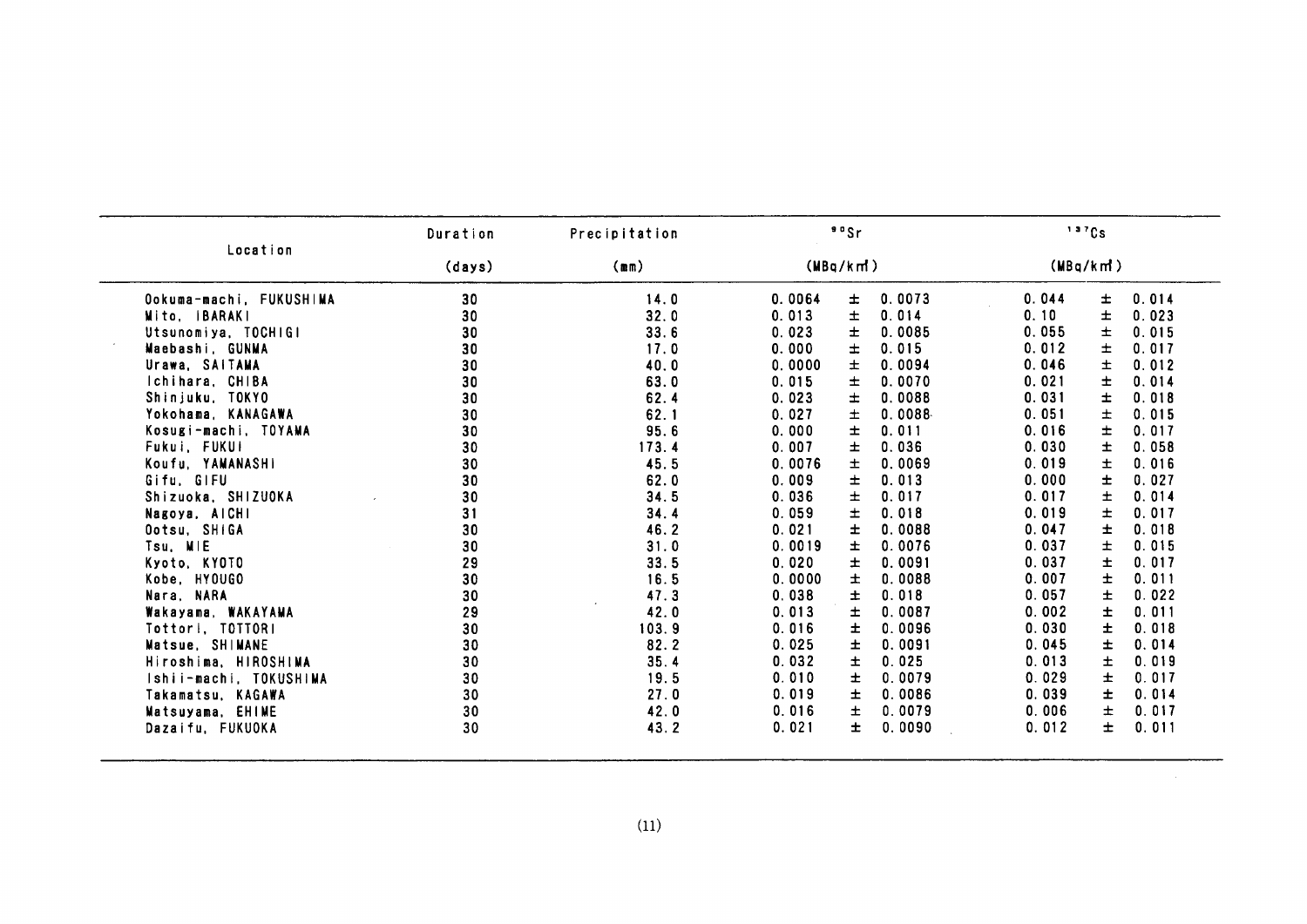|                          | Duration       | Precipitation | 90Sr                           | 137Cs                   |
|--------------------------|----------------|---------------|--------------------------------|-------------------------|
| Location                 | (days)<br>(mn) |               | (MBa/km)                       | (MBq/km)                |
| Saga, SAGA               | 30             | 40.2          | 0.0087<br>0.0064<br>±          | 0.037<br>0.016<br>±     |
| Nagasaki, NAGASAKI       | 30             | 36.0          | $\pm$<br>0.022<br>0.012        | Ŧ<br>0.022<br>0.018     |
| Uto, KUMAMOTO            | 30             | 35.7          | 0.017<br>0.0087<br>±           | 0.014<br>ŧ.<br>0.010    |
| Ocita, OOITA             | 30             | 46.0          | ±<br>0.0067<br>0.0078          | 0.013<br>±<br>0.012     |
| Miyazaki, MIYAZAKI       | 30             | 36.0          | 0.027<br>±<br>0.0084           | 0.071<br>$\pm$<br>0.019 |
| Yonagusuku-mura, Okinawa | 30             | 69.0          | 0.013<br>$\pm$<br>0.0085       | 0.020<br>Ŧ<br>0.014     |
| <b>March, 1996</b>       |                |               |                                |                         |
| Sapporo, HOKKAIDOU       | 32             | 40.0          | 0.010<br>0.0074<br>±           | 0.000<br>$\pm$<br>0.011 |
| Aomori, AOMORI           | 32             | 75.0          | Ŧ<br>0.023<br>0.013            | Ŧ<br>0.022<br>0.015     |
| Morioka, IWATE           | 32             | 102.1         | 0.029<br>±<br>0.0089           | 0.042<br>±<br>0.015     |
| Onagawa-machi, MIYAGI    | 32             | 150.0         | $\pm$<br>0.030<br>0.015        | 0.031<br>$\pm$<br>0.017 |
| Yamagata, YAMAGATA       | 32             | 101.0         | 0.0099<br>0.033<br>±.          | 0.065<br>±<br>0.018     |
| Ookuma-machi, FUKUSHIMA  | 32             | 98.0          | 0.023<br>$\pm$<br>0.017        | 0.090<br>$\pm$<br>0.022 |
| Mito, IBARAKI            | 32             | 91.0          | 0.000<br>$\pm$<br>0.012        | 0.023<br>Ŧ<br>0.018     |
| Maebashi, GUNMA          | 32             | 44.0          | 0.020<br>Ŧ<br>0.013            | 0.088<br>Ŧ<br>0.022     |
| Urawa, SAITAMA           | 32             | 61.5          | ±<br>0.009<br>0.010            | 0.048<br>±<br>0.011     |
| Ichihara, CHIBA          | 32             | 84.1          | 0.0069<br>0.015<br>$\pmb{\pm}$ | 0.012<br>±<br>0.012     |
| Shinjuku, TOKYO          | 32             | 104.6         | 0.032<br>Ŧ<br>0.0099           | 0.019<br>Ŧ<br>0.017     |
| Yokohama, KANAGAWA       | 30             | 115.1         | 0.009<br>Ŧ<br>0.014            | 0.057<br>Ŧ<br>0.015     |
| Kosugi-machi, TOYAMA     | 32             | 113.1         | 0.044<br>±<br>0.015            | 0.062<br>Ŧ<br>0.020     |
| Fukui, FUKUI             | 32             | 183.0         | Ŧ<br>0.035<br>0.036            | 0.000<br>Ŧ<br>0.078     |
| Koufu, YAMANASHI         | 32             | 108.5         | 0.024<br>±<br>0.0085           | 0.014<br>Ŧ<br>0.016     |
| Gifu, GIFU               | 32             | 250.5         | 0.037<br>$\pm$<br>0.018        | 0.023<br>Ŧ<br>0.017     |
| Shizuoka, SHIZUOKA       | 32             | 342.0         | 0.005<br>±.<br>0.011           | 0.033<br>Ŧ<br>0.018     |
| Nagoya, AICHI            | 32             | 211.4         | 0.028<br>土<br>0.013            | 0.088<br>Ŧ<br>0.021     |
| Ootsu, SHIGA             | 32             | 149.6         | $\pm$<br>0.012<br>0.0089       | Ŧ<br>0.049<br>0.020     |
| Tsu, MIE                 | 32             | 155.5         | 0.025<br>±.<br>0.0086          | 0.10<br>土<br>0.022      |
|                          |                |               |                                |                         |
|                          |                |               |                                |                         |
|                          |                |               |                                |                         |
|                          |                |               |                                |                         |
|                          |                |               |                                |                         |
|                          |                |               |                                |                         |
|                          |                |               |                                |                         |
|                          |                |               |                                |                         |
|                          |                |               |                                |                         |
|                          |                |               |                                |                         |
|                          |                |               |                                |                         |
|                          |                |               |                                |                         |
|                          |                |               |                                |                         |
|                          |                |               |                                |                         |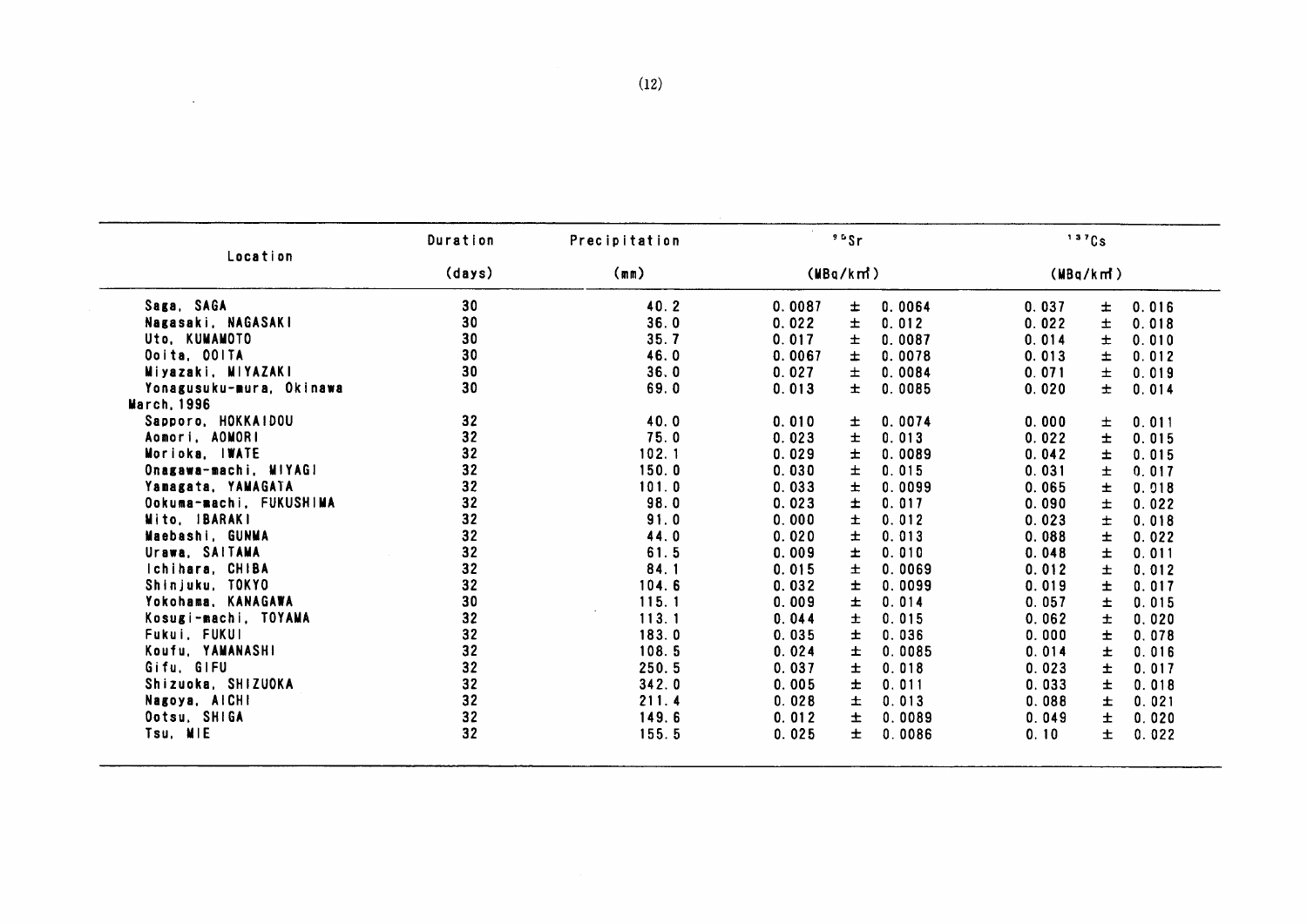|                          | Duration | Precipitation    | 90Sr   |              |          | 137Cs          |  |
|--------------------------|----------|------------------|--------|--------------|----------|----------------|--|
| Location                 | (days)   | (MBq/km)<br>(mn) |        |              | (MBq/km) |                |  |
| Kyoto, KYOTO             | 34       | 211.5            | 0.0092 | 0.0086<br>士  | 0.034    | 0.018<br>$\pm$ |  |
| Kobe, HYOUGO             | 30       | 82.8             | 0.024  | 0.0082<br>士  | 0.018    | 0.017<br>±.    |  |
| Nara, NARA               | 32       | 143.8            | 0.031  | 0.015<br>士   | 0.063    | 0.022<br>±.    |  |
| Wakayama, WAKAYAMA       | 31       | 141.5            | 0.046  | 0.030<br>±.  | 0.029    | 0.024<br>士。    |  |
| Tottori. TOTTORI         | 32       | 120.1            | 0.072  | 0.012<br>±.  | 0.066    | 0.019<br>士     |  |
| Matsue, SHIMANE          | 32       | 149.7            | 0.026  | 0.010<br>±.  | 0.081    | 0.016<br>士     |  |
| Hiroshima, HIROSHIMA     | 32       | 178.0            | 0.034  | 0.017<br>±.  | 0.066    | 0.025<br>±.    |  |
| Ishii-machi. TOKUSHIMA   | 29       | 46.0             | 0.014  | 0.0078<br>Ŧ  | 0.020    | 0.016<br>±.    |  |
| Takamatsu, KAGAWA        | 32       | 34.0             | 0.017  | 0.0086<br>Ŧ. | 0.000    | 0.012<br>±.    |  |
| Matsuyama, EHIME         | 32       | 89.0             | 0.020  | 0.0080<br>士  | 0.028    | 0.017<br>士     |  |
| Dazaifu, FUKUOKA         | 32       | 151.1            | 0.016  | 0.0078<br>Ŧ. | 0.000    | 0.016<br>$\pm$ |  |
| Saga, SAGA               | 32       | 166.2            | 0.024  | 0.0075<br>±. | 0.059    | 0.019<br>±.    |  |
| Nagasaki, NAGASAKI       | 32       | 110.0            | 0.018  | 0.0091<br>士  | 0.049    | 0.018<br>±.    |  |
| Uto, KUMAMOTO            | 32       | 152.1            | 0.022  | 0.014<br>士   | 0.051    | 0.018<br>±.    |  |
| Ooita, OOITA             | 31       | 120.4            | 0.025  | 0.013<br>±   | 0.062    | 0.020<br>±.    |  |
| Miyazaki, MIYAZAKI       | 32       | 176.4            | 0.030  | 0.011<br>±   | 0.058    | 0.021<br>$\pm$ |  |
| Yonagusuku-mura, Okinawa | 34       | 206.0            | 0.0026 | 0.0077<br>士  | 0.029    | 0.020<br>士     |  |

 $\sim 10^6$ 

 $\mathcal{L}(\mathcal{L}^{\mathcal{L}})$  and  $\mathcal{L}(\mathcal{L}^{\mathcal{L}})$  and  $\mathcal{L}(\mathcal{L}^{\mathcal{L}})$  and  $\mathcal{L}(\mathcal{L}^{\mathcal{L}})$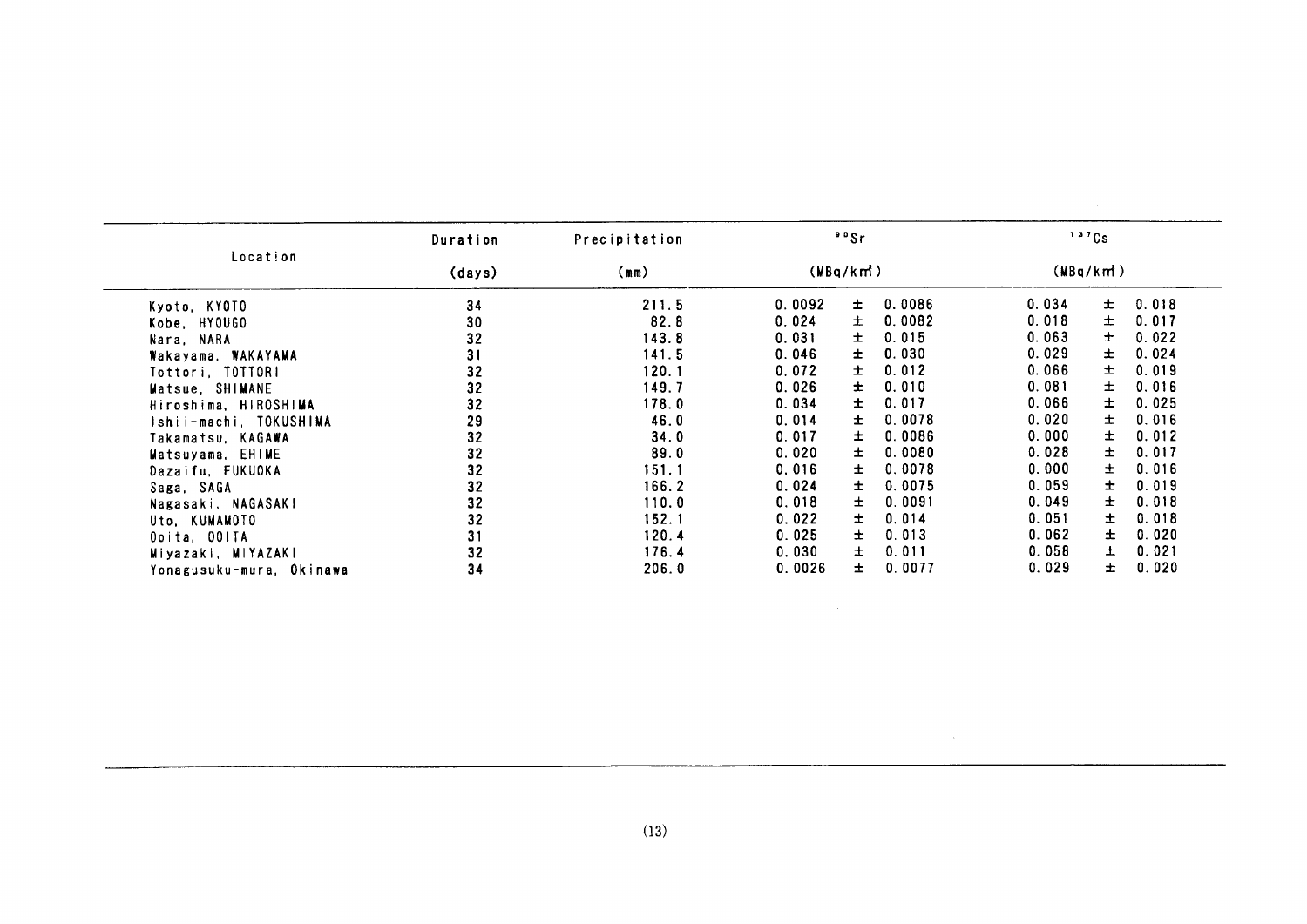# 6.  $Results$ <br>(1)-2

Strontuim-90 and Cesium-137 in Rain and Dry Fallout (for WHO program) (from Oct. 1995 to Mar. 1996)

## -COntinued fron No,114 0f this publication-

 $\sim 10$ 

## Table (1)-2 : Strontium-90 and Cesium-137 in Rain and Dry Fallout

|                      | Duration | Precipitation | 99Sr     |                 | 137Cs    |    |        |
|----------------------|----------|---------------|----------|-----------------|----------|----|--------|
| Location             | (days)   | (mn)          | (MBq/km) |                 | (MBq/km) |    |        |
| October, 1995        |          |               |          |                 |          |    |        |
| Akita, AKITA         | 30       | 193.1         | 0.019    | 0.0080<br>士     | 0.013    | 士  | 0.013  |
| Chiba, CHIBA         | 34       | 88.1          | 0.014    | 士<br>0.0069     | 0.0072   | Ŧ  | 0.0090 |
| Niigata, NIIGATA     | 31       | 86.3          | 0.015    | 0.0075<br>士     | 0.003    | 士  | 0.010  |
| Kanazawa, ISHIKAWA   | 34       | 97.0          | 0.031    | 0.0084<br>士     | 0.018    | Ŧ  | 0.013  |
| Nagano, NAGANO       | 31       | 23.0          | 0.015    | 0.0082<br>士     | 0.008    | ±  | 0.010  |
| Osaka, OSAKA         | 30       | 42.6          | 0.023    | $\pm$<br>0.0088 | 0.013    | 士  | 0.019  |
| Okayama, OKAYAMA     | 31       | 45.1          | 0.0000   | 士<br>0.0070     | 0.000    | Ŧ  | 0.014  |
| Yamaguchi, YAMAGUCHI | 31       | 47.0          | 0.024    | 0.0085<br>士     | 0.009    | ±  | 0.012  |
| Kochi, KOCHI         | 31       | 22.9          | 0.075    | 士<br>0.012      | 0.000    | Ŧ  | 0.015  |
| Kagoshima, KAGOSHIMA | 33       | 93.5          | 0.009    | 士<br>0.014      | 0.013    | 士  | 0.018  |
| November, 1995       |          |               |          |                 |          |    |        |
| Akita, AKITA         | 31       | 247.7         | 0.044    | 0.011<br>Ŧ.     | 0.009    | Ŧ. | 0.013  |
| Chiba, CHIBA         | 31       | 52.7          | 0.028    | 0.0084<br>土     | 0.0036   | ±. | 0.0093 |
| Niigata, NIIGATA     | 31       | 200.7         | 0.023    | 士<br>0.0072     | 0.020    | ±. | 0.017  |
| Kanazawa, ISHIKAWA   | 28       | 388.5         | 0.017    | 0.0071<br>Ŧ     | 0.030    | 土  | 0.015  |
| Nagano, NAGANO       | 31       | 41.8          | 0.024    | $\pm$<br>0.0077 | 0.015    | ±. | 0.013  |
| Osaka, OSAKA         | 32       | 55.7          | 0.021    | $\pm$<br>0.012  | 0.005    | ±  | 0.018  |
| Okayama, OKAYAMA     | 31       | 44.1          | 0.0057   | 0.0079<br>士     | 0.004    | 士  | 0.014  |
| Yamaguchi, YAMAGUCHI | 31       | 48.0          | 0.011    | 土<br>0.0073     | 0.012    | 士  | 0.012  |
| Kochi, KOCHI         | 31       | 44.3          | 0.055    | $\pm$<br>0.010  | 0.037    | 士  | 0.019  |
| Kagoshima, KAGOSHIMA | 29       | 59.5          | 0.071    | 士<br>0.018      | 0.031    | 士  | 0.017  |
| December, 1995       |          |               |          |                 |          |    |        |
| Akita, AKITA         | 36       | 153.4         | 0.016    | 0.0096<br>±.    | 0.022    | ±. | 0.012  |
| Chiba, CHIBA         | 27       | 0.4           | 0.013    | 0.0083<br>±.    | 0.022    | 士  | 0.014  |
| Niigata, NIIGATA     | 35       | 258.9         | 0.0071   | Ŧ.<br>0.0063    | 0.050    | 士  | 0.022  |
| Kanazawa, ISHIKAWA   | 31       | 284.5         | 0.013    | Ŧ<br>0.012      | 0.046    | 士  | 0.018  |

 $\sim 10^{-1}$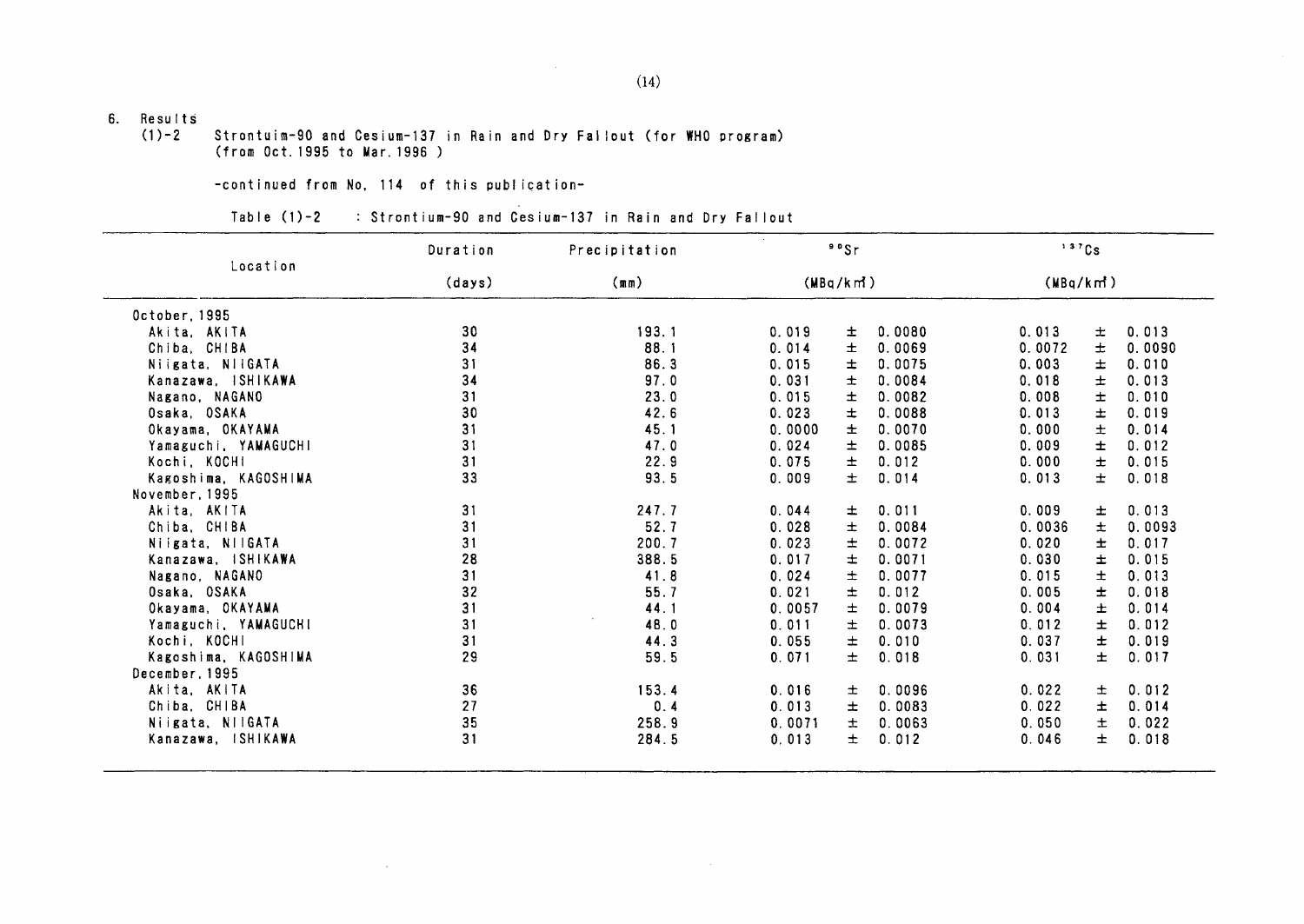|                      | Duration | Precipitation | 99Sr     |       |        | 137Cs    |       |        |
|----------------------|----------|---------------|----------|-------|--------|----------|-------|--------|
| Location             | (days)   | (mm)          | (MBq/km) |       |        | (MBq/km) |       |        |
| Nagano, NAGANO       | 36       | 28.1          | 0.012    | 士     | 0.0079 | 0.037    | 士     | 0.013  |
| Osaka, OSAKA         | 36       | 4.1           | 0.021    | ±     | 0.0088 | 0.000    | Ŧ     | 0.013  |
| Okayama, OKAYAMA     | 36       | 1.4           | 0.0000   | 士     | 0.0080 | 0.011    | 士     | 0.017  |
| Yamaguchi, YAMAGUCHI | 35       | 34.5          | 0.019    | ±     | 0.0078 | 0.015    | 士     | 0.011  |
| Kochi, KOCHI         | 35       | 1.0           | 0.057    | 士     | 0.011  | 0.019    | $\pm$ | 0.013  |
| Kagoshima, KAGOSHIMA | 31       | 3.5           | 0.045    | $\pm$ | 0.016  | 0.000    | ±.    | 0.011  |
| January, 1996        |          |               |          |       |        |          |       |        |
| Akita, AKITA         | 32       | 96.7          | 0.037    | 士     | 0.011  | 0.015    | 士     | 0.013  |
| Chiba, CHIBA         | 37       | 24.8          | 0.025    | 士     | 0.0084 | 0.061    | ±.    | 0.016  |
| Niigata, NiiGATA     | 29       | 168.1         | 0.0000   | 士     | 0.0056 | 0.035    | ±     | 0.020  |
| Kanazawa, ISHIKAWA   | 36       | 191.0         | 0.056    | Ŧ.    | 0.016  | 0.066    | 士     | 0.020  |
| Nagano, NAGANO       | 28       | 38.2          | 0.000    | 士     | 0.011  | 0.027    | 士     | 0.012  |
| Osaka, OSAKA         | 28       | 37.2          | 0.0091   | ±.    | 0.0078 | 0.004    | ±.    | 0.012  |
| Okayama, OKAYAMA     | 28       | 35.6          | 0.0000   | $\pm$ | 0.0067 | 0.0000   | 士     | 0.0098 |
| Yamaguchi, YAMAGUCHI | 29       | 37.5          | 0.000    | 士     | 0.011  | 0.021    | 士     | 0.012  |
| Kochi, KOCHI         | 29       | 58.1          | 0.076    | Ŧ     | 0.011  | 0.065    | Ŧ.    | 0.017  |
| Kagoshima, KAGOSHIMA | 36       | 69.0          | 0.069    | Ŧ.    | 0.011  | 0.039    | $\pm$ | 0.021  |
| Febraly, 1996        |          |               |          |       |        |          |       |        |
| Akita, AKITA         | 26       | 92.2          | 0.000    | 士     | 0.010  | 0.015    | ±.    | 0.012  |
| Chiba, CHIBA         | 30       | 54.3          | 0.027    | 士     | 0.0082 | 0.066    | 士     | 0.017  |
| Niigata, N!IGATA     | 30       | 92.9          | 0.0037   | 士     | 0.0058 | 0.063    | 士     | 0.019  |
| Kanazawa, ISHIKAWA   | 30       | 81.0          | 0.002    | Ŧ     | 0.012  | 0.019    | Ŧ     | 0.018  |
| Nagano, NAGANO       | 30       | 39.1          | 0.000    | Ŧ     | 0.016  | 0.012    | 士     | 0.010  |
| Osaka, OSAKA         | 30       | 68.1          | 0.017    | Ŧ.    | 0.014  | 0.034    | 土     | 0.014  |
| Okayama, OKAYAMA     | 30       | 34.0          | 0.018    | Ŧ     | 0.0083 | 0.031    | $\pm$ | 0.015  |
| Yamaguchi, YAMAGUCHI | 30       | 62.5          | 0.026    | Ŧ     | 0.013  | 0.000    | Ŧ     | 0.015  |
|                      | 30       | 64.1          | 0.075    | Ŧ.    | 0.018  | 0.000    | $\pm$ | 0.011  |

 $\mathcal{L}^{\text{max}}_{\text{max}}$ 

 $\mathcal{L}^{\text{max}}_{\text{max}}$  , where  $\mathcal{L}^{\text{max}}_{\text{max}}$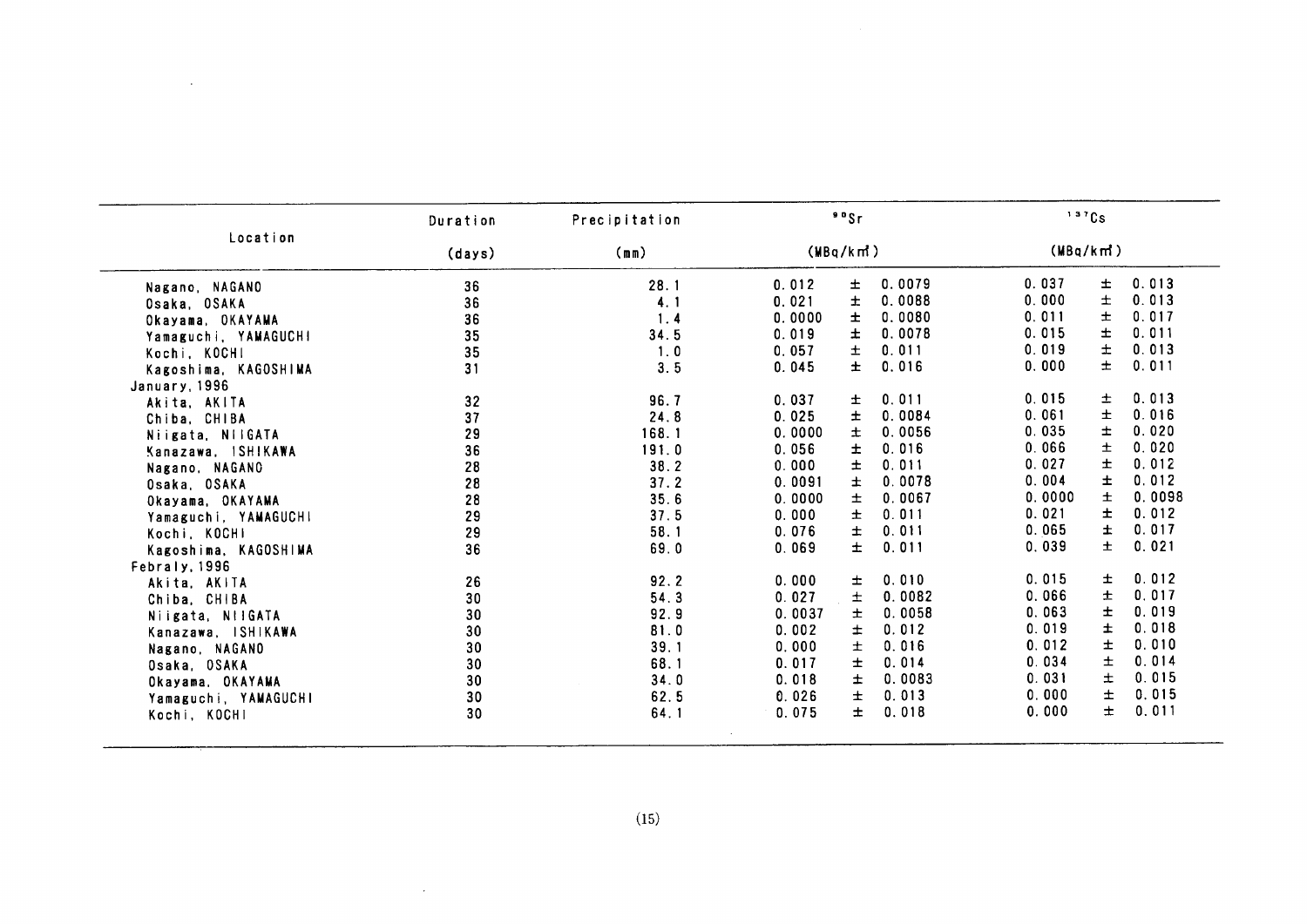| Duration | Precipitation                                      |                                                                            |                                                                                         |                                                           |                                                                                                   |                                                                               |                                                                |
|----------|----------------------------------------------------|----------------------------------------------------------------------------|-----------------------------------------------------------------------------------------|-----------------------------------------------------------|---------------------------------------------------------------------------------------------------|-------------------------------------------------------------------------------|----------------------------------------------------------------|
| (days)   | (mm)                                               |                                                                            |                                                                                         |                                                           |                                                                                                   |                                                                               |                                                                |
| 29       | 24.5                                               | 0.035                                                                      | 士                                                                                       | 0.0083                                                    | 0.054                                                                                             | $\pm$                                                                         | 0.022                                                          |
|          |                                                    |                                                                            |                                                                                         |                                                           |                                                                                                   |                                                                               |                                                                |
|          | 165.9                                              | 0.010                                                                      | ±.                                                                                      | 0.0072                                                    | 0.049                                                                                             | 士                                                                             | 0.019                                                          |
| 31       |                                                    |                                                                            | 士                                                                                       |                                                           |                                                                                                   | $\pm$                                                                         | 0.015                                                          |
|          |                                                    |                                                                            |                                                                                         |                                                           |                                                                                                   |                                                                               | 0.021                                                          |
|          |                                                    |                                                                            |                                                                                         |                                                           |                                                                                                   |                                                                               | 0.019                                                          |
|          |                                                    |                                                                            |                                                                                         |                                                           |                                                                                                   |                                                                               | 0.015                                                          |
|          |                                                    |                                                                            |                                                                                         |                                                           |                                                                                                   |                                                                               | 0.011                                                          |
|          |                                                    |                                                                            |                                                                                         |                                                           |                                                                                                   |                                                                               | 0.016                                                          |
|          |                                                    |                                                                            |                                                                                         |                                                           |                                                                                                   |                                                                               | 0.017                                                          |
|          |                                                    |                                                                            |                                                                                         |                                                           |                                                                                                   |                                                                               | 0.020                                                          |
|          |                                                    |                                                                            |                                                                                         |                                                           |                                                                                                   |                                                                               | 0.024                                                          |
|          |                                                    |                                                                            |                                                                                         |                                                           |                                                                                                   |                                                                               |                                                                |
|          |                                                    |                                                                            |                                                                                         |                                                           |                                                                                                   |                                                                               |                                                                |
|          |                                                    |                                                                            |                                                                                         |                                                           |                                                                                                   |                                                                               |                                                                |
|          |                                                    |                                                                            |                                                                                         |                                                           |                                                                                                   |                                                                               |                                                                |
|          |                                                    |                                                                            |                                                                                         |                                                           |                                                                                                   |                                                                               |                                                                |
|          |                                                    |                                                                            |                                                                                         |                                                           |                                                                                                   |                                                                               |                                                                |
|          | 32<br>32<br>34<br>33<br>32<br>32<br>32<br>32<br>33 | 74.2<br>121.9<br>101.0<br>86.5<br>107.5<br>63.5<br>222.5<br>228.3<br>135.0 | 0.031<br>0.0098<br>0.021<br>0.0011<br>0.019<br>0.0000<br>$C$ 00 $C$ 9<br>0.052<br>0.029 | 90Sr<br>$\pm$<br>士<br>$\pm$<br>$\pm$<br>士<br>士<br>士<br>±. | (MBq/km)<br>0.0086<br>0.0084<br>0.012<br>0.0047<br>0.0095<br>0.0078<br>0.0075<br>0.0098<br>0.0075 | 0.028<br>0.083<br>0.055<br>0.023<br>0.000<br>0.006<br>0.039<br>0.061<br>0.063 | 137Cs<br>(MBq/km!)<br>士<br>÷<br>士<br>±.<br>±.<br>Δ.<br>土<br>±. |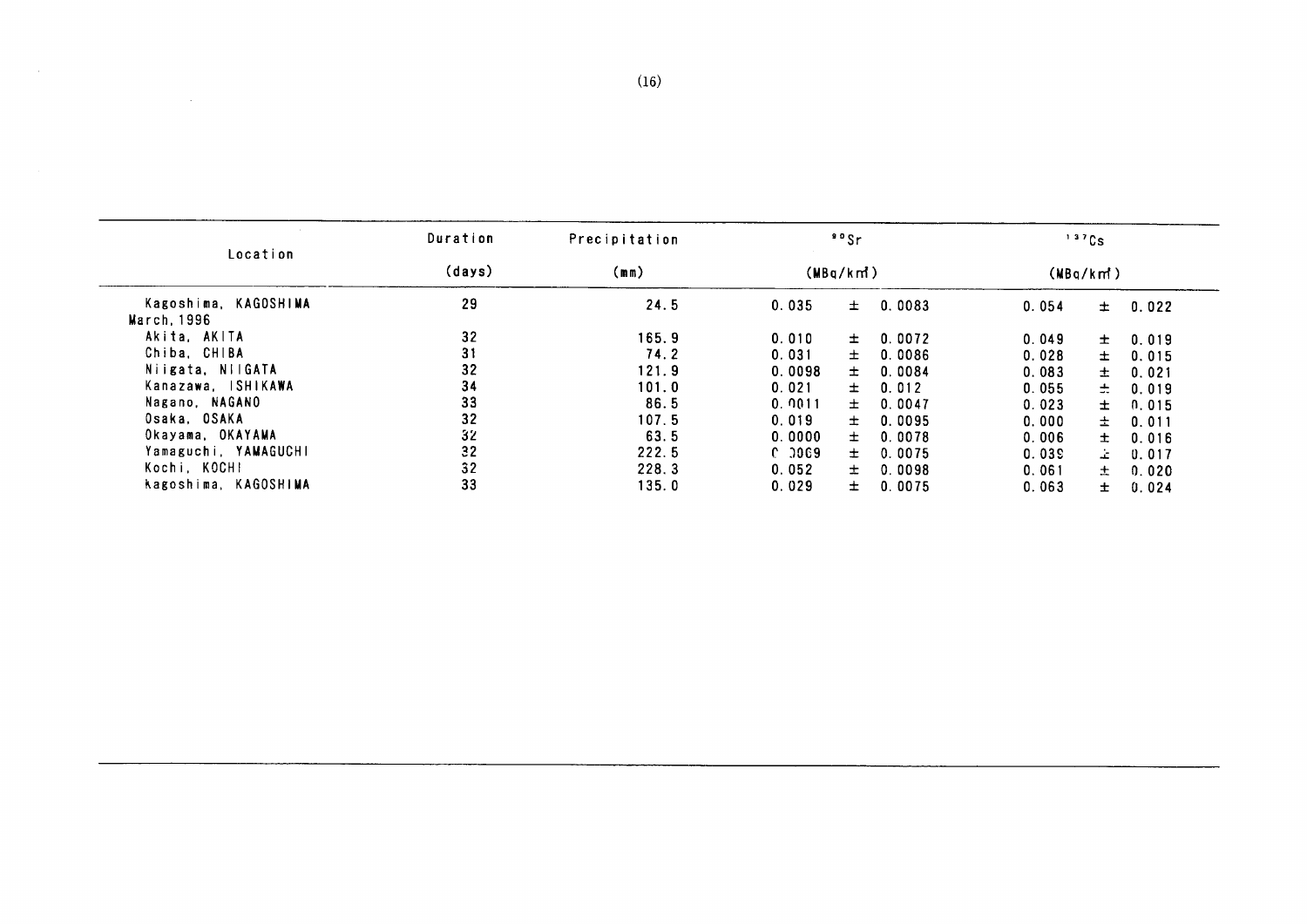#### $(2)$ Strontium-90 and Cesium-137 in Airborne Dust (from Oct. 1995 to Mar. 1996)

## -continued from No. 114 of this publication-

#### Table (2) :Strontium-90 and Cesium-137 in Airborne Dust

| Location                | Sampling  | Absorption<br>volume |         | ""Sr          |         | $137$ Cs              |  |
|-------------------------|-----------|----------------------|---------|---------------|---------|-----------------------|--|
|                         | period    | (m <sup>2</sup> )    |         | $(mBq/m^3)$   |         | (mBq/m <sup>3</sup> ) |  |
|                         |           |                      |         |               |         |                       |  |
| October~December, 1995  |           |                      |         |               |         |                       |  |
| Morioka, IWATE          | $10 - 12$ | 10,063.0             | 0.00013 | 0.00038<br>土  | 0.00053 | 0.00054<br>士          |  |
| Akita, AKITA            | $10 - 12$ | 10, 800.0            | 0.00047 | 0.00035<br>Ŧ. | 0.00030 | 士<br>0.00049          |  |
| Yamagata, YAMAGATA      | $10 - 12$ | 12, 960.0            | 0.00000 | 0.00023<br>±. | 0.00009 | 0.00039<br>士          |  |
| Ookuma-machi, FUKUSHIMA | $10 - 12$ | 9, 397.0             | 0.00019 | 0.00034<br>土  | 0.0011  | 0.00059<br>士          |  |
| Mito, IBARAKI           | $10 - 12$ | 8,711.7              | 0.00041 | 0.00034<br>土  | 0.00000 | 0.00044<br>士          |  |
| Utsunomiya, TOCHIGI     | $10 - 12$ | 12, 993.0            | 0.00031 | 0.00051<br>土  | 0.00000 | 0.00045<br>土          |  |
| Maebashi. GUNMA         | $10 - 12$ | 12, 828.0            | 0.0001  | 0.00027<br>士  | 0.00049 | 0.00047<br>土          |  |
| Ichihara, CHIBA         | $10 - 12$ | 12, 960.0            | 0.00009 | 0.00028<br>±. | 0.00027 | 0.00027<br>土          |  |
| Yokohama, KANAGAWA      | $10 - 12$ | 10, 629.0            | 0.00000 | 0.00049<br>土  | 0.00039 | 0.00053<br>土          |  |
| Niigata, NIIGATA        | $10 - 12$ | 9,799.0              | 0.00078 | 0.00034<br>±  | 0.00029 | 士<br>0.00062          |  |
| Kosugi-machi, TOYAMA    | $10 - 12$ | 18, 435.0            | 0.00006 | 0.00019<br>土  | 0.00021 | 0.00031<br>士          |  |
| Fukui, FUKUI            | $10 - 12$ | 13, 101. 2           | 0.00000 | 0.00023<br>土  | 0.0011  | 0.00038<br>士          |  |
| Koufu, YAMANASHI        | $10 - 12$ | 11,539.0             | 0.00060 | 0.00029<br>士  | 0.00030 | 士<br>0.00031          |  |
| Nagano, NAGANO          | $10 - 12$ | 11, 719.0            | 0.00022 | 0.00027<br>土  | 0.00000 | 0.00034<br>土          |  |
| Gifu, GIFU              | $10 - 12$ | 10, 856.0            | 0.00000 | 0.00028<br>士  | 0.00000 | 0.00044<br>土          |  |
| Hamaoka-machi, SHIZUOKA | $10 - 12$ | 10.576.0             | 0.00059 | 0.00036<br>士  | 0.0055  | 0.00084<br>土          |  |
| Nagoya, AICHI           | $10 - 12$ | 10, 874.0            | 0.00000 | 0.00054<br>士  | 0.00092 | 0.00058<br>士          |  |
| Ootsu, SHIGA            | $10 - 12$ | 11,682.0             | 0.00011 | 0.00027<br>士  | 0.00000 | 0.00040<br>士          |  |
| Tsu MIE                 | $10 - 12$ | 14, 206. 0           | 0.00029 | 0.00023<br>士  | 0.00000 | 0.00024<br>土          |  |
| Kyoto, KYOTO            | $10 - 12$ | 10, 320.0            | 0.00000 | 0.00052<br>士  | 0.00008 | 0.00035<br>士          |  |
| Osaka, OSAKA            | $10 - 12$ | 15, 514.0            | 0.00031 | 0.00024<br>士  | 0.00000 | 0.00034<br>土          |  |
| Kobe, HYOUGO            | $10 - 12$ | 10, 349.0            | 0.00036 | 0.00036<br>士  | 0.00097 | 0.00057<br>士          |  |
| Nara, NARA              | $10 - 12$ | 10, 756, 2           | 0.00031 | 0.00036<br>士  | 0.00000 | 0.00049<br>士          |  |
| Wakayama, WAKAYAMA      | $10 - 12$ | 10, 368.0            | 0.00030 | 士<br>0.00031  | 0.00000 | 0.00033<br>士          |  |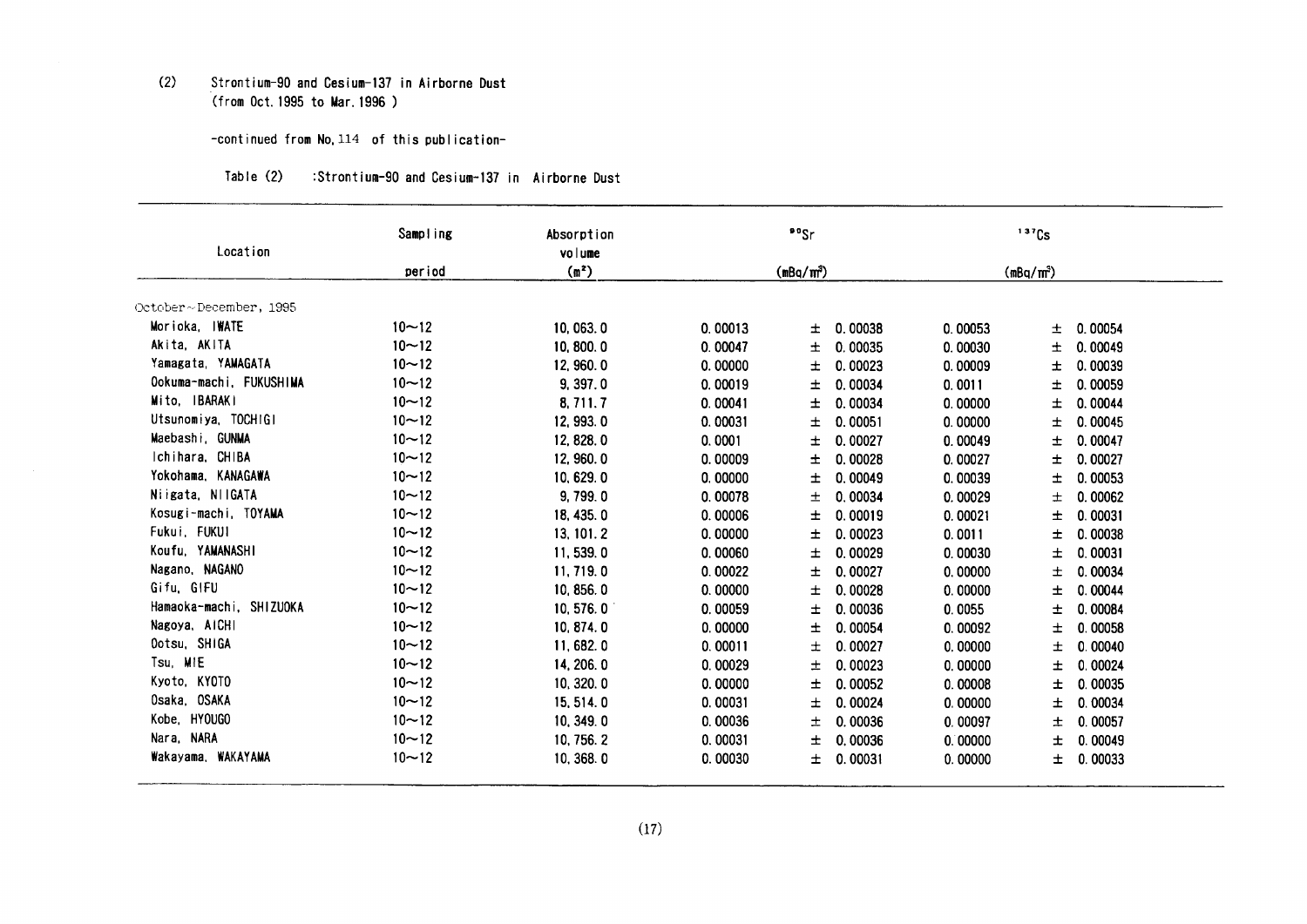| Location                | Sampling   | Absorption<br>volume |         | $90$ Sr               |         | 137Cs                 |         |
|-------------------------|------------|----------------------|---------|-----------------------|---------|-----------------------|---------|
|                         | period     | (m <sup>2</sup> )    |         | (mBq/m <sup>3</sup> ) |         | (mBq/m <sup>3</sup> ) |         |
| Tottori, TOTTORI        | $10 - 12$  | 13, 937.0            | 0.00068 | 0.00025<br>士          | 0.00000 | 士                     | 0.00021 |
| Okayama, OKAYAMA        | $10 - 12$  | 12, 470.0            | 0.00043 | 0.00028<br>土          | 0.00000 | 士                     | 0.00027 |
| Hiroshima, HIROSHIMA    | $10 - 12$  | 9, 813.0             | 0.00007 | 0.00034<br>士          | 0.00028 | 士                     | 0.00063 |
| Yamaguchi, YAMAGUCHI    | $10 - 12$  | 18, 897.0            | 0.00000 | 0.00015<br>土          | 0.00034 | 士                     | 0.00021 |
| Tokushima, TOKUSHIMA    | $10 - 12$  | 10,080.0             | 0.00000 | 0.00032<br>士          | 0.0014  | 土                     | 0.00063 |
| Takamatsu. KAGAWA       | $10 - 12$  | 14, 667.2            | 0.00014 | 0.00020<br>土          | 0.00023 | 土                     | 0.00030 |
| Saga, SAGA              | $10 - 12$  | 9, 954.9             | 0.00034 | 0.00035<br>士          | 0.00000 | 土                     | 0.00053 |
| Nagasaki, NAGASAKI      | $10 - 12$  | 10, 368.0            | 0.00027 | 0.00034<br>士          | 0.00086 | ±                     | 0.00054 |
| Uto, KUMAMOTO           | $10 - 12$  | 10, 978.0            | 0.00000 | 0.00027<br>土          | 0.00000 | 士                     | 0.00054 |
| Ooita, OOITA            | $10 - 12$  | 10, 377.0            | 0.00000 | 0.00026<br>土          | 0.00000 | 土                     | 0.00034 |
| Miyazaki, MIYAZAKI      | $10 - 12$  | 12, 867.0            | 0.00068 | 0.00032<br>±          | 0.00038 | 士                     | 0.00042 |
| January~March, 1996     |            |                      |         |                       |         |                       |         |
| Morioka, IWATE          | $1 - 3$    | 10, 373.0            | 0.00018 | 0.00031<br>土          | 0.00000 | 土                     | 0.00046 |
| Akita, AKITA            | $1 - 3$    | 10,800.0             | 0.00062 | 0.00034<br>ᆂ          | 0.00080 | 士                     | 0.00054 |
| Yamagata, YAMAGATA      | $1 - 3$    | 12, 960.0            | 0.00038 | 0.00040<br>士          | 0.00000 | 土                     | 0.00024 |
| Ookuma-machi, FUKUSHIMA | $1 - 3$    | 11, 045, 4           | 0.00083 | 0.00046<br>土          | 0.00000 | 士                     | 0.00044 |
| Mito, IBARAKI           | $1 - 3$    | 8, 276. 3            | 0.00058 | 0.00042<br>士          | 0.00000 | Ŧ                     | 0.00068 |
| Utsunomiya, TOCHIGI     | $1 - 2$    | 8,620.0              | 0.00030 | 0.00036<br>士          | 0.00070 | 土                     | 0.00052 |
| Maebashi, GUNMA         | $1 - 3$    | 13, 036.0            | 0.00023 | 0.00027<br>士          | 0.00054 | 士                     | 0.00043 |
| Ichihara, CHIBA         | $1 - 3$    | 12, 960.0            | 0.00000 | 0.00026<br>土          | 0.00018 | 士                     | 0.00028 |
| Yokohama. KANAGAWA      | $1 - 3$    | 10,607.0             | 0.00012 | 0.00033<br>土          | 0.00000 | 土                     | 0.00048 |
| Niigata, NIIGATA        | $1 - 3$    | 10, 775.0            | 0.00050 | 0.00050<br>土          | 0.00089 | 土                     | 0.00059 |
| Kosugi-machi, TOYAMA    | $1 \sim 3$ | 18, 283.0            | 0.00038 | 0.00023<br>土          | 0.00000 | 土                     | 0.00031 |
| Fukui, FUKUI            | $1 - 3$    | 13, 255.7            | 0.00009 | 0.00025<br>ᆂ          | 0.00047 | 士                     | 0.00029 |
| Koufu, YAMANASHI        | $1 - 3$    | 11,734.0             | 0.00025 | 0.00028<br>士          | 0.00000 | 土                     | 0.00048 |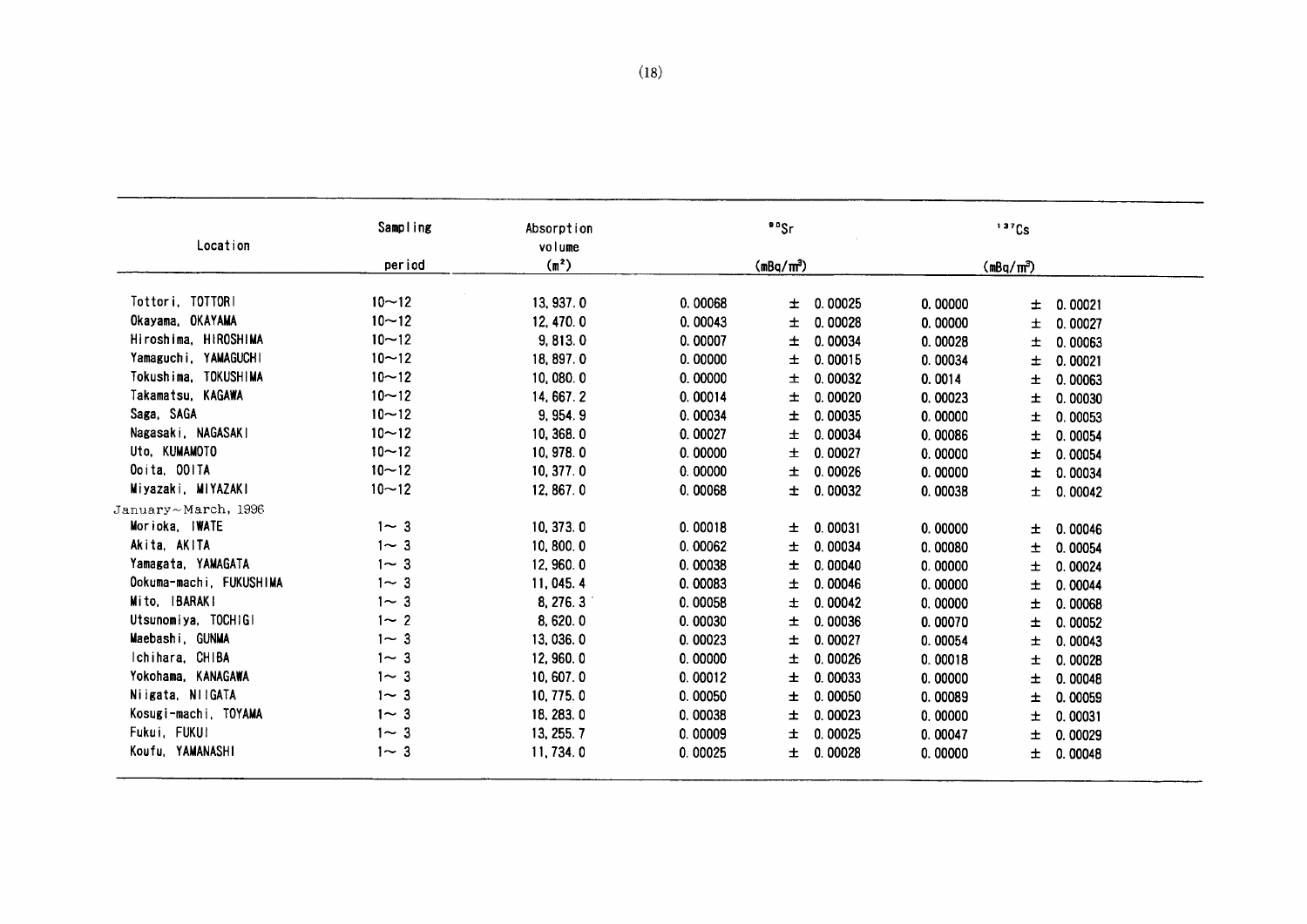| Location                | Sampling | Absorption                  |         | $\frac{90}{5}$ r      |         | 137Cs        |  |
|-------------------------|----------|-----------------------------|---------|-----------------------|---------|--------------|--|
|                         | period   | volume<br>(m <sup>2</sup> ) |         | (mBq/m <sup>3</sup> ) |         | $(mBq/m^3)$  |  |
|                         |          |                             |         |                       |         |              |  |
| Nagano, NAGANO          | $1 - 3$  | 12, 585.0                   | 0.00047 | 0.00031<br>±.         | 0.00000 | 0.00045<br>土 |  |
| Gifu, GIFU              | $1 - 3$  | 11, 547.0                   | 0.00057 | 0.00035<br>士          | 0.00000 | 0.00047<br>士 |  |
| Hamaoka-machi, SHIZUOKA | $1 - 3$  | 10,468.0                    | 0.0010  | 0.00040<br>土          | 0.00062 | 士<br>0.00058 |  |
| Nagoya, AICHI           | $1 - 3$  | 10, 985.0                   | 0.0011  | 0.00039<br>土          | 0.00000 | 0.00054<br>士 |  |
| Ootsu, SHIGA            | $1 - 3$  | 11, 484.0                   | 0.00073 | 0.00031<br>土          | 0.00000 | 士<br>0.00048 |  |
| Tsu, MIE                | $1 - 3$  | 14, 081.0                   | 0.00043 | 0.00026<br>士          | 0.00006 | 0.00037<br>士 |  |
| Kyoto, KYOTO            | $1 - 3$  | 10, 388.0                   | 0.00058 | 0.00036<br>土          | 0.00004 | 士<br>0.00034 |  |
| Osaka, OSAKA            | $1 - 3$  | 16, 740.0                   | 0.00063 | 0.00023<br>士          | 0.00037 | 0.00023<br>士 |  |
| Kobe, HYOUGO            | $1 - 3$  | 10, 324.0                   | 0.00013 | 0.00030<br>土          | 0.0012  | 士<br>0.00054 |  |
| Nara, NARA              | $1 - 3$  | 10, 998.6                   | 0.0012  | 0.00037<br>士          | 0.0013  | 0.00053<br>士 |  |
| Wakayama, WAKAYAMA      | $1 - 3$  | 10, 368.0                   | 0.00005 | 0.00033<br>士          | 0.00034 | 士<br>0.00034 |  |
| Tottori, TOTTORI        | $1 - 3$  | 14, 028.0                   | 0.00018 | 0.00025<br>士          | 0.00020 | 士<br>0.00045 |  |
| Okayama, OKAYAMA        | $1 - 3$  | 12, 419.0                   | 0.00066 | 0.00032<br>士          | 0.00000 | 士<br>0.00046 |  |
| Hiroshima, HIROSHIMA    | $1 - 3$  | 9,604.0                     | 0.00068 | 0.00032<br>士          | 0.00000 | 士<br>0.00055 |  |
| Yamaguchi, YAMAGUCHI    | $1 - 3$  | 18,761.0                    | 0.00021 | 0.00019<br>士          | 0.00009 | 士<br>0.00028 |  |
| Tokushima. TOKUSHIMA    | $1 - 3$  | 10,080.0                    | 0.00043 | 0.00028<br>±.         | 0.00032 | 士<br>0.00053 |  |
| Takamatsu, KAGAWA       | $1 - 3$  | 15, 041.1                   | 0.00006 | 0.00023<br>士          | 0.00027 | 士<br>0.00037 |  |
| Saga, SAGA              | $1 - 3$  | 9,724.0                     | 0.00044 | 0.00038<br>±.         | 0.00020 | 土<br>0.00036 |  |
| Nagasaki, NAGASAKI      | $1 - 3$  | 10, 368.0                   | 0.00090 | 0.00050<br>Ŧ.         | 0.00024 | 0.00051<br>士 |  |
| Uto, KUMAMOTO           | $1 - 3$  | 12, 271.0                   | 0.00025 | 0.00036<br>土          | 0.00088 | 0.00045<br>士 |  |
| Ooita, OOITA            | $1 - 3$  | 10, 397.0                   | 0.00063 | 0.00035<br>土          | 0.00060 | 0.00057<br>士 |  |
| Miyazaki, MIYAZAKI      | $1 - 3$  | 13, 110.0                   | 0.00042 | 0.00029<br>士          | 0.00035 | 0.00028<br>士 |  |
|                         |          |                             |         |                       |         |              |  |
|                         |          |                             |         |                       |         |              |  |
|                         |          |                             |         |                       |         |              |  |

 $\sim$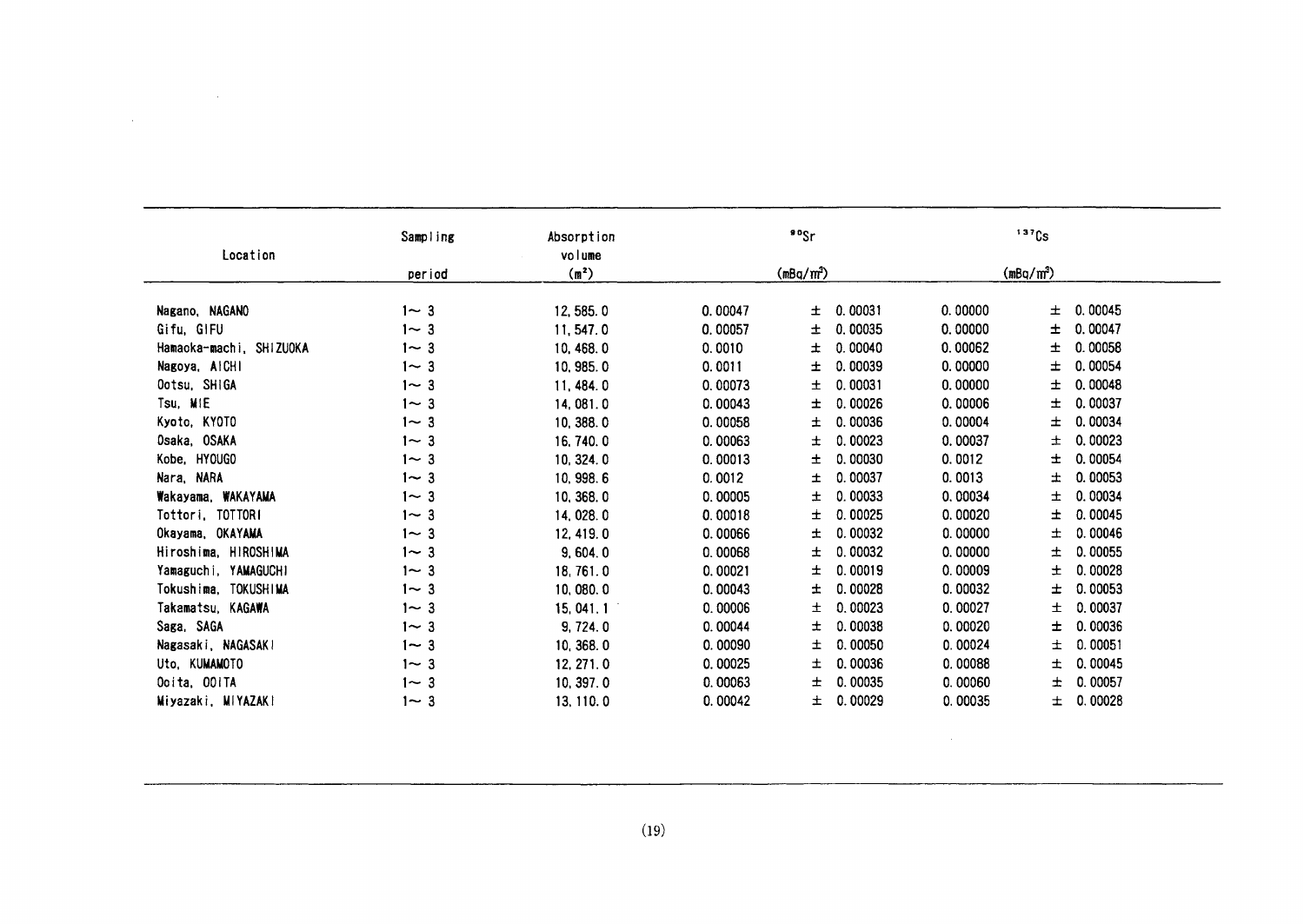#### $(3)$ Strontium-90 and cesium-137 in Service Water (from Oct. 1995 to Mar. 1996)

 $\sim$ 

-continued from No. 114 of this publication-

#### Table (3) :Strontium-90 and cesium-137 in Service Water

|                        |      |      | ${}^{\circ}$ <sup><math>\circ</math></sup> Sr |       | 137Cs          |  |
|------------------------|------|------|-----------------------------------------------|-------|----------------|--|
| Location               | pH   |      | $\langle \text{mBq}/\ell \rangle$             |       | $(mBq/$ $Q)$   |  |
| (Source Water)         |      |      |                                               |       |                |  |
| December, 1995         |      |      |                                               |       |                |  |
| Urawa, SAITAMA         | 7.8  | 0.19 | 0.059<br>士                                    | 0.000 | ± 0.077        |  |
| Kisarazu, CHIBA        | 7.4  | 1.4  | 士<br>0.14                                     | 0.000 | 0.047<br>$\pm$ |  |
| Katsushika, TOKYO      | 7.3  | 1.2  | 0.17<br>士                                     | 0.21  | 0.10<br>±.     |  |
| Tsukui-machi, KANAGAWA | 7.3  | 0.57 | 士<br>0.067                                    | 0.000 | $\pm$<br>0.083 |  |
| Inuyama, AICHI         | 6.9  | 2.3  | 士<br>0.12                                     | 0.56  | 0.11<br>士      |  |
| Moriguchi, OSAKA       | 7.2  | 2.9  | $\pm$<br>0.14                                 | 0.000 | 0.081<br>士     |  |
| Fukuoka, FUKUOKA       | 7.2  | 2.3  | 0.12<br>$\pm$                                 | 0.078 | ± 0.062        |  |
| January, 1996          |      |      |                                               |       |                |  |
| Sapporo, HOKKAIDOU     | 7.0  | 1.5  | 0.10<br>$\pm$                                 | 0.000 | ± 0.057        |  |
| Kyoto, KYOTO           | 8.05 | 2.6  | 0.14<br>士                                     | 0.21  | ± 0.071        |  |
| <b>March, 1996</b>     |      |      |                                               |       |                |  |
| Nagano, NAGANO         | 7.71 | 1.3  | ± 0.24                                        | 0.090 | ± 0.092        |  |
| (Tap Water)            |      |      |                                               |       |                |  |
| October, 1995          |      |      |                                               |       |                |  |
| Sendai, MIYAGI         |      | 2.0  | $\pm 0.25$                                    | 0.043 | $\pm$ 0.066    |  |
| November, 1995         |      |      |                                               |       |                |  |
| Fukushima, FUKUSHIMA   | 7.17 | 1.9  | $\pm$<br>0.10                                 | 0.000 | 0.057<br>±.    |  |
| Nagano, NAGANO         | 7.60 | 0.64 | $\pm$<br>0.066                                | 0.15  | Ŧ<br>0.091     |  |
| December, 1995         |      |      |                                               |       |                |  |
| Wakkanai, HOKKAIDOU    | 6.7  | 1, 3 | 0.14<br>$\pm$                                 | 0.075 | 0.060<br>士     |  |
| Aomori, AOMORI         | 7.58 | 0.96 | 0.074<br>士                                    | 0.34  | 0.095<br>土     |  |
| Morioka, IWATE         | 7.2  | 1.1  | 0.11<br>Ŧ.                                    | 0.012 | 0.083<br>士     |  |
| Akita, AKITA           | 6.05 | 2.9  | 0.21<br>Ŧ.                                    | 0.12  | 0.094<br>土     |  |
| Yamagata, YAMAGATA     | 7.0  | 2.1  | 0.11<br>士                                     | 0.14  | 0.060<br>土     |  |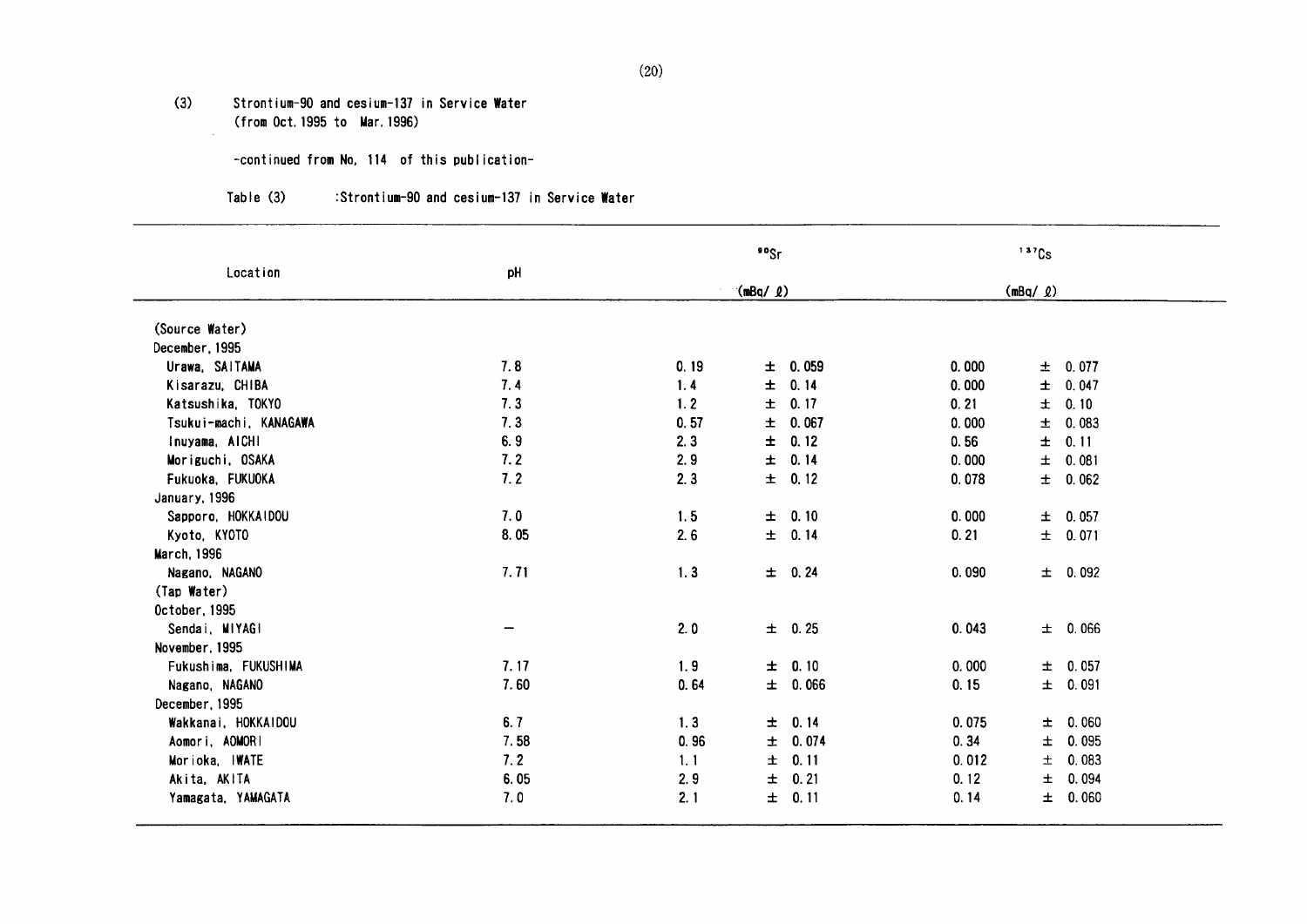| (mBq/2)<br>(mBq/2)<br>0.052<br>7.9<br>1.2<br>0.09<br>0.006<br>土<br>Mito, IBARAKI<br>士<br>0.085<br>±<br>0.023<br>$\pm$<br>0.063<br>7.50<br>0.43<br>Utsunomiya, TOCHIGI<br>Ŧ<br>$\pm$<br>0.076<br>0.14<br>0.011<br>7.2<br>1.5<br>Maebashi, GUNMA<br>$\pm$<br>0.067<br>$\pm$<br>0.09<br>0.000<br>7.0<br>1, 2<br>Urawa, SAITAMA<br>$\pm$<br>0.059<br>±<br>0.084<br>7.1<br>1.9<br>0.18<br>Ichihara, CHIBA<br>0.10<br>$\pm$<br>0.17<br>0.09<br>Ŧ<br>7.1<br>1.1<br>Katsushika, TOKYO<br>$\pm$<br>0.087<br>0.000<br>7.2<br>±<br>0.070<br>0.59<br>Yokohama, KANAGAWA<br>0.075<br>±<br>0.000<br>士<br>3.2<br>0.14<br>6.66<br>Niigata, NIIGATA<br>$\pm$<br>0.087<br>0.18<br>6.9<br>±<br>0.10<br>1.4<br>Kosugi-machi, TOYAMA<br>0.096<br>$\pm$<br>0.000<br>士<br>0.12<br>6.91<br>2.6<br>Kanazawa, ISHIKAWA<br>0.049<br>0.000<br>士<br>$\pm$<br>0.11<br>6.35<br>0.75<br>Fukui, FUKUI<br>0.055<br>土<br>7.2<br>0.15<br>0.040<br>1.1<br>Ŧ<br>Koufu, YAMANASHI<br>0.070<br>0.000<br>$\pm$<br>$\pm$<br>0.09<br>7.02<br>1.0<br>Gifu, GIFU<br>0.078<br>0.000<br>士<br>$\pm$<br>0.13<br>7.5<br>Shizuoka, SHIZUOKA<br>0.84<br>0.098<br>0.31<br>0.15<br>士<br>6.8<br>2.2<br>Ŧ<br>Nagoya, AICHI<br>0.052<br>$\pm$<br>0.27<br>0.023<br>±.<br>2.9<br>Ootsu, SHIGA<br>6.9<br>0.077<br>$\pm$<br>$\pm$<br>0.11<br>0.000<br>2.1<br>Tsu, MIE<br>7.0<br>0.091<br>0.18<br>士<br>7.2<br>$\pm$<br>0.14<br>2.9<br>Osaka, OSAKA<br>0.070<br>Ŧ<br>7.31<br>士<br>0.10<br>0.052<br>Kobe, HYOUGO<br>1.4<br>0.048<br>0.000<br>士<br>7.4<br>0.14<br>2.8<br>士<br>Nara, NARA<br>0.050<br>2.4<br>0.19<br>0.000<br>土<br>7.3<br>$\pm$<br>Tottori, TOTTORI<br>0.052<br>Ŧ.<br>0.23<br>0.000<br>3.5<br>$\pm$<br>Matsue, SHIMANE<br>$\overline{\phantom{0}}$<br>0.083<br>0.12<br>0.019<br>士<br>2.4<br>$\pm$<br>Okayama, OKAYAMA<br>7.05<br>0.058<br>0.040<br>6.80<br>0.15<br>士<br>1.0<br>士<br>Hiroshima, HIROSHIMA<br>0.049<br>Ŧ<br>0.25<br>0.000<br>7.15<br>2.7<br>$\pm$<br>Takamatsu, KAGAWA<br>0.060<br>$\pm$<br>0.10<br>0.10<br>7.7<br>1.4<br>$\pm$<br>Matsuyama, EHIME<br>(21)<br>$\sim 10^{-1}$ | Location |    | ${}^{\circ}$ °Sr | 137Cs |  |
|-------------------------------------------------------------------------------------------------------------------------------------------------------------------------------------------------------------------------------------------------------------------------------------------------------------------------------------------------------------------------------------------------------------------------------------------------------------------------------------------------------------------------------------------------------------------------------------------------------------------------------------------------------------------------------------------------------------------------------------------------------------------------------------------------------------------------------------------------------------------------------------------------------------------------------------------------------------------------------------------------------------------------------------------------------------------------------------------------------------------------------------------------------------------------------------------------------------------------------------------------------------------------------------------------------------------------------------------------------------------------------------------------------------------------------------------------------------------------------------------------------------------------------------------------------------------------------------------------------------------------------------------------------------------------------------------------------------------------------------------------------------------------------------------------------------------------------------------------------------------------------------------------------------------------------------------------------------------------------------------------------------------------------------------|----------|----|------------------|-------|--|
|                                                                                                                                                                                                                                                                                                                                                                                                                                                                                                                                                                                                                                                                                                                                                                                                                                                                                                                                                                                                                                                                                                                                                                                                                                                                                                                                                                                                                                                                                                                                                                                                                                                                                                                                                                                                                                                                                                                                                                                                                                           |          | pH |                  |       |  |
|                                                                                                                                                                                                                                                                                                                                                                                                                                                                                                                                                                                                                                                                                                                                                                                                                                                                                                                                                                                                                                                                                                                                                                                                                                                                                                                                                                                                                                                                                                                                                                                                                                                                                                                                                                                                                                                                                                                                                                                                                                           |          |    |                  |       |  |
|                                                                                                                                                                                                                                                                                                                                                                                                                                                                                                                                                                                                                                                                                                                                                                                                                                                                                                                                                                                                                                                                                                                                                                                                                                                                                                                                                                                                                                                                                                                                                                                                                                                                                                                                                                                                                                                                                                                                                                                                                                           |          |    |                  |       |  |
|                                                                                                                                                                                                                                                                                                                                                                                                                                                                                                                                                                                                                                                                                                                                                                                                                                                                                                                                                                                                                                                                                                                                                                                                                                                                                                                                                                                                                                                                                                                                                                                                                                                                                                                                                                                                                                                                                                                                                                                                                                           |          |    |                  |       |  |
|                                                                                                                                                                                                                                                                                                                                                                                                                                                                                                                                                                                                                                                                                                                                                                                                                                                                                                                                                                                                                                                                                                                                                                                                                                                                                                                                                                                                                                                                                                                                                                                                                                                                                                                                                                                                                                                                                                                                                                                                                                           |          |    |                  |       |  |
|                                                                                                                                                                                                                                                                                                                                                                                                                                                                                                                                                                                                                                                                                                                                                                                                                                                                                                                                                                                                                                                                                                                                                                                                                                                                                                                                                                                                                                                                                                                                                                                                                                                                                                                                                                                                                                                                                                                                                                                                                                           |          |    |                  |       |  |
|                                                                                                                                                                                                                                                                                                                                                                                                                                                                                                                                                                                                                                                                                                                                                                                                                                                                                                                                                                                                                                                                                                                                                                                                                                                                                                                                                                                                                                                                                                                                                                                                                                                                                                                                                                                                                                                                                                                                                                                                                                           |          |    |                  |       |  |
|                                                                                                                                                                                                                                                                                                                                                                                                                                                                                                                                                                                                                                                                                                                                                                                                                                                                                                                                                                                                                                                                                                                                                                                                                                                                                                                                                                                                                                                                                                                                                                                                                                                                                                                                                                                                                                                                                                                                                                                                                                           |          |    |                  |       |  |
|                                                                                                                                                                                                                                                                                                                                                                                                                                                                                                                                                                                                                                                                                                                                                                                                                                                                                                                                                                                                                                                                                                                                                                                                                                                                                                                                                                                                                                                                                                                                                                                                                                                                                                                                                                                                                                                                                                                                                                                                                                           |          |    |                  |       |  |
|                                                                                                                                                                                                                                                                                                                                                                                                                                                                                                                                                                                                                                                                                                                                                                                                                                                                                                                                                                                                                                                                                                                                                                                                                                                                                                                                                                                                                                                                                                                                                                                                                                                                                                                                                                                                                                                                                                                                                                                                                                           |          |    |                  |       |  |
|                                                                                                                                                                                                                                                                                                                                                                                                                                                                                                                                                                                                                                                                                                                                                                                                                                                                                                                                                                                                                                                                                                                                                                                                                                                                                                                                                                                                                                                                                                                                                                                                                                                                                                                                                                                                                                                                                                                                                                                                                                           |          |    |                  |       |  |
|                                                                                                                                                                                                                                                                                                                                                                                                                                                                                                                                                                                                                                                                                                                                                                                                                                                                                                                                                                                                                                                                                                                                                                                                                                                                                                                                                                                                                                                                                                                                                                                                                                                                                                                                                                                                                                                                                                                                                                                                                                           |          |    |                  |       |  |
|                                                                                                                                                                                                                                                                                                                                                                                                                                                                                                                                                                                                                                                                                                                                                                                                                                                                                                                                                                                                                                                                                                                                                                                                                                                                                                                                                                                                                                                                                                                                                                                                                                                                                                                                                                                                                                                                                                                                                                                                                                           |          |    |                  |       |  |
|                                                                                                                                                                                                                                                                                                                                                                                                                                                                                                                                                                                                                                                                                                                                                                                                                                                                                                                                                                                                                                                                                                                                                                                                                                                                                                                                                                                                                                                                                                                                                                                                                                                                                                                                                                                                                                                                                                                                                                                                                                           |          |    |                  |       |  |
|                                                                                                                                                                                                                                                                                                                                                                                                                                                                                                                                                                                                                                                                                                                                                                                                                                                                                                                                                                                                                                                                                                                                                                                                                                                                                                                                                                                                                                                                                                                                                                                                                                                                                                                                                                                                                                                                                                                                                                                                                                           |          |    |                  |       |  |
|                                                                                                                                                                                                                                                                                                                                                                                                                                                                                                                                                                                                                                                                                                                                                                                                                                                                                                                                                                                                                                                                                                                                                                                                                                                                                                                                                                                                                                                                                                                                                                                                                                                                                                                                                                                                                                                                                                                                                                                                                                           |          |    |                  |       |  |
|                                                                                                                                                                                                                                                                                                                                                                                                                                                                                                                                                                                                                                                                                                                                                                                                                                                                                                                                                                                                                                                                                                                                                                                                                                                                                                                                                                                                                                                                                                                                                                                                                                                                                                                                                                                                                                                                                                                                                                                                                                           |          |    |                  |       |  |
|                                                                                                                                                                                                                                                                                                                                                                                                                                                                                                                                                                                                                                                                                                                                                                                                                                                                                                                                                                                                                                                                                                                                                                                                                                                                                                                                                                                                                                                                                                                                                                                                                                                                                                                                                                                                                                                                                                                                                                                                                                           |          |    |                  |       |  |
|                                                                                                                                                                                                                                                                                                                                                                                                                                                                                                                                                                                                                                                                                                                                                                                                                                                                                                                                                                                                                                                                                                                                                                                                                                                                                                                                                                                                                                                                                                                                                                                                                                                                                                                                                                                                                                                                                                                                                                                                                                           |          |    |                  |       |  |
|                                                                                                                                                                                                                                                                                                                                                                                                                                                                                                                                                                                                                                                                                                                                                                                                                                                                                                                                                                                                                                                                                                                                                                                                                                                                                                                                                                                                                                                                                                                                                                                                                                                                                                                                                                                                                                                                                                                                                                                                                                           |          |    |                  |       |  |
|                                                                                                                                                                                                                                                                                                                                                                                                                                                                                                                                                                                                                                                                                                                                                                                                                                                                                                                                                                                                                                                                                                                                                                                                                                                                                                                                                                                                                                                                                                                                                                                                                                                                                                                                                                                                                                                                                                                                                                                                                                           |          |    |                  |       |  |
|                                                                                                                                                                                                                                                                                                                                                                                                                                                                                                                                                                                                                                                                                                                                                                                                                                                                                                                                                                                                                                                                                                                                                                                                                                                                                                                                                                                                                                                                                                                                                                                                                                                                                                                                                                                                                                                                                                                                                                                                                                           |          |    |                  |       |  |
|                                                                                                                                                                                                                                                                                                                                                                                                                                                                                                                                                                                                                                                                                                                                                                                                                                                                                                                                                                                                                                                                                                                                                                                                                                                                                                                                                                                                                                                                                                                                                                                                                                                                                                                                                                                                                                                                                                                                                                                                                                           |          |    |                  |       |  |
|                                                                                                                                                                                                                                                                                                                                                                                                                                                                                                                                                                                                                                                                                                                                                                                                                                                                                                                                                                                                                                                                                                                                                                                                                                                                                                                                                                                                                                                                                                                                                                                                                                                                                                                                                                                                                                                                                                                                                                                                                                           |          |    |                  |       |  |
|                                                                                                                                                                                                                                                                                                                                                                                                                                                                                                                                                                                                                                                                                                                                                                                                                                                                                                                                                                                                                                                                                                                                                                                                                                                                                                                                                                                                                                                                                                                                                                                                                                                                                                                                                                                                                                                                                                                                                                                                                                           |          |    |                  |       |  |
|                                                                                                                                                                                                                                                                                                                                                                                                                                                                                                                                                                                                                                                                                                                                                                                                                                                                                                                                                                                                                                                                                                                                                                                                                                                                                                                                                                                                                                                                                                                                                                                                                                                                                                                                                                                                                                                                                                                                                                                                                                           |          |    |                  |       |  |
|                                                                                                                                                                                                                                                                                                                                                                                                                                                                                                                                                                                                                                                                                                                                                                                                                                                                                                                                                                                                                                                                                                                                                                                                                                                                                                                                                                                                                                                                                                                                                                                                                                                                                                                                                                                                                                                                                                                                                                                                                                           |          |    |                  |       |  |
|                                                                                                                                                                                                                                                                                                                                                                                                                                                                                                                                                                                                                                                                                                                                                                                                                                                                                                                                                                                                                                                                                                                                                                                                                                                                                                                                                                                                                                                                                                                                                                                                                                                                                                                                                                                                                                                                                                                                                                                                                                           |          |    |                  |       |  |
|                                                                                                                                                                                                                                                                                                                                                                                                                                                                                                                                                                                                                                                                                                                                                                                                                                                                                                                                                                                                                                                                                                                                                                                                                                                                                                                                                                                                                                                                                                                                                                                                                                                                                                                                                                                                                                                                                                                                                                                                                                           |          |    |                  |       |  |
|                                                                                                                                                                                                                                                                                                                                                                                                                                                                                                                                                                                                                                                                                                                                                                                                                                                                                                                                                                                                                                                                                                                                                                                                                                                                                                                                                                                                                                                                                                                                                                                                                                                                                                                                                                                                                                                                                                                                                                                                                                           |          |    |                  |       |  |
|                                                                                                                                                                                                                                                                                                                                                                                                                                                                                                                                                                                                                                                                                                                                                                                                                                                                                                                                                                                                                                                                                                                                                                                                                                                                                                                                                                                                                                                                                                                                                                                                                                                                                                                                                                                                                                                                                                                                                                                                                                           |          |    |                  |       |  |
|                                                                                                                                                                                                                                                                                                                                                                                                                                                                                                                                                                                                                                                                                                                                                                                                                                                                                                                                                                                                                                                                                                                                                                                                                                                                                                                                                                                                                                                                                                                                                                                                                                                                                                                                                                                                                                                                                                                                                                                                                                           |          |    |                  |       |  |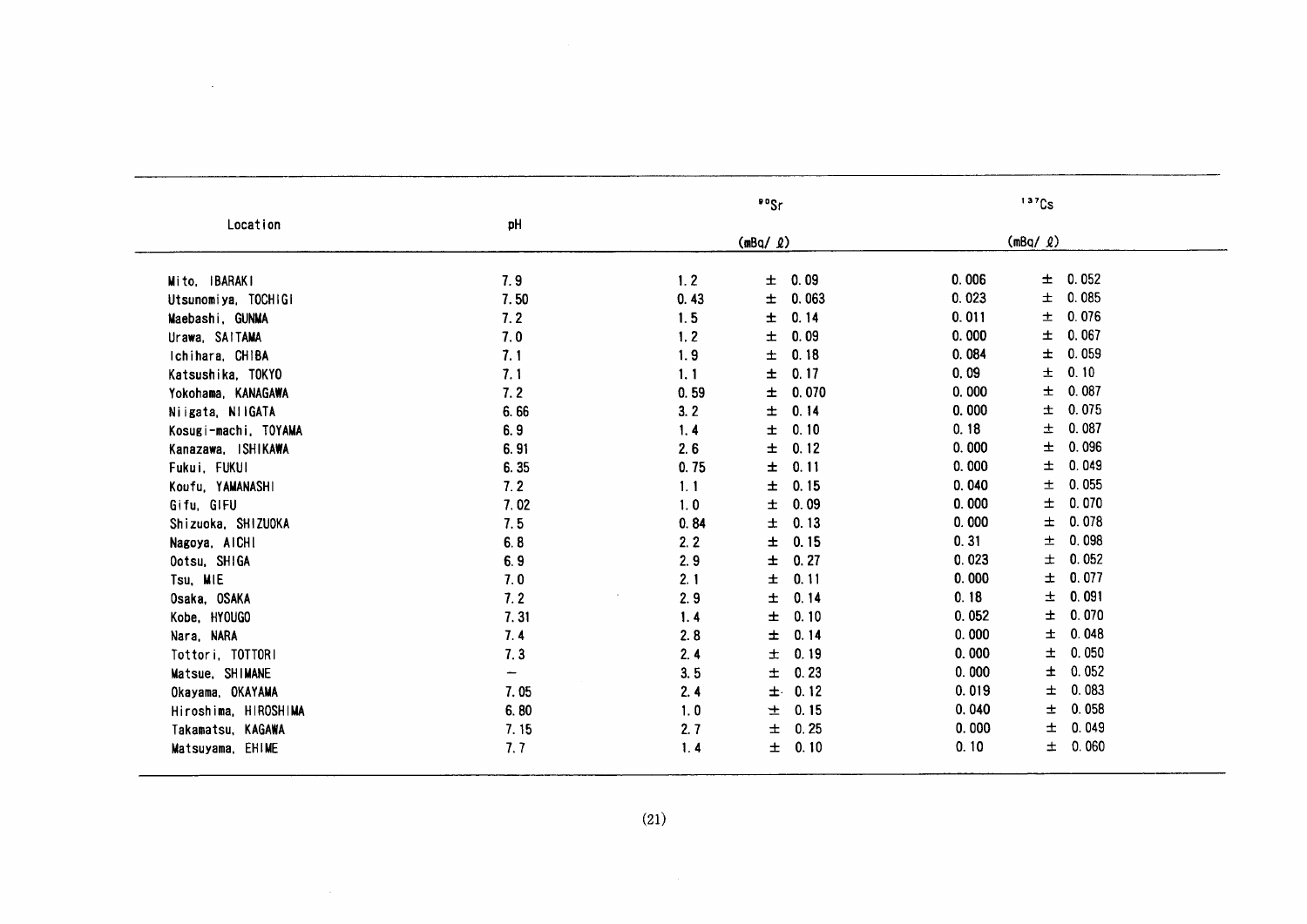| Location              | pH   |       | ${}^{\circ}$ °Sr |       | $137$ Cs          |  |
|-----------------------|------|-------|------------------|-------|-------------------|--|
|                       |      |       | $(mBq / \ell)$   |       | $(mBq / \varrho)$ |  |
| Kochi, KOCHI          | 7.7  | 1.9   | $\pm$ 0.12       | 0.044 | $\pm$ 0.092       |  |
| Fukuoka, FUKUOKA      | 6.8  | 2.6   | $\pm$ 0.13       | 0.000 | $\pm 0.057$       |  |
| Saga, SAGA            | 7.33 | 1.3   | $\pm$ 0.10       | 0.11  | ± 0.077           |  |
| Nagasaki, NAGASAKI    | 6.73 | 1.4   | $\pm$ 0.11       | 0.040 | ± 0.061           |  |
| Uto, KUMAMOTO         | 7.44 | 0.000 | $\pm 0.048$      | 0.006 | $\pm$ 0.080       |  |
| Ooita, OOITA          | 7.48 | 0.70  | $\pm$ 0.12       | 0.12  | $\pm$ 0.073       |  |
| Miyazaki, MIYAZAKI    | 6.75 | 1.2   | $\pm$ 0.10       | 0.000 | $\pm$ 0.055       |  |
| Kagoshima, KAGOSHIMA  | 8.1  | 0.42  | $\pm$ 0.069      | 0.17  | 0.086<br>士        |  |
| January, 1996         |      |       |                  |       |                   |  |
| Kyoto, KYOTO<br>.1996 | 8.05 | 2.6   | $\pm$ 0.13       | 0.14  | $\pm$ 0.065       |  |
| Naha, Okinawa         | 7.70 | 3.6   | ± 0.14           | 0.000 | $\pm 0.073$       |  |

 $\bar{z}$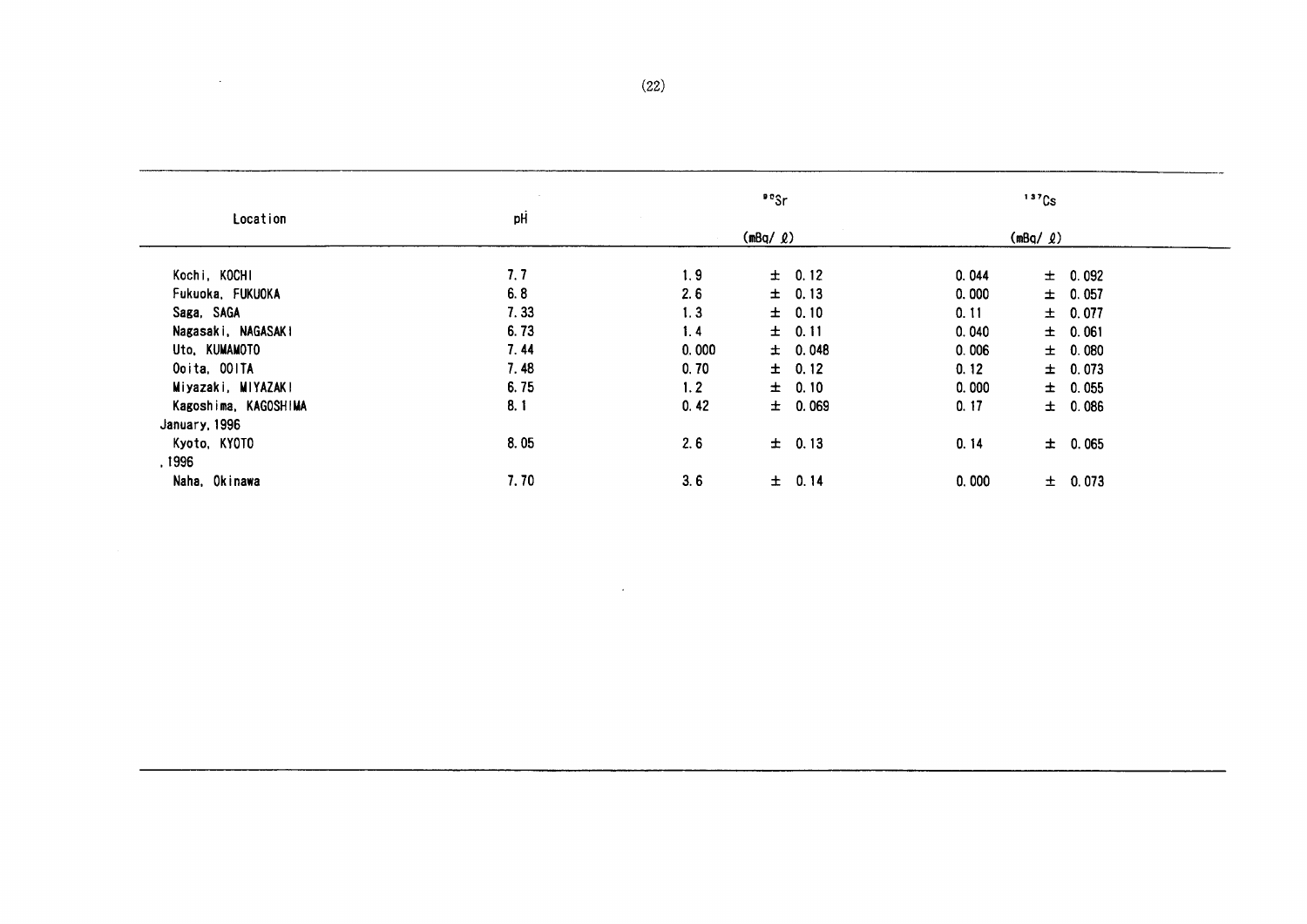#### $(4)$ Strontium-90 and cesium-137 in Freshwater (from Oct. 1995 to Mar. 1996)

 $\sim 10$ 

-continued from No, 114 of this publication-

| Table (4) | :Strontium-90 and cesium-137 in Freshwater |  |  |  |
|-----------|--------------------------------------------|--|--|--|
|-----------|--------------------------------------------|--|--|--|

|                      |      |       | ${}^{\circ}{}^{\circ}$ Sr | $137$ Cs       |             |
|----------------------|------|-------|---------------------------|----------------|-------------|
| Location             | pH   |       | $(mBq / \ell)$            | $(mBq / \ell)$ |             |
| (FreshWater)         |      |       |                           |                |             |
| October, 1995        |      |       |                           |                |             |
| Fukushima, FUKUSHIMA | 7.89 | 0.18  | $\pm 0.059$               | 0.000          | $\pm 0.056$ |
| Shobara, HIROSHIMA   | 7.12 | 1.9   | $\pm 0.15$                | 0.000          | $\pm$ 0.089 |
| November, 1995       |      |       |                           |                |             |
| Niigata, NilGATA     | 6.82 | 3.7   | $\pm$ 0.16                | 0.50           | $\pm 0.097$ |
| December, 1995       |      |       |                           |                |             |
| Suwa, NAGANO         | 7.44 | 0.78  | ± 0.075                   | 0.035          | $\pm$ 0.088 |
| Uji, KYOTO           | 7.32 | 0,000 | $\pm$ 0.038               | 0.000          | $\pm$ 0.047 |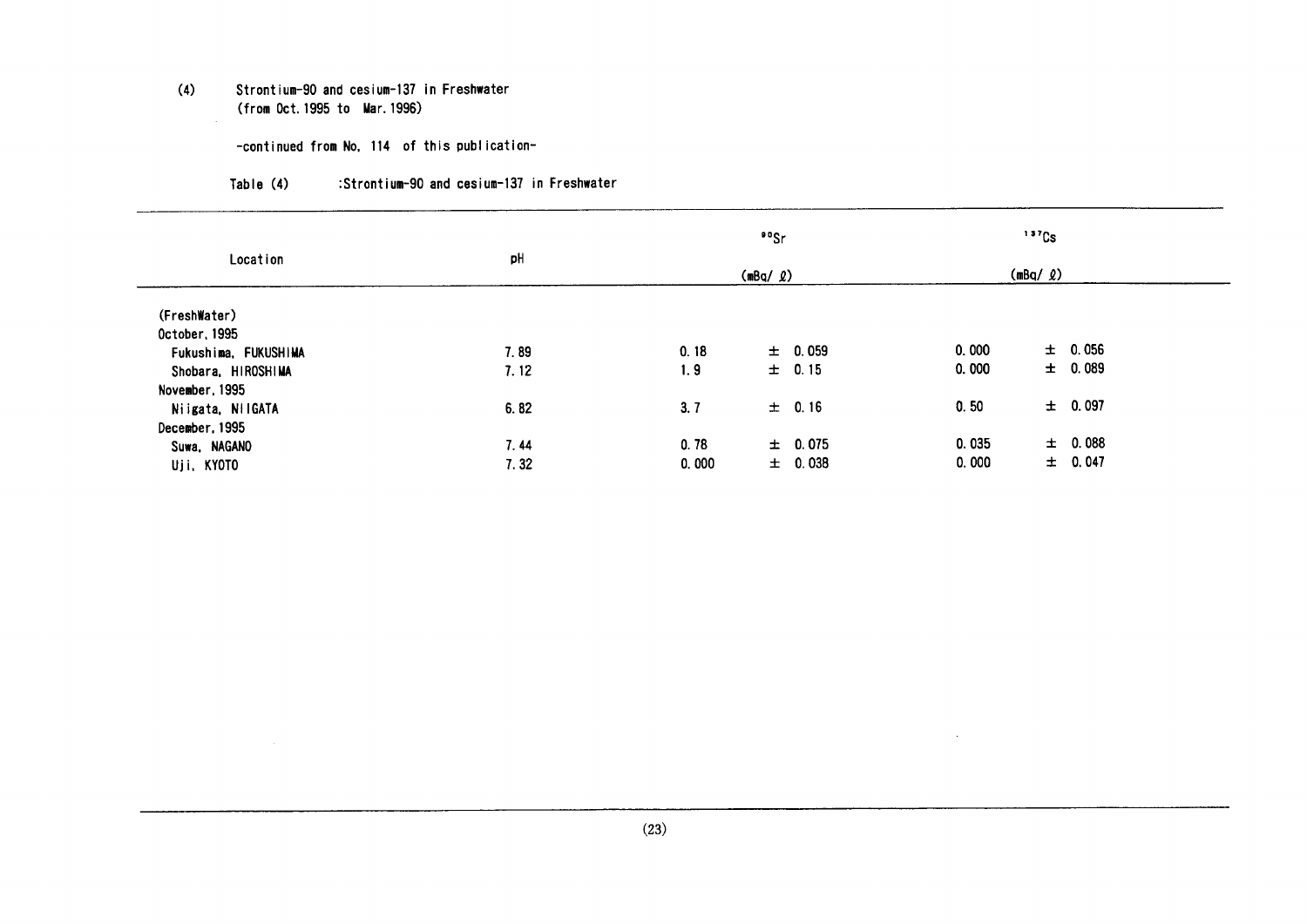## $(24)$

### $(5)$ Strontium-90 and Cesium-137 in Soil (from Oct. 1995 to Mar. 1996) -continued from No. 114 of this publication-

Table (5) Strontium-90 and Cesium-137 in Soil

|                         | Sampling               |                  |                         | <sup>90</sup> Sr |           |      |                         | 137Cs |          |          |
|-------------------------|------------------------|------------------|-------------------------|------------------|-----------|------|-------------------------|-------|----------|----------|
| Location                | Depth<br>$\text{(cm)}$ |                  | (Bq/kg)<br>(dried Soil) |                  | (MBq/km)  |      | (Bq/kg)<br>(dried Soil) |       | (MBq/km) |          |
| October, 1995           |                        |                  |                         |                  |           |      |                         |       |          |          |
| Iwadeyama-machi, MIYAGI | $0 \sim 5$             | 1.7              | $\pm 0.10$              | 69               | $\pm$ 4.0 | 3.9  | $\pm$ 0.23              | 160   | $\pm$    | - 9      |
|                         | $5 - 20$               | 1.0 <sub>1</sub> | $\pm$ 0.08              | 170              | ±13       | 0.99 | $\pm 0.13$              | 170   |          | $\pm$ 23 |
| Akita, AKiTA            | $0 - 5$                | 18               | ± 0.3                   | 370              | ±7        | 51   | $\pm$ 0.8               | 1100  |          | ± 20     |
|                         | $5 - 20$               | 8.5              | $\pm$ 0.22              | 800              | ±21       | 52   | $\pm$ 0.8               | 4900  | 士        | -80      |

 $\mathcal{L}$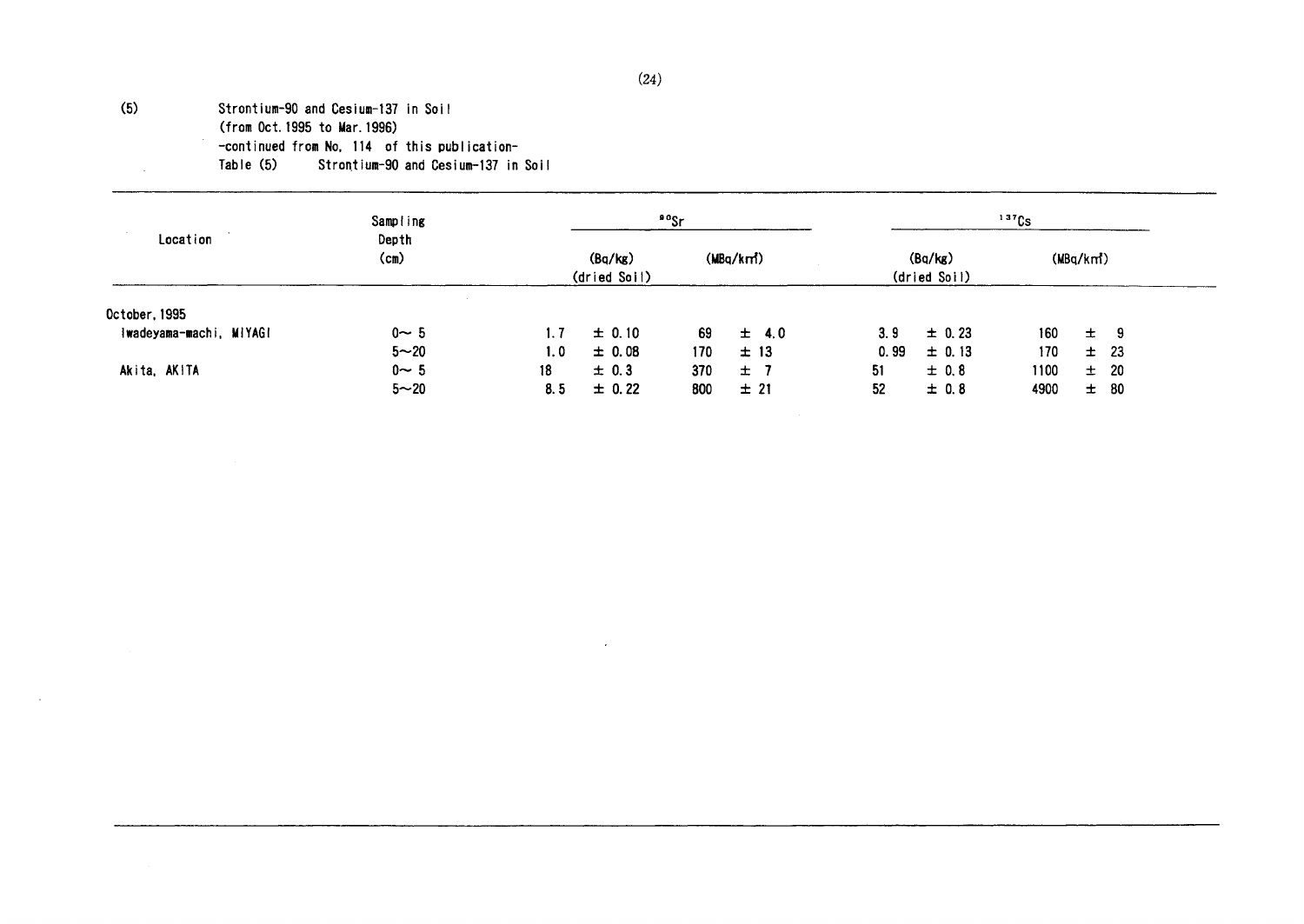#### $(6)$ Strontium-90 and Cesium-137 in Sea Water (from Oct. 1995 to Mar. 1996) -continued from No, 114 of this publication-Strontium-90 and Cesium-137 in Sea Water Table (6)

| Location                                 | Sample volume<br>analyzed<br>$^{\circ}$ 0 $^{\circ}$ | C <sub>1</sub>       | <sup>90</sup> Sr  | 137Cs         |  |
|------------------------------------------|------------------------------------------------------|----------------------|-------------------|---------------|--|
|                                          |                                                      | $\mathbf{2}^{\circ}$ | $(mBq / \varrho)$ | (mBq/2)       |  |
| October, 1995<br>Katsuren-machi, Okinawa | 40.0                                                 | 18.87                | $\pm 0.19$<br>1.9 | ± 0.35<br>2.7 |  |

 $\sim$ 

 $(25)$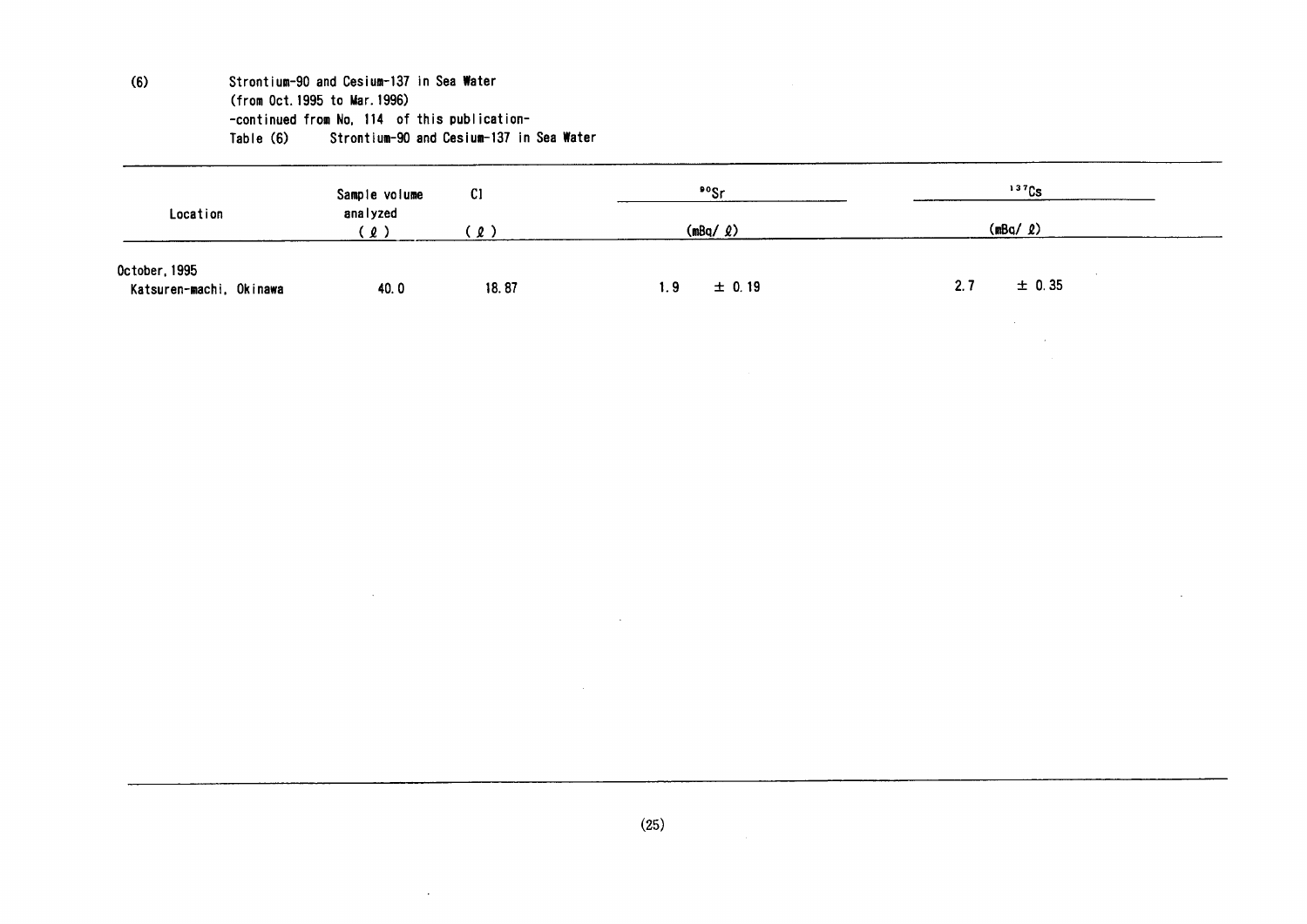#### $(7)$ Strontium-90 and Cesium-137 in Sea Sediments

(from Oct. 1995 to Mar. 1996)

- -continued from No. 114 of this publication-
- Table (7) Strontium-90 and Cesium-137 in Sea Sediments

|                                          | Depth | $\frac{80}{5}$       | 137Cs               |  |
|------------------------------------------|-------|----------------------|---------------------|--|
| Location                                 | (m)   | (Bq/kg·dried Soil)   | (Bq/kg·dried Soil)  |  |
| October, 1995<br>Katsuren-machi, Okinawa | 14.05 | 0.015<br>$\pm$ 0.036 | $\pm$ 0.086<br>0.40 |  |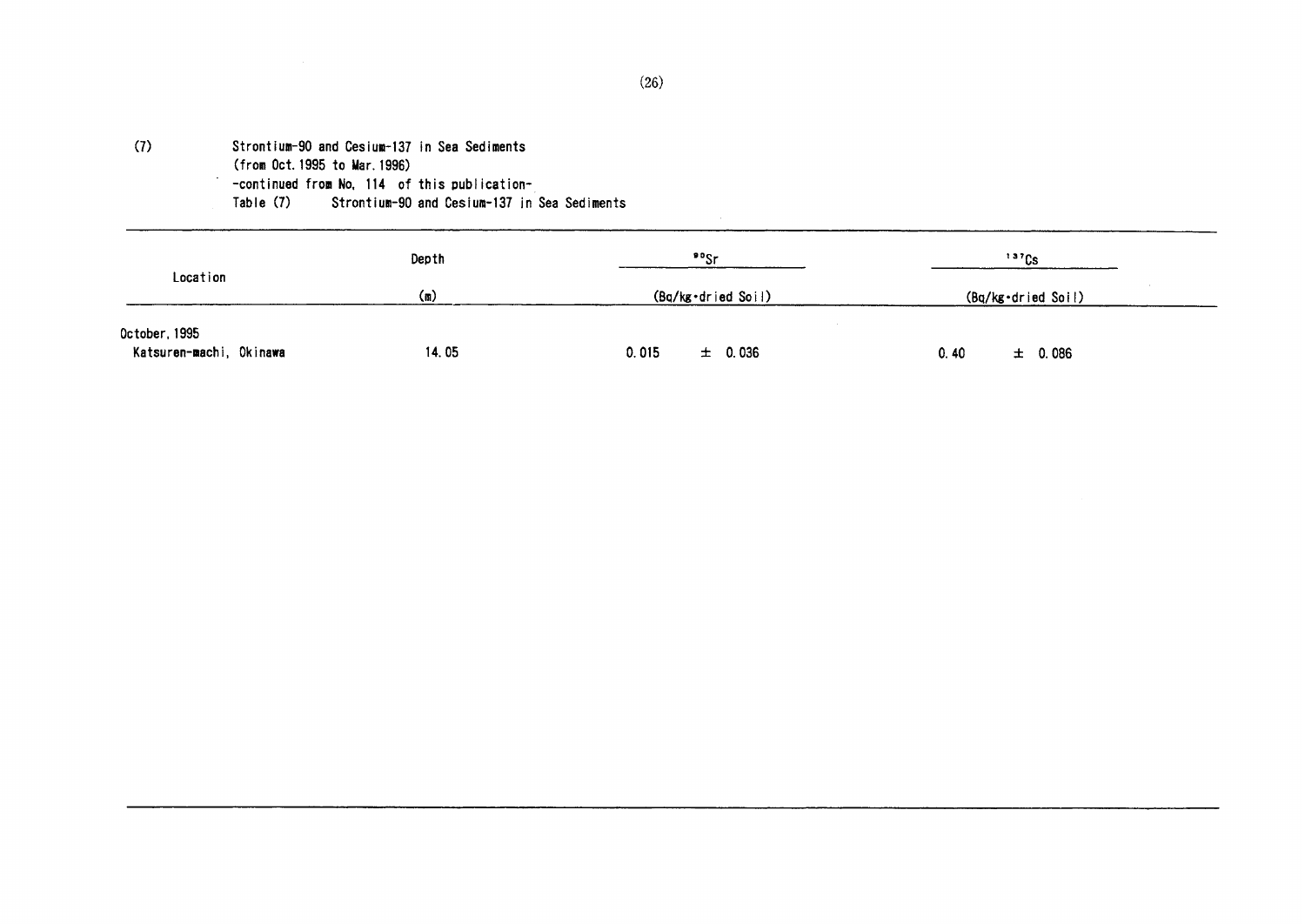## \* \* Rain and Dry Fallout (for domestic program) \* \*



 $\sim$ 

<Cesium-137>







 $\mathcal{L}$ 



Fig.  $1-1$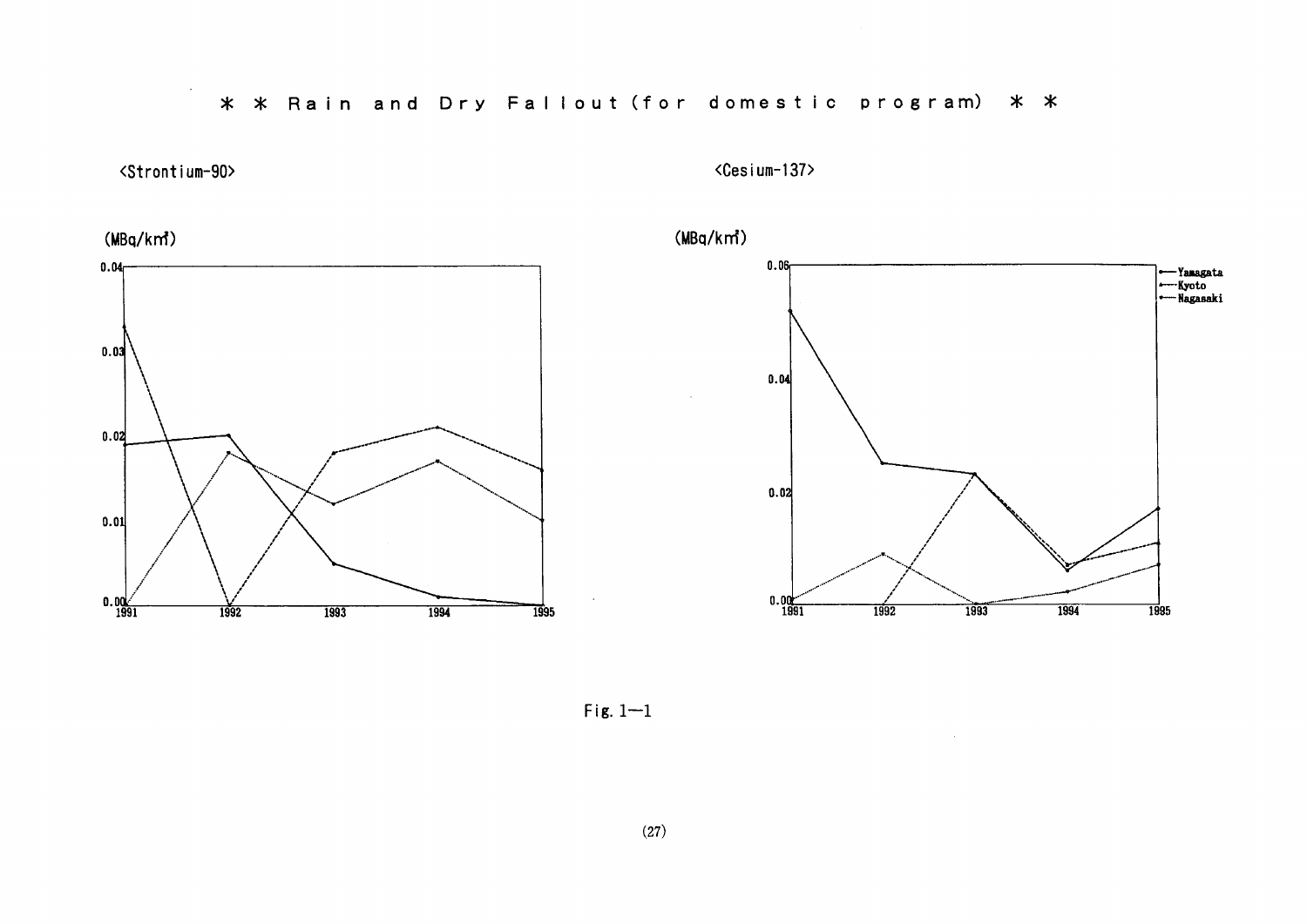\* \* Rain and Dry Fallout (for WHO program) \* \*



<Cesium-137>





 $\sim$   $\sim$ 





 $Fix.1-2$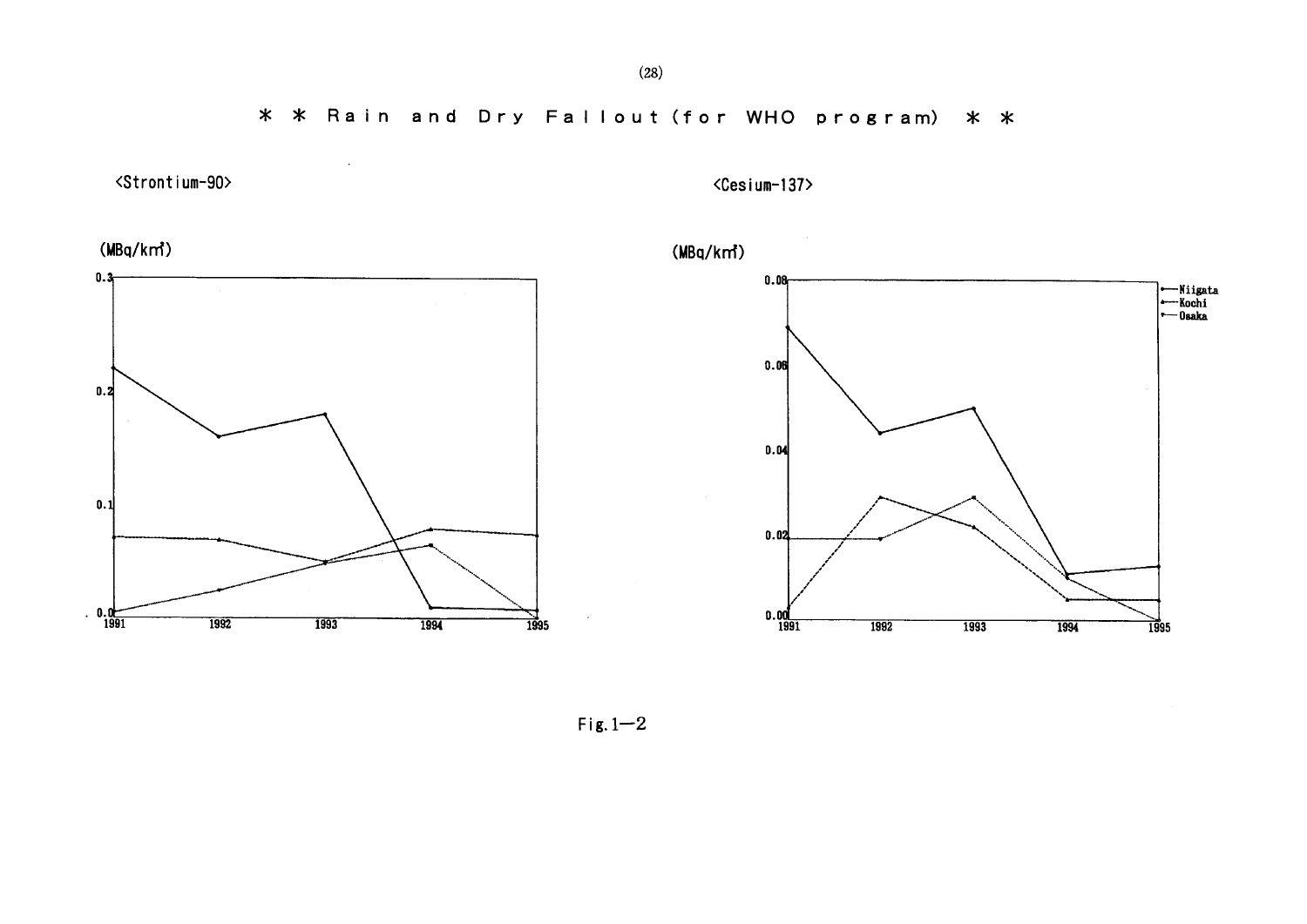<Strontium-90>

<Cesium-137>



 $\sim 10^{-1}$ 





Fig.  $2$ 

 $(29)$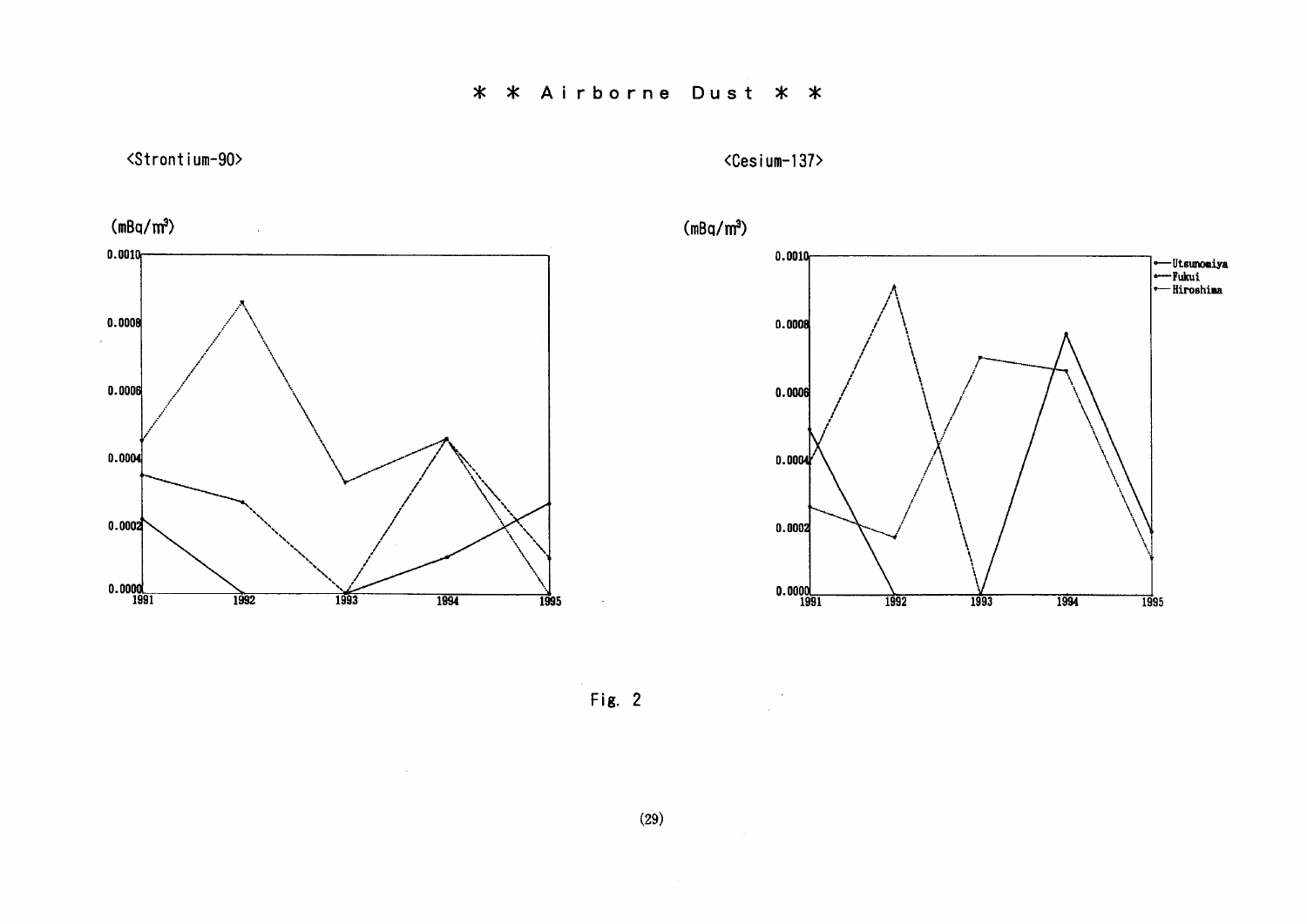\* \* Service Water (Source Water) \* \*

<Strontium-90>

 $\mathcal{L}^{\pm}$ 

<Cesium-137>



Fig.  $3-1$ 

 $\sim 10^7$ 

 $(30)$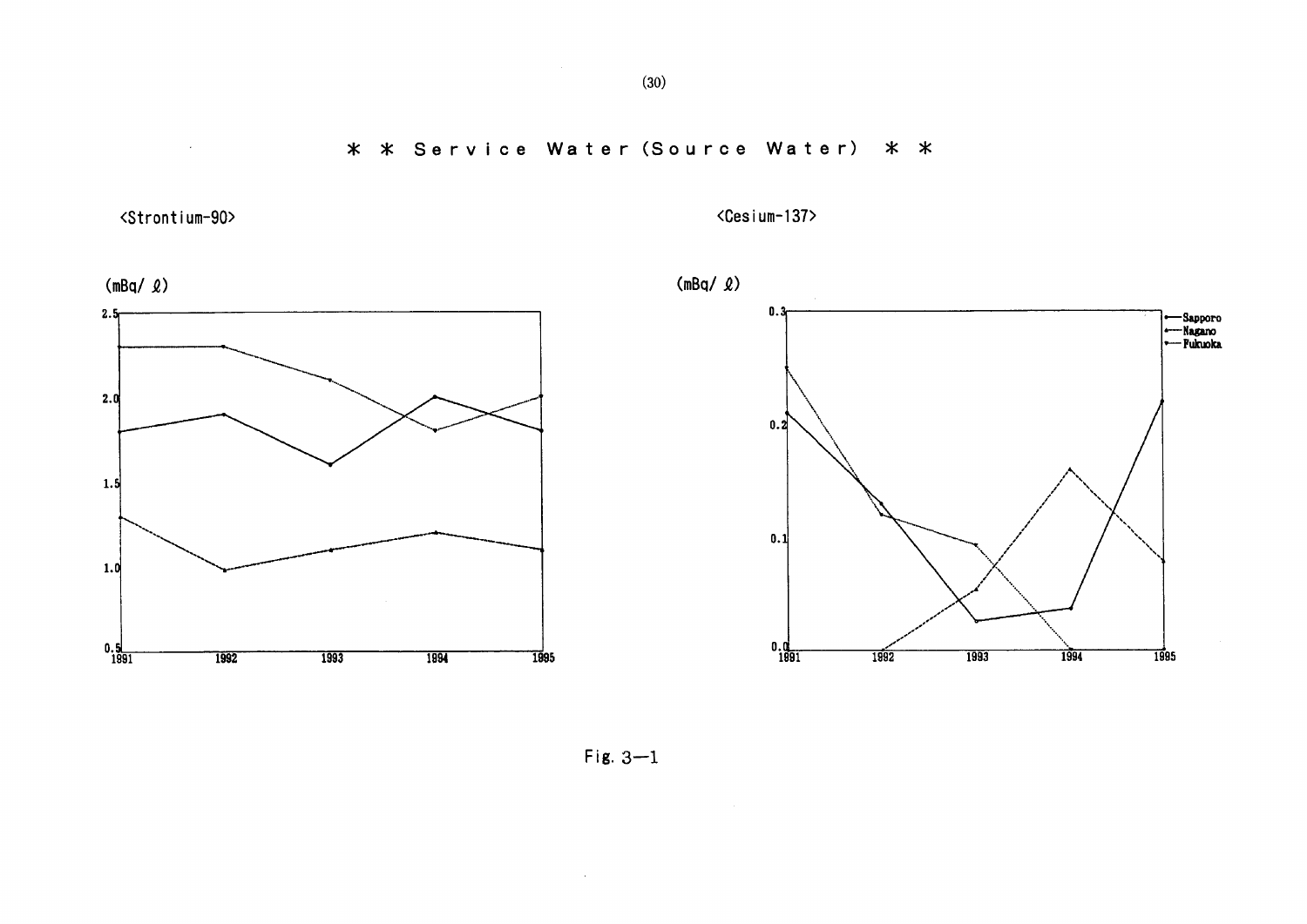<Strontium-90>

<Cesium-137>







Fig.  $3-2$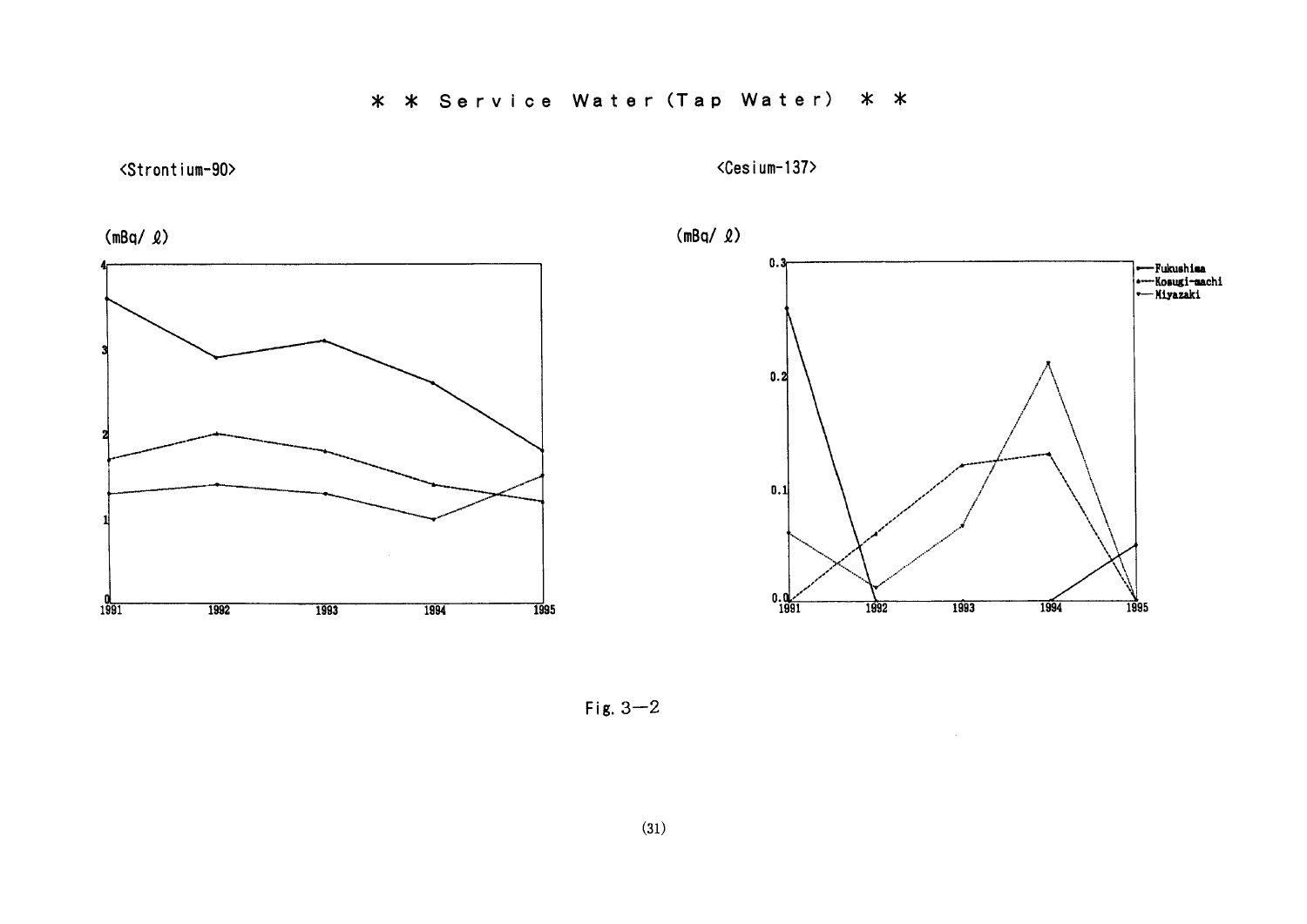<Strontium-90>

 $\sim 20\,M_{\odot}$ 

 $\sim$ 

<Cesium-137>







 $\sim 10$ 



Fig. 4

 $\mathcal{L}^{\mathcal{L}}$  and the following the state of the state of the state of the state of the state of the state of the state of the state of the state of the state of the state of the state of the state of the state of the s

 $\sim 10^7$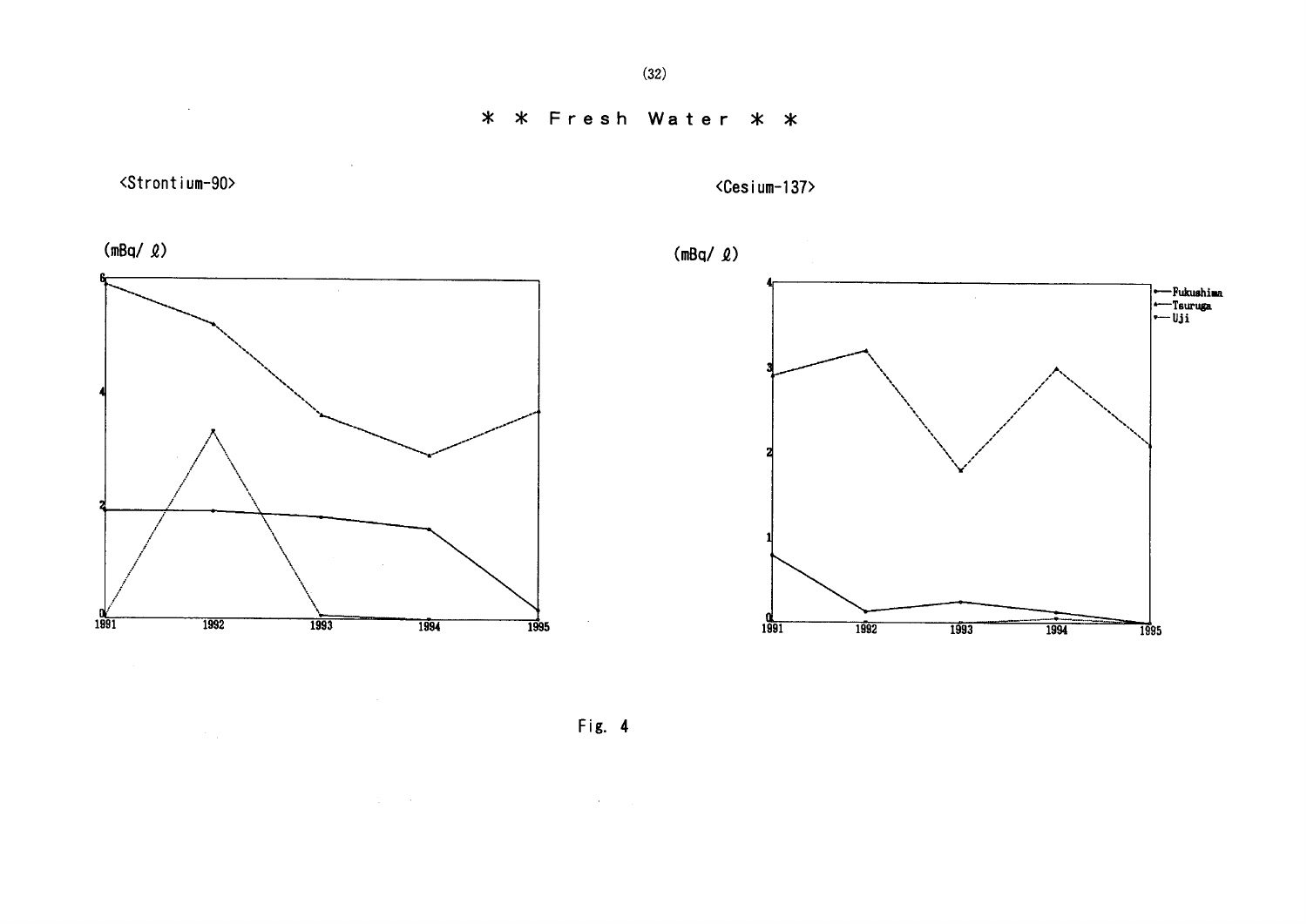# \* \* Soil \* \*

<Strontium-90>

 $\mathcal{L}^{\text{max}}_{\text{max}}$ 









 $\sim$ 



Fig. 5

 $\sim 10^7$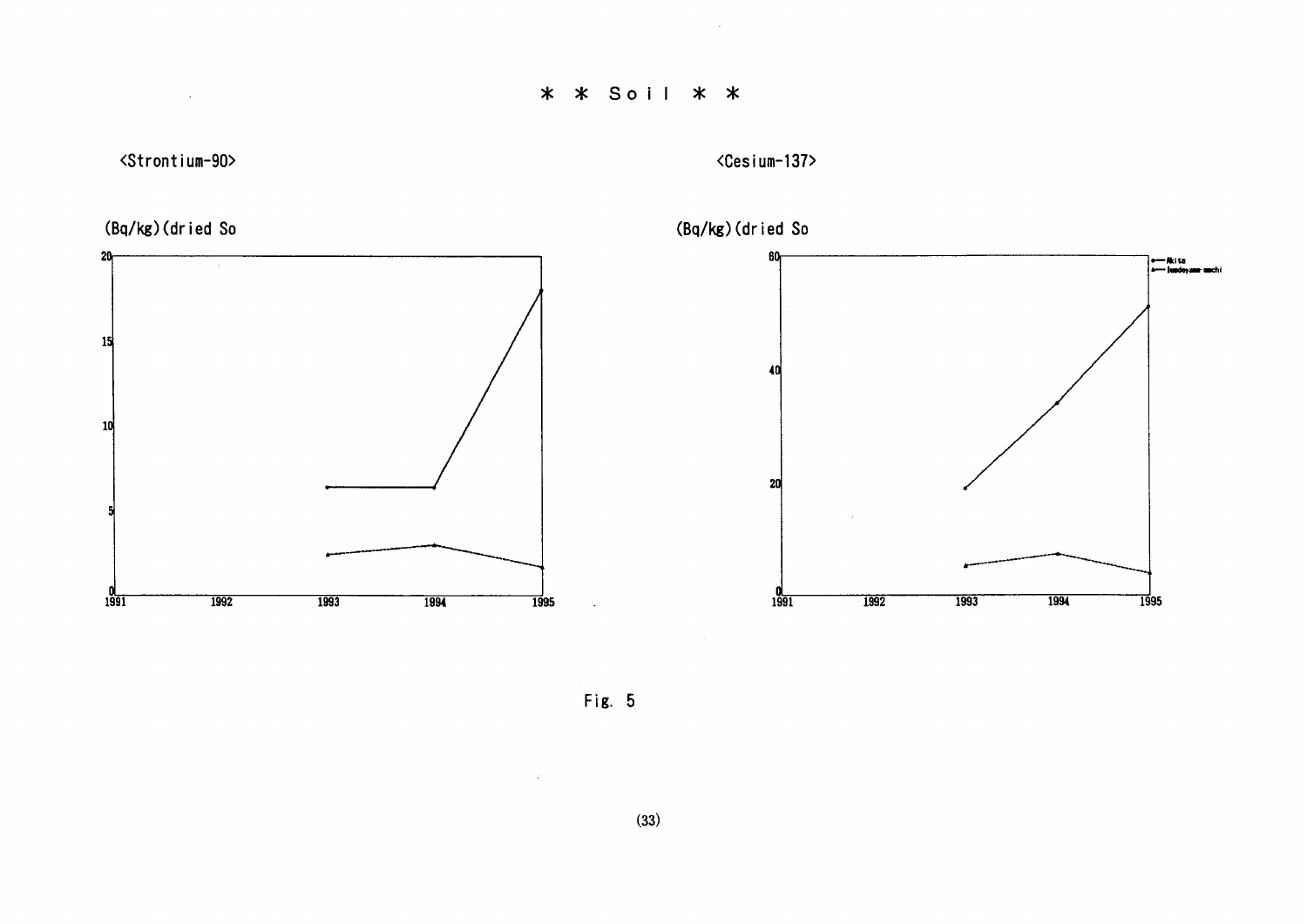$\sim 10^7$ 

\* \* Sea Water \* \*



Fig. 6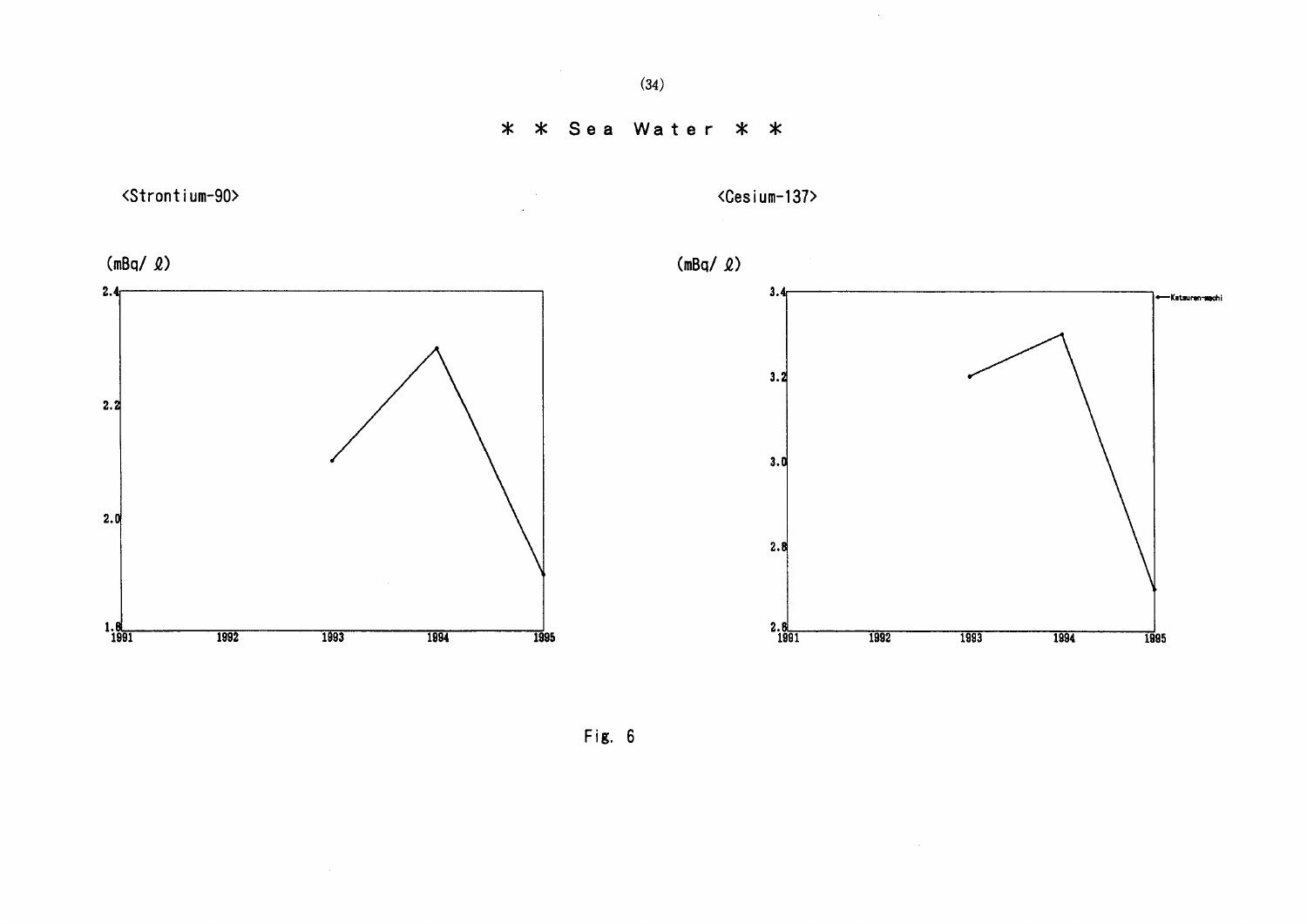\* \* Sea Sediments \* \*



 $\sim 100$ 

<Cesium-137>



Fig. 7